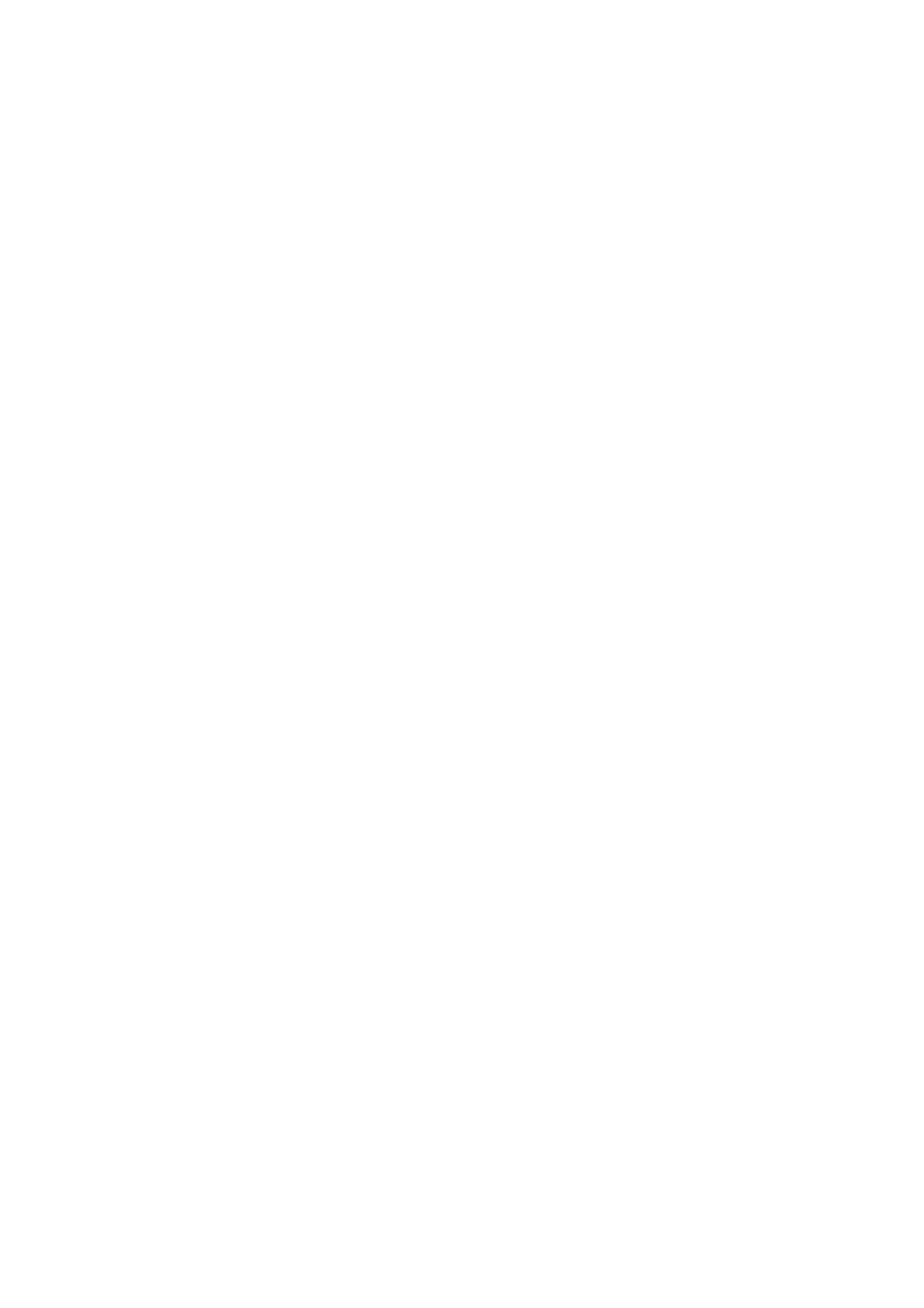# **CONTENTS**

| RESPONSE OF THE CROATIAN AUTHORITIES CONCERNING<br>ESTABLISHMENTS UNDER THE RESPONSIBILITY OF |    |
|-----------------------------------------------------------------------------------------------|----|
| RESPONSE OF THE CROATIAN AUTHORITIES CONCERNING<br>ESTABLISHMENTS UNDER THE RESPONSIBILITY OF | 75 |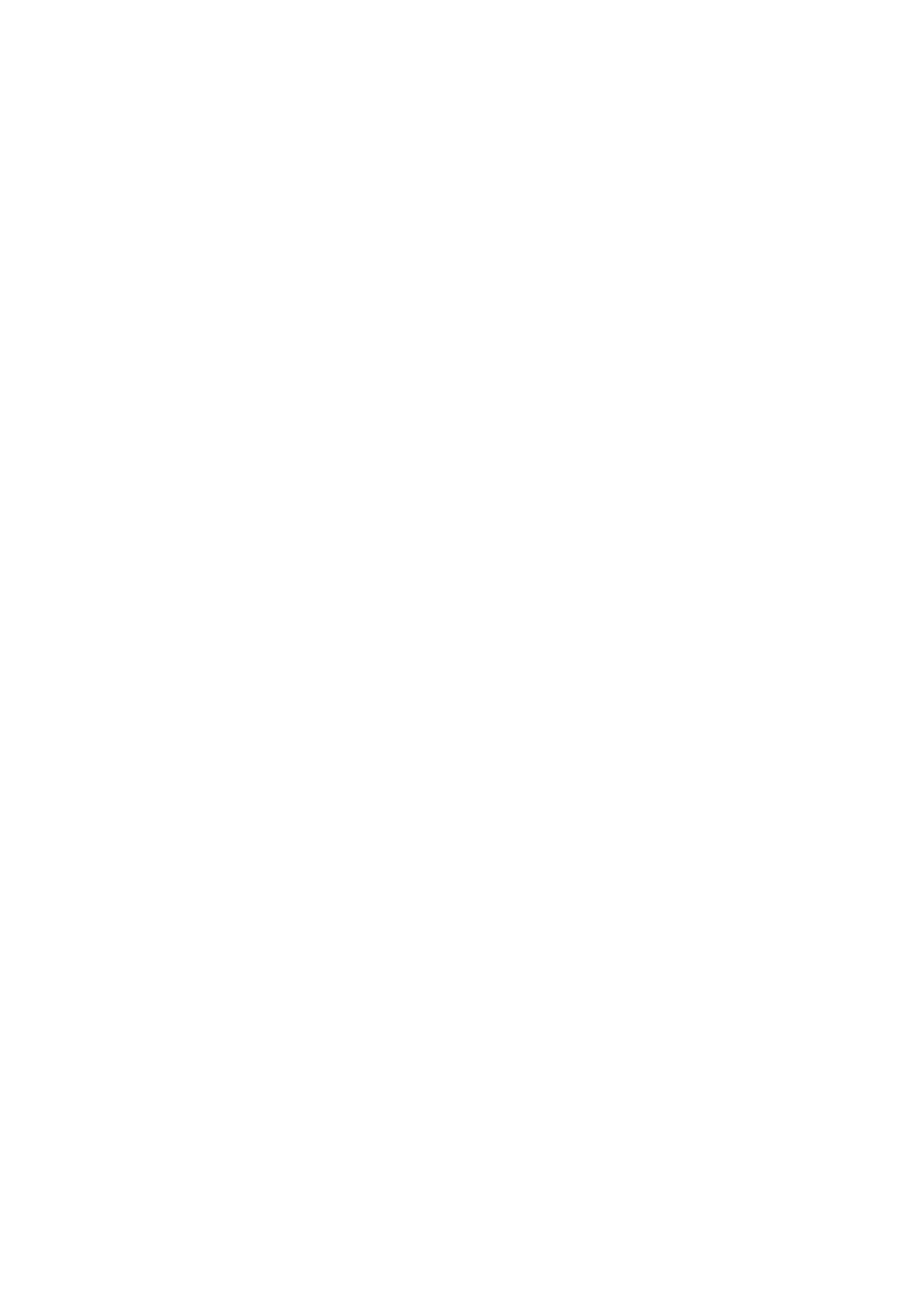**Response of the Croatian Authorities concerning establishments under the responsibility of the Ministry of Justice**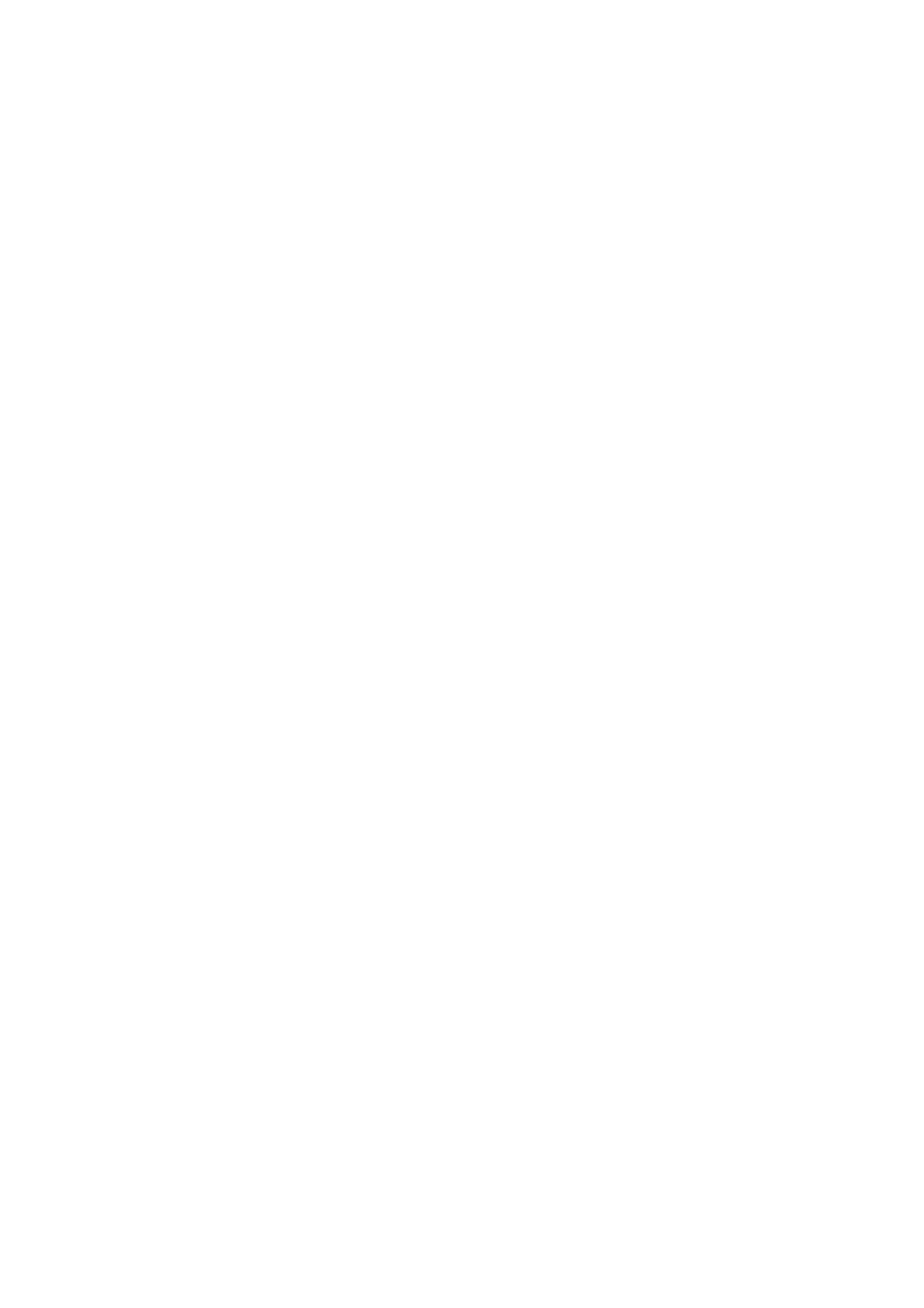

# *REPUBLIC OF CROATIA*

 *MINISTRY OF JUSTICE* 

#### **PRISON ADMINISTRATION Central Office**

| REFERENCE: | 720-01/04-04/1  |
|------------|-----------------|
| REG.NO.    | 514-08-01-04-11 |

Zagreb, 4 October 2004

### **To: PENITENTIARIES PRISONS JUVENILE CORRECTIONAL INSTITUTIONS**

### **Attn. Governors**

**Re**: CPT Report on the visit to Prison System in 2003, Instructions for conduct

Due to the respective Report on the visit to Croatian Prison System carried out by the European Committee for the Prevention of Torture and Inhuman or Degrading Treatment or Punishment in December 2003, we herewith set forth the instructions for conduct as follows:

- 1. To define the list of staff, especially of the judicial police officers, for the purpose of education in field of communication with inmates,
- 2. To define the list of staff for the purpose of education regarding provisions of the European Convention for the Prevention of Torture and Inhuman or Degrading Treatment or Punishment,
- 3. To review communication abilities of judicial police officers who work in prison wards, and suggest assignments to other working posts in addition,
- 4. To establish requirements of medical units for appropriate filing cabinets for inmates' medical files,
- 5. To strongly advise all medical staff regarding the record of data in inmates' medical files; all diagnostic findings and anamnesis, as well as remarks of each conducted specialist exam must be registered; in the event of transfer, medical file should be forwarded to penitentiary or to prison to which an inmate is transferred,
- 6. To conduct a medical exam of newly-arrived prisoners within 24 hours, or within 72 hours during week-ends, and to duly register respective statements given by a prisoner that are of importance for medical exam, as well as detailed medical findings and the doctor's conclusion.
- 7. To conduct medical exams in the absence of judicial police officers, with exception of an explicit doctor's request. In the latter case, the exam should be conducted in a manner disabling overhearing of conversation between a doctor and an inmate ( a doctor has to put in writing in the medical record that he/she required supervision in the course of the exam),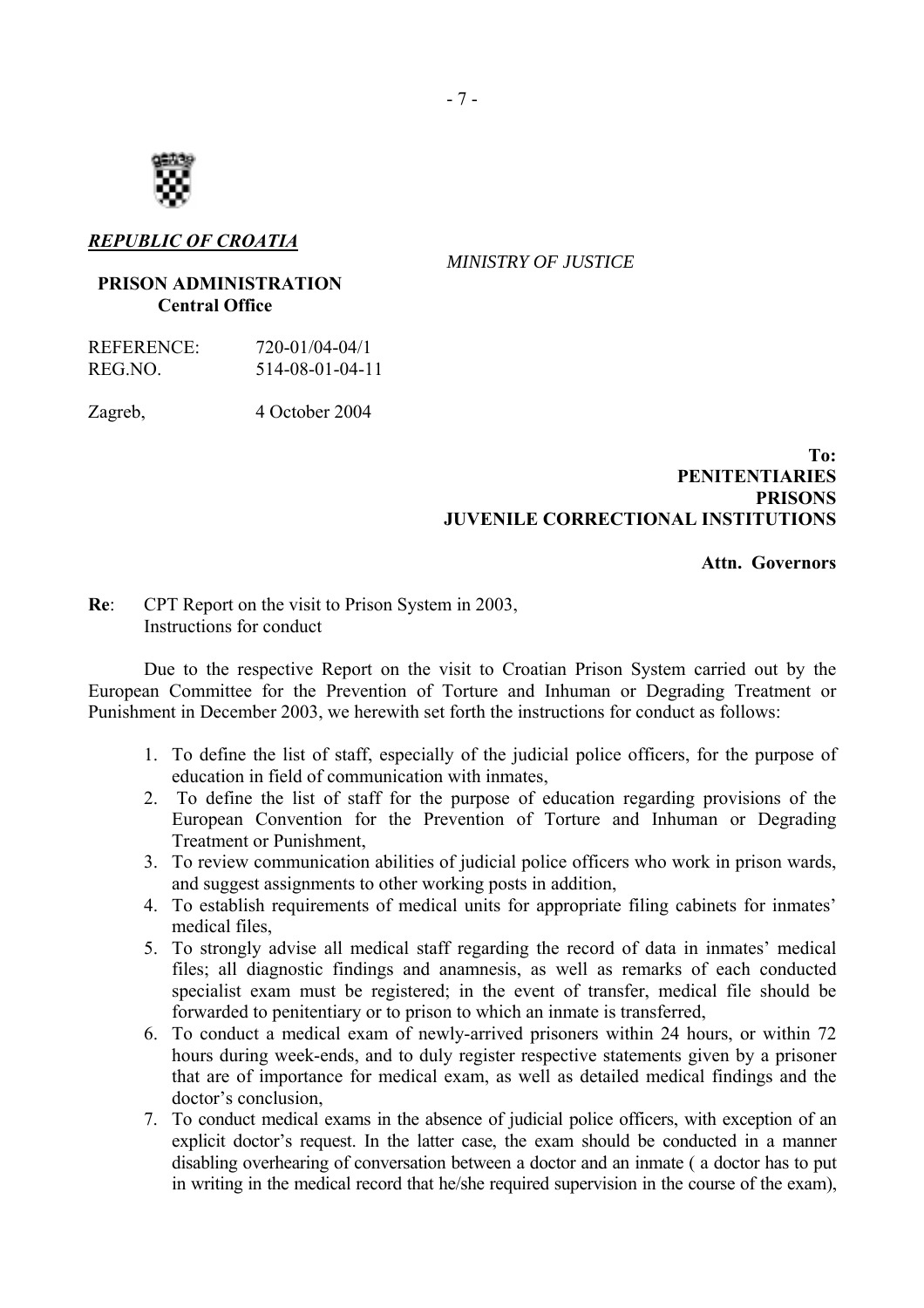- 8. An inmate must be given a copy of medical documentation, if so requested,
- 9. Penitentiaries, prisons and juvenile correctional institutions that employ several members of medical staff shall organize working in shifts, and shall, in addition, require a consent to employ doctors and medical technicians on vacant posts,
- 10. The penitentiaries shall establish needs of inmates for education and organize respective involvement of inmates in process,
- 11. To equip isolation rooms and solitary confinements with tables and chairs and review the lifting and fixing of beds to walls in solitary confinements,
- 12. To apply special measures for maintaining of order and security only on grounds set forth by the Law on the Enforcement of Prison Sentence, and not as a punishment,
- 13. The penitentiaries shall determine a wider range of daily activities for inmates in intensified supervision units,
- 14. The disciplinary measure of solitary confinement shall be imposed due to the Article 146, paragraph 2, point 5 of the Law on the Enforcement of the Prison Sentence (up to 21 days), and more of such imposed measures shall not be enforced cumulatively,
- 15. To determine needs for separation of sanitary annexes from the rest of cell,
- 16. To determine needs in respect of CPT-s recommendations for removing metal window screens from windows in prisoners' rooms,
- 17. To ensure court's supervision of remand prisoners and communication with detainees in absence of prison officers,
- 18. The prisons shall determine and propose possible activities for remand prisoners in accordance with regulations applicable on remand prison regime,
- 19. To conduct in accordance with the instruction of the Central Office regarding the carrying of batons and firearms while escorting inmates.

The governors shall submit written reports regarding the undertaken activities to the Central Office until the 14 October 2004.

# **GENERAL DIRECTOR**

# **Ivan Damjanović, M.A.**

Copy to: The Training Centre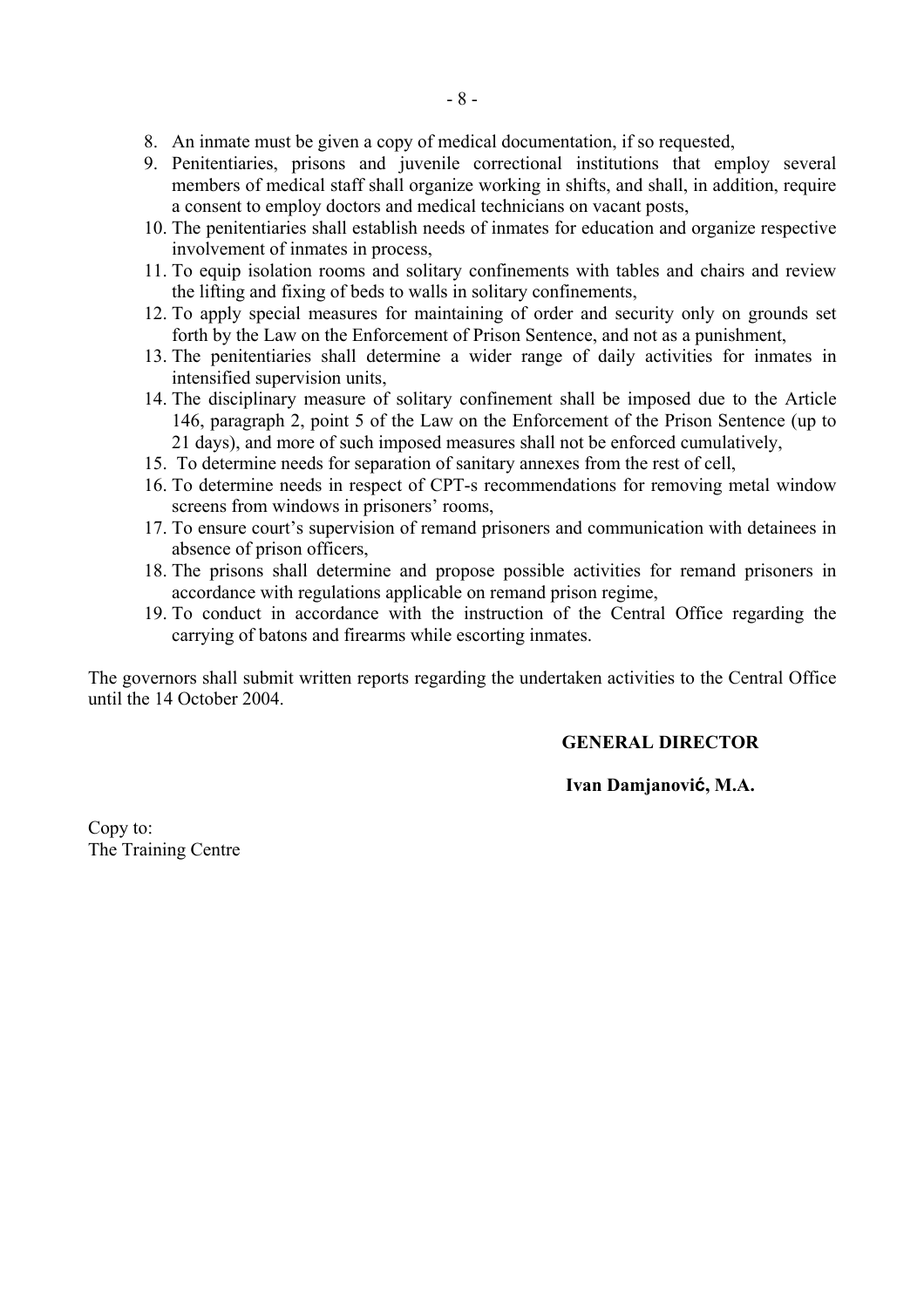

# *REPUBLIC OF CROATIA*

 *MINISTRY OF JUSTICE* 

# **PRISON ADMINISTRATION Central Office**

| REFERENCE: | 720-01/04-04/1   |
|------------|------------------|
| REG.NO.    | 514-08-01/2-04-9 |

Zagreb, 1 October 2004

#### **To: CRIMINAL LAW ADMINISTRATION Attn. Mr. Dubravko Palijaö, Assistant Minister**

# **ORGANISATION AND PERSONNEL ADMINISTRATION Attn. Mrs. Barica Novosel, Assistant Minister**

**Re**: Report on the visit of the European Committee for the Prevention of Torture (CPT) to the Republic of Croatia and the letter of the Permanent Representative Office of the Republic of Croatia at the Council of Europe

Dear Sirs,

The Ministry of Justice Cabinet forwarded to us the Report on the visit of the CPT representatives to the Republic of Croatia carried out from the 1 to 9 December 2003, along wit the letter of the Permanent Representative Office of the Republic of Croatia at the Council of Europe regarding realization of the respective comments and recommendations.

Points 66, 87, 111, 112 and 168 of the Report include comments and recommendations regarding: legal stipulations and the courts' practice for ordering remand custody and sentencing in general together with available mechanisms for ordering house arrest and other non-custodial measures reflecting on prison overcrowding; legal stipulation regarding the sole authority of the respective Court to approve of any activities programme for remand prisoners; the court's approval of visits to remand prisoners and; the legal stipulation providing for a defence attorney to have contact with client only after one was already interrogated by the interrogation judge.

Given the fact that the aforementioned comments and recommendations reflect the issues within competency of your Administrations, we hereby forward the Croatian translation of the respective Report for further actions.

Respectfully yours,

 **GENERAL DIRECTOR**

**Ivan Damjanović, M.A.** 

Copy to :

- 1. The Ministry of Justice Cabinet
- 2. Mrs. Snježana Bagić, Secretary of State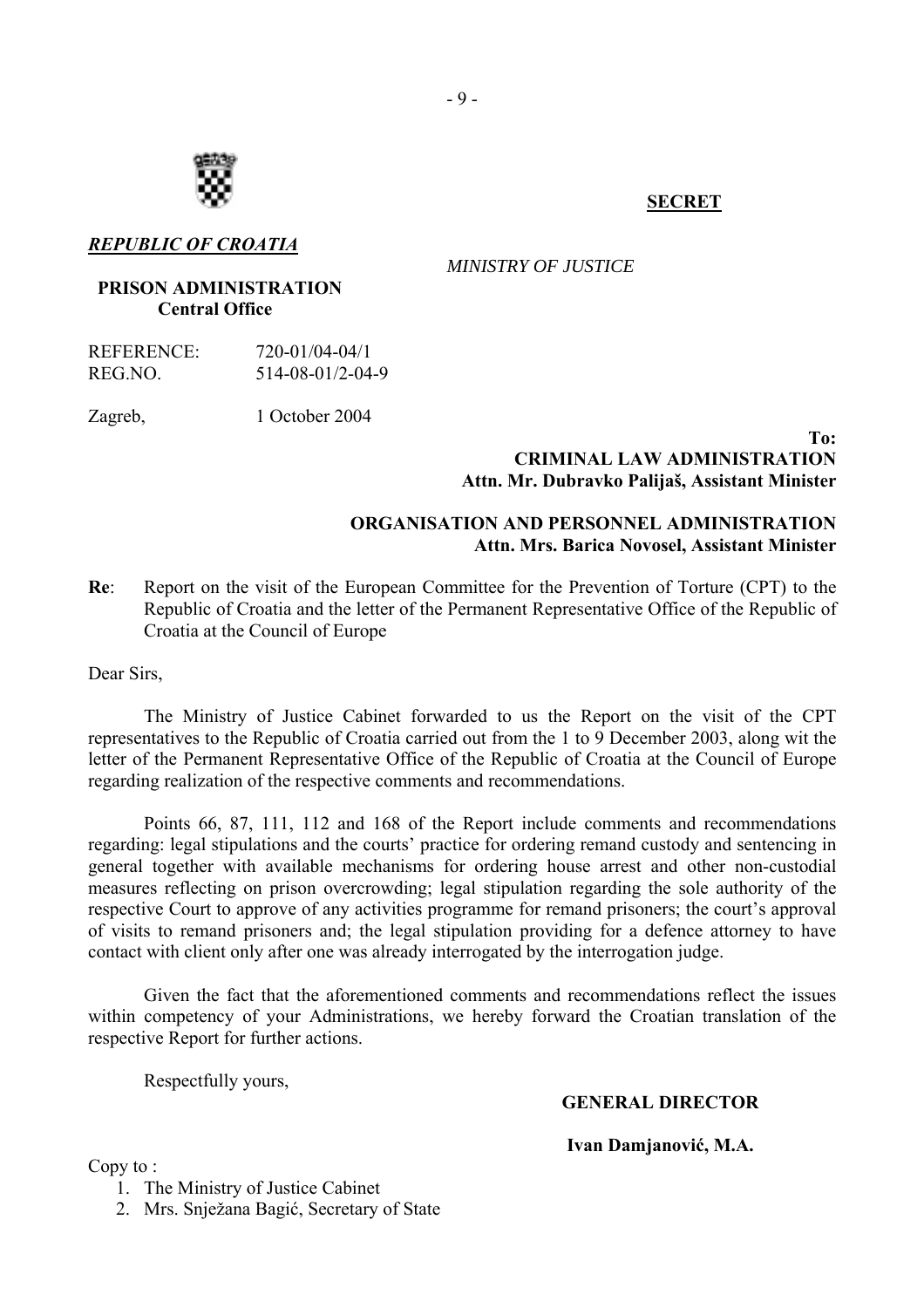

**SECRET** 

# **REPUBLIC OF CROATIA MINISTRY OF JUSTICE PRISON ADMINISTRATION Central Office**

REFERENCE: 720-01-04-01-000101 REG.NO. 514-08-01-01/1-04-10 Zagreb, 14 September 2004

# **MUNICIPAL STATE ATTORNEY OFFICE IN SPLIT**

#### **Re:**

Report pursuant to recommendations of the European Committee for the Prevention of Torture and Inhuman or Degrading Treatment or Punishment (CPT) from the Report to the Croatian Government on the visit to Croatia from 1 to 9 December 2003

The delegation of the European Committee for the Prevention of Torture and Inhuman or Degrading Treatment or Punishment (CPT) visited Split County Prison in December 2003 and thereof drew up a report that was adopted at its 54th meeting, held from 28 June to 2 July 2004.

The paragraph 71 of the Report to the Croatian Government on the visit to Croatia carried out by the European Committee for the Prevention of Torture and Inhuman or Degrading Treatment or Punishment (CPT) implies that hooded uniformed prison officers, while separating prisoners in Split County Prison on 13 and 14 April 2003, beat prisoners by fists and feet, and after separating them in the atomic shelter premises, handcuffed prisoners to iron bars and continued beating them with batons. It also implies that judicial police officers denied the aforementioned separation in the atomic shelter premises to the Committee's representatives, and that the Prison management did not deny those allegations.

Regarding these issues, the CPT's recommendation invited Croatian authorities to conduct a thorough and independent inquiry into the allegations of ill-treatment of inmates by prison staff at Split County Prison in April 2003, and to inform the Committee of its results within three months (Appendix I to the Report  $-$  List of the CPT's recommendations), all on penalty of serious measure of a public statement regarding situation as is stipulated in Article 10, Paragraph 2 of the Convention for the Prevention of Torture.

There is following evidence as regards the April events in Split County Prison that is addressed in the Committee's Report:

- 1. The case-file of the Municipal State Attorney Office in Split No. KN-DO-1091/03;
- 2. The medical records on bodily injuries of remand prisoners A, B, C, D, E, and F;
- 3. The report submitted by the head of the Security Department in Split County Prison dated on 14 April 2003;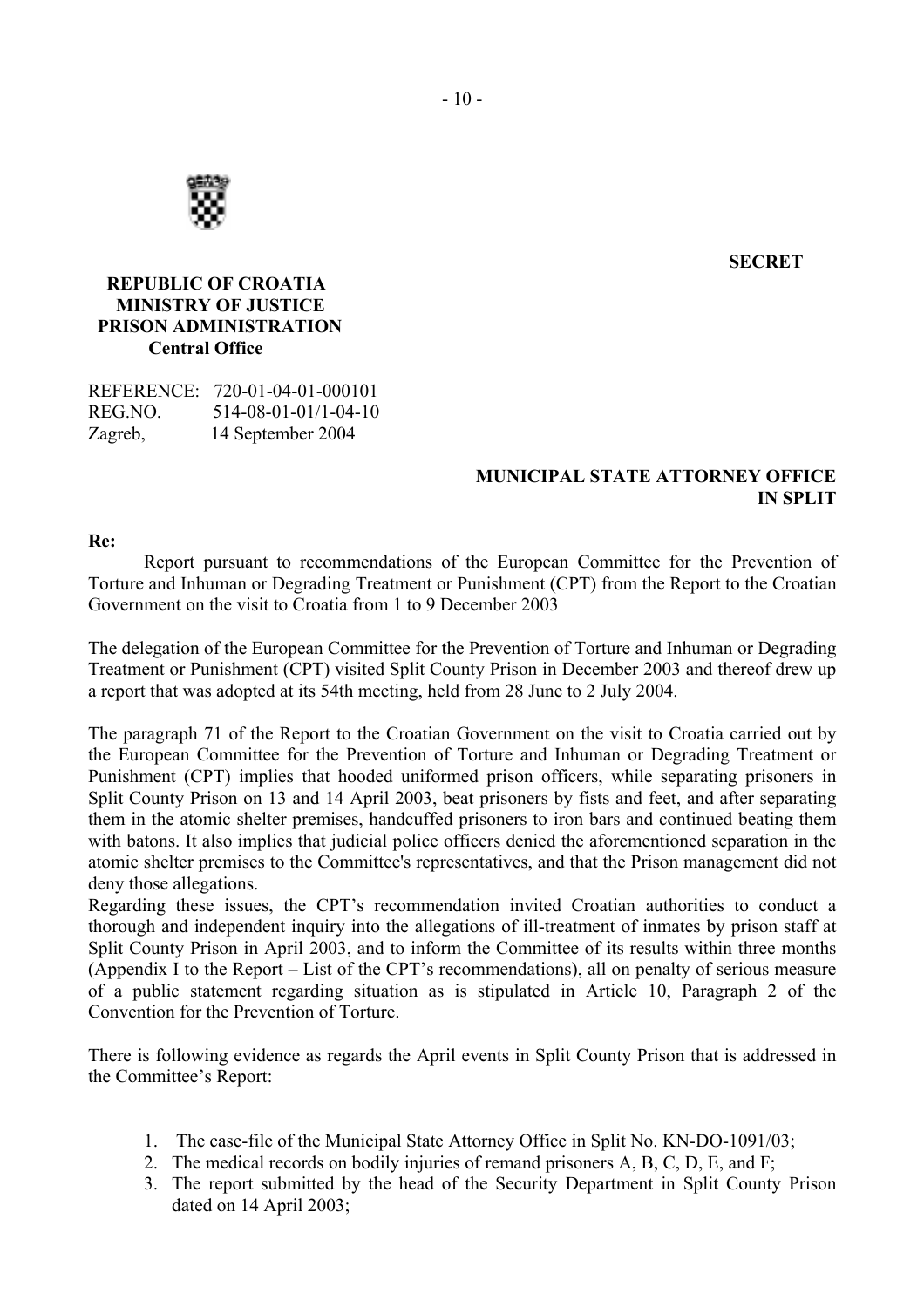- 4. The report Split County Prison submitted to the County Court in Split, No. MK-111/03, No MK.396/02, MK-122/03 and MK-253/02 from 14 April 2003:
- 5. The report Split County Prison submitted to the County Court in Split, Reference Number: 730-03/01-03/20 from 18 April 2003;
- 6. The report Split County Prison submitted to the Central Office of the Prison Administration, Reference Number: 730-03/01-03/17 from 14 April 2003, and its addition from 14 January 2004;
- 7. The letter of observations made by the Split County Prison governor regarding visit of the CPT representatives to this establishment;
- 8. The report to the Croatian Government on the visit to Croatia carried out by the European Committee for the Prevention of Torture and Inhuman or Degrading Treatment or Punishment (CPT) from 1 to 9 December 2004, and the letter of the Permanent Representative Office of the Republic of Croatia at the Council of Europe regarding implementation of measures the CPT suggested, dated on the 10 September 2004 – documents marked "SECRET";
- 9. The official remarks of 25 judicial police officers in Split County Prison.

The report of the Head of the Security Department in Split County Prison to the Split County Prison governor and the report of the Split County Prison governor addressed to the Central Office of the Prison Administration imply that a group of prisoners (A, B, C, D, E, and F) repeatedly behaved against the House Regulations by refusing legitimate orders, and expressed unjustified dissatisfaction with treatment and stay in remand custody by threatening other inmates and judicial police officers and self-inflicting. The governor's report implies that this behaviour of remand prisoners had started some fifteen days earlier, that is at the end of March or at the beginning of April, and resulted in intensified supervision measures over those prisoners, as well as in intensified work of treatment staff, but the prisoners did not give up. Moreover, the information gathered in communication with prisoners and from anonymous written notes of prisoners, as well as by observation of officers, implied the conclusion of a possible mutiny and of hostage-crisis.

In the respectful period, the interrogation judge repeatedly ordered a disciplinary measure to remand prisoner A because of several disciplinary offences being physical dispute with other remand prisoners, self-infliction and threatening and insulting of officers.

In the evening of 12 April 2003, the disturbance of order and disobedience of the aforementioned prisoners culminated – remand prisoner A started yelling and shouting through the window and so offensively threatened two judicial police officers. In the meantime, a remand prisoner D was interviewed, and as he had heard his brother's (remand prisoner A) shouting, he reacted so aggressively that the officers hardly controlled him. There are no records of any measures taken that evening.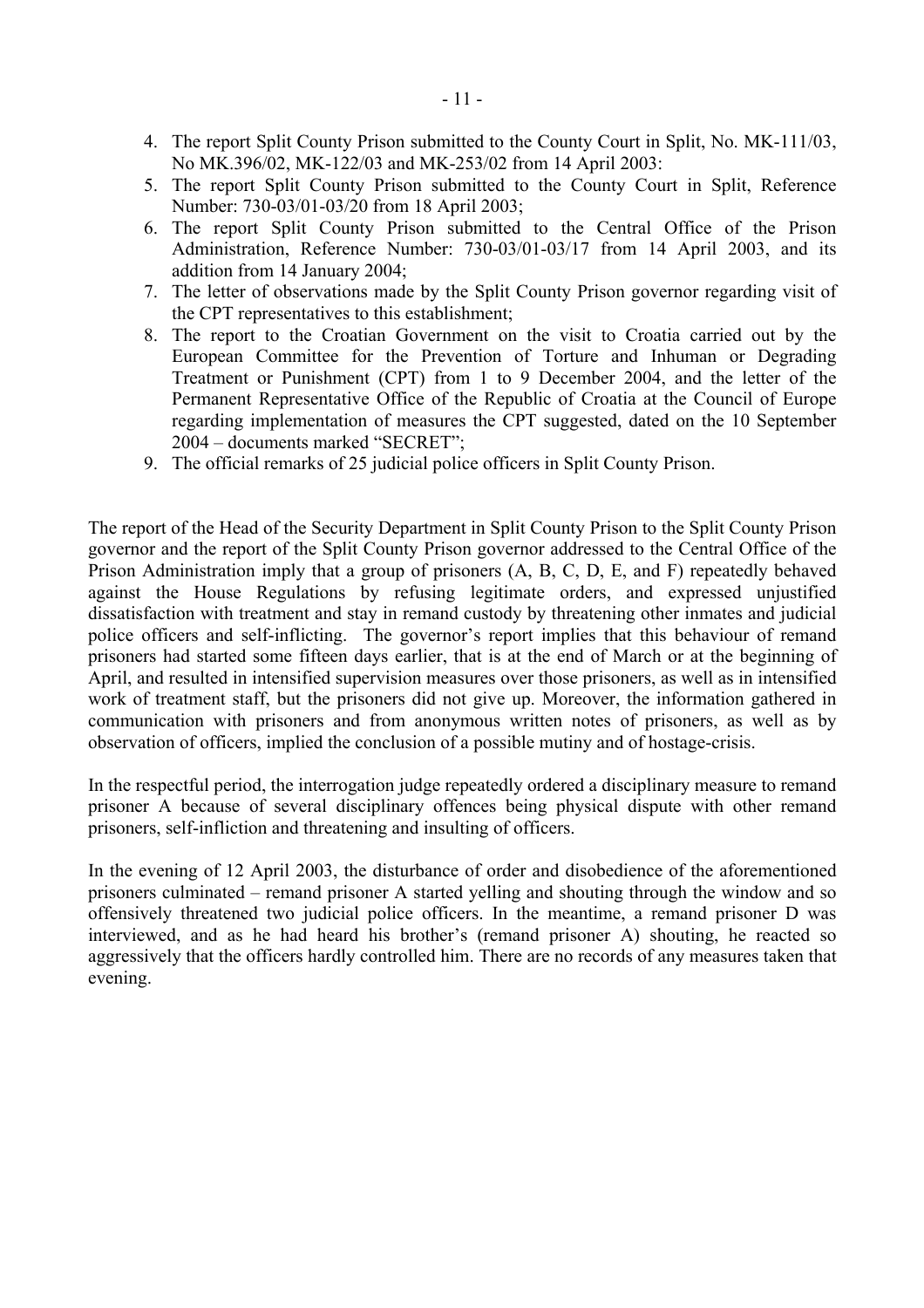Report for 13 April 2003 records:

- In the morning, the remand prisoner D refuses to go on fresh air together with other remand prisoners and justifies this with medication effects. He requests going for a walk afterwards and does not accept explanations regarding House Regulations and daily schedule. In addition he starts yelling and saying that he can do whatever he likes and accepts orders from nobody;
- after an interview, a judicial police officer took D for a walk, but this remand prisoner continued yelling and protesting,
- Also in morning hours, remand prisoners C and F ask for an interview and make protests because they were not taken to church service. Thereof, and after it was explained that they never enlisted for church service, they announce the commencement of a hunger strike,
- again in morning hours and during the stay on fresh air, the remand prisoner E, despite of an order forbidding such actions, climbed over to protective bars on the first floor, stayed there a couple of minutes and then returned to walking grounds.

It should be pointed out that remand prisoners C and F stayed together in the same cell, and E and A together in another cell.

After the described events, at 16.30 the Head of Security Department interviewed a remand prisoner C regarding these issues and concluded that this group of prisoners prepares a mutiny and a hostage-crisis. Therefore and due to arrangements with Prison governor, he ordered particular alertness for judicial police officers on prison wards, and the officer on duty was ordered to act upon a special security plan for Split County Prison.

Up until 23.20 at night, the situation in Prison was normal. At this point, the judicial police officer having duty on prison ward for remand prisoners reported to the officer on duty that the remand prisoner B broke window glass. Thereof the following happened:

- at 23.40 the judicial police officers entered in B's cell in order to prevent further shuttering of windows and demolition of inventory, but were threatened by remand prisoner B who held a piece of broken glass and threatened to self-harm and also insulted them. The officers exited the room and estimated that this was a sign for other prisoners to start mutiny in Prison by banging and demolition of inventory in rooms,
- Immediately after 23.40 and the aforementioned event, remand prisoners A and E started shouting through window and calling other remand prisoners upon refusing obedience. They rang for the officer on duty and called for getting even with judicial police officers by abusive insults and threats
- At the same time, remand prisoners C and F shouted through the window to remand prisoners B, E and A supporting each other, and called other remand prisoners upon disorder and general disobedience.
- Also at the same time, remand prisoner D in his cell shouts through window to remand prisoners in another cell and mentions some kind of agreement.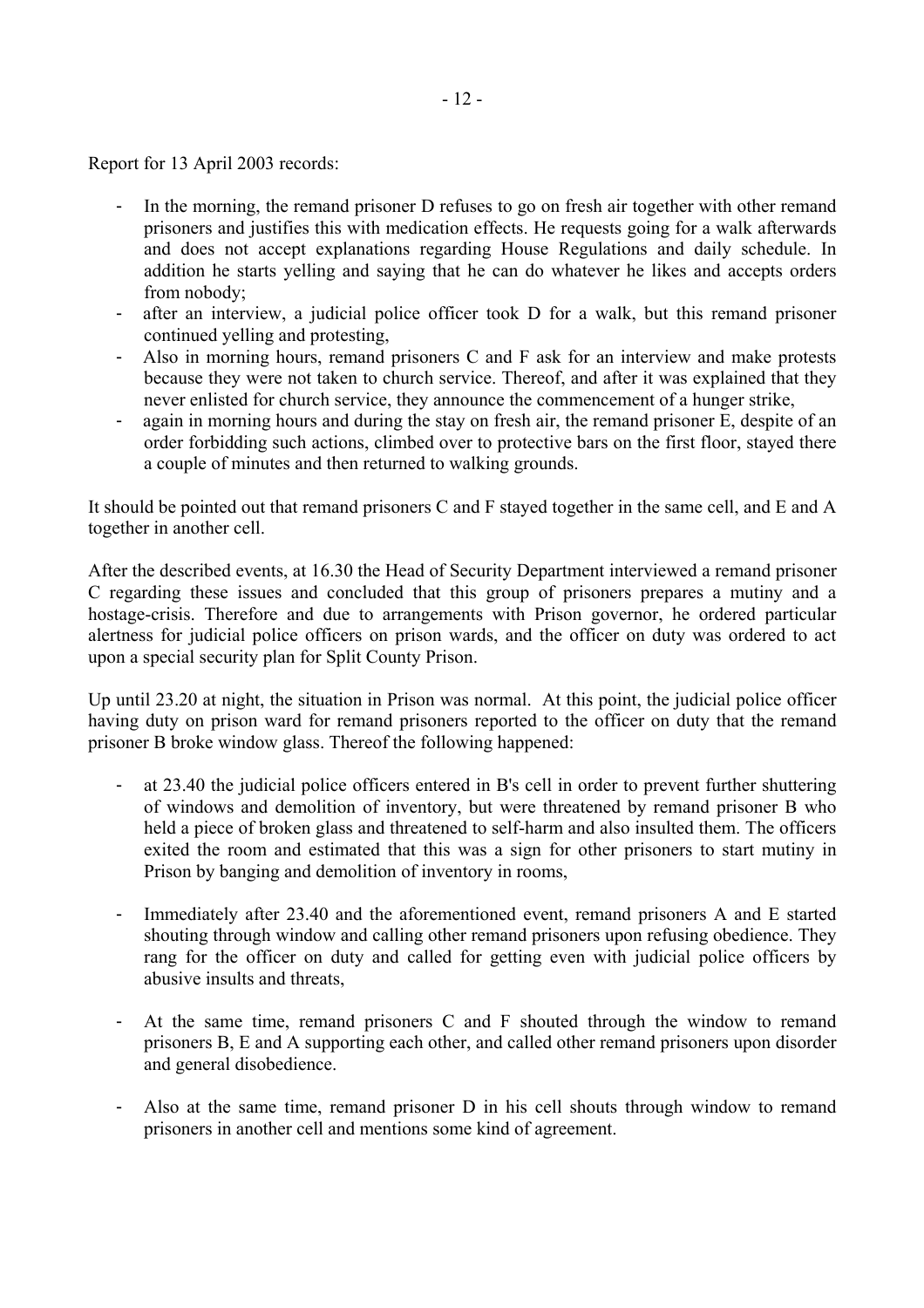The officer on duty reported to Prison governor on new circumstances at 23.30 and the Head of Security Department at 23.40. Immediately afterwards the governor reported to the Head of Security Division in the Central Office.

The governor and all senior employees of the Security Department and of the Treatment Department came to Prison, and other 35 judicial police officers were called to report on duty. The ambulance was required from Solin. The fire prevention devices and restraints were prepared. All the present personnel got acquainted with the situation, with prisoner's characteristics and with separation plan, which was put into action silently at 00.20. Separation of remand prisoners was over at 1.30 a.m. Remand prisoners A, B, C, D, E, and F were separated in cellar and in atomic shelter premises.

According to respective reports, the separation of remand prisoners was effectuated as follows:

- Remand prisoner B in his cell awaited an officer with a piece of glass in hand, refused to throw it away and to exit the room, and threatened the officer with glass. Therefore, five officers entered the room, but the remand prisoner persisted in refusing exit and hit his forehead against the shattered window. The officers managed to seize the glass and take him out of the room without applying means of coercion,
- Remand prisoners A and E refused to exit the room and expressed verbal threats, while remand prisoner A had a razor blade in his hand. All of them resisted to exiting the room and five officers applied batons in order to get them out.
- Remand prisoners F and C refused to exit the room and the remand prisoner C threatened swallowing of a sharp part of razor "bic". They also resisted actions of bringing in applied by judicial police officers, and four officers separated them by using batons,
- Remand prisoner D refused to exit the room, resisted actions of bringing in, threatened and kicked with his foot an officer. Therefore, four judicial police officers separated this remand prisoner by using batons.

All the aforementioned remand prisoners were handcuffed after they exited rooms and were separated in cellar and in atomic shelter premises after receiving medical assistance.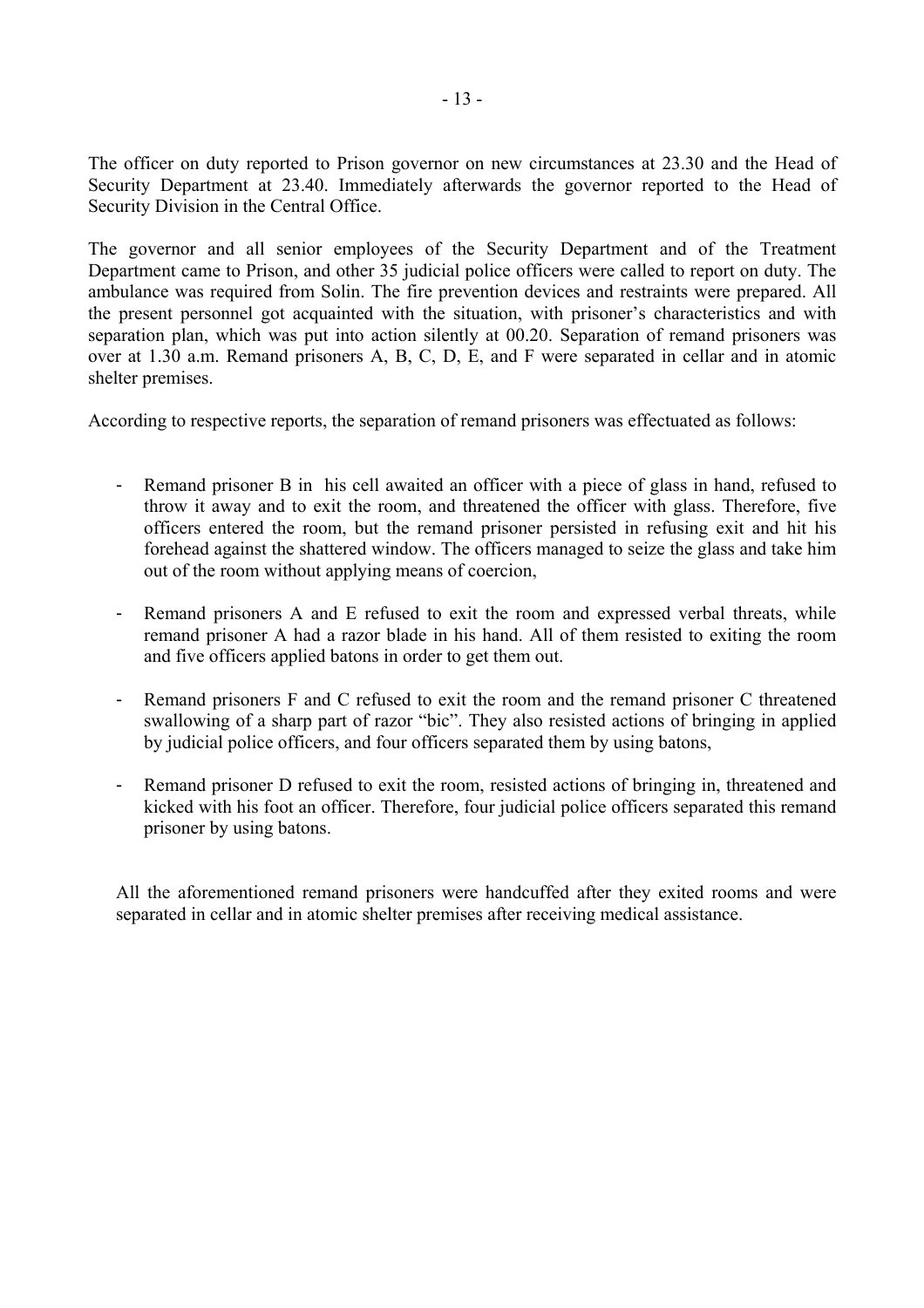Pursuant to Article 135 of the law on the Enforcement of the Prison Sentence, special measures of maintaining order and security may be ordered against prisoners when a danger of escape, of violent actions against persons or inventory, of self-harm and suicide exist, or in situations of endangering security and order that cannot be averted in any other manner. This provision involves the measure of separation. In compliance with the aforementioned stipulation, it was necessary to take such measures promptly after those dangers occurred in order to gain the purpose with the most subtle measure granting maximum respect of remand prisoner's dignity and excluding the possibility for cruel and inhuman treatment in accordance with the Criminal Procedure Act, the Regulations regarding regime for remand prisoners and the European Convention for Prevention of Torture and Inhuman or Degrading Treatment or Punishment.

However, the aforementioned reports indicate that this danger has been lasting for fifteen days despite numerous possibilities to separate prisoners or to apply other appropriate special measures for maintaining order and security during daylight in individual situations of obstructing house regime and daily schedules, and to prevent further disobedience and violent behaviour of prisoners in a manner having minimum consequences. Furthermore, they failed to accomplish so neither on 12 nor on 13 April 2003 in morning, when they observed incidents during stay of remand prisoners on fresh air, and knew for fact that there is an agreement among six remand prisoners to cause major disorder and disobedience involving attacks on Prison officers.

On 13 April 2003 at 23, 40 when the remand prisoner B crushed window glass in a room, he was not separated although his violence was a sign to other remand prisoners and a cause for riots. In addition, regarding the respective reports, when situation calmed down that night, separation of remand prisoners was conducted "in total silence", and means of coercion were applied against all six remand prisoners who suffered bodily injuries thereof.

### **Conclusively,**

Contrary to stipulation of the Article 112, Paragraphs 1 and 2 of the Criminal Procedure Act and to Article 8 of the Regulations on regime for remand prisoners ("Official Gazette" No 135/99), and having intention of sanctioning prisoners awaited for disobedience of prisoners to escalate in order to fulfil conditions for application of means of coercion and for separation in cellar and in atomic shelter premises by applying means of coercion (physical force and rubber baton) and restraints. In course of these actions, the remand prisoner B cut the fist of an officer, and remand prisoners suffered minor bodily injuries due to application of means of coercion and due to kicks by fists and feet as follows: A suffered bruises on head and body; C suffered bruises on his head; B suffered bruises on his head, abrasion of left fist and scratch on his back; D suffered three haematomas. The judicial police officers were hooded while they separated remand prisoners, and they cuffed those remand prisoners to iron bars in atomic shelter and beat them with rubber batons.

In compliance with the CPT's Report and recommendation, and given the fact that the aforementioned claims imply reasonable suspicion regarding unlawful actions of Split County Prison officers towards prisoners, we herewith forward this Report including evidence for purpose of evaluation and procedure.

### **GENERAL DIRECTOR**

 **Ivan Damjanović, M.A.**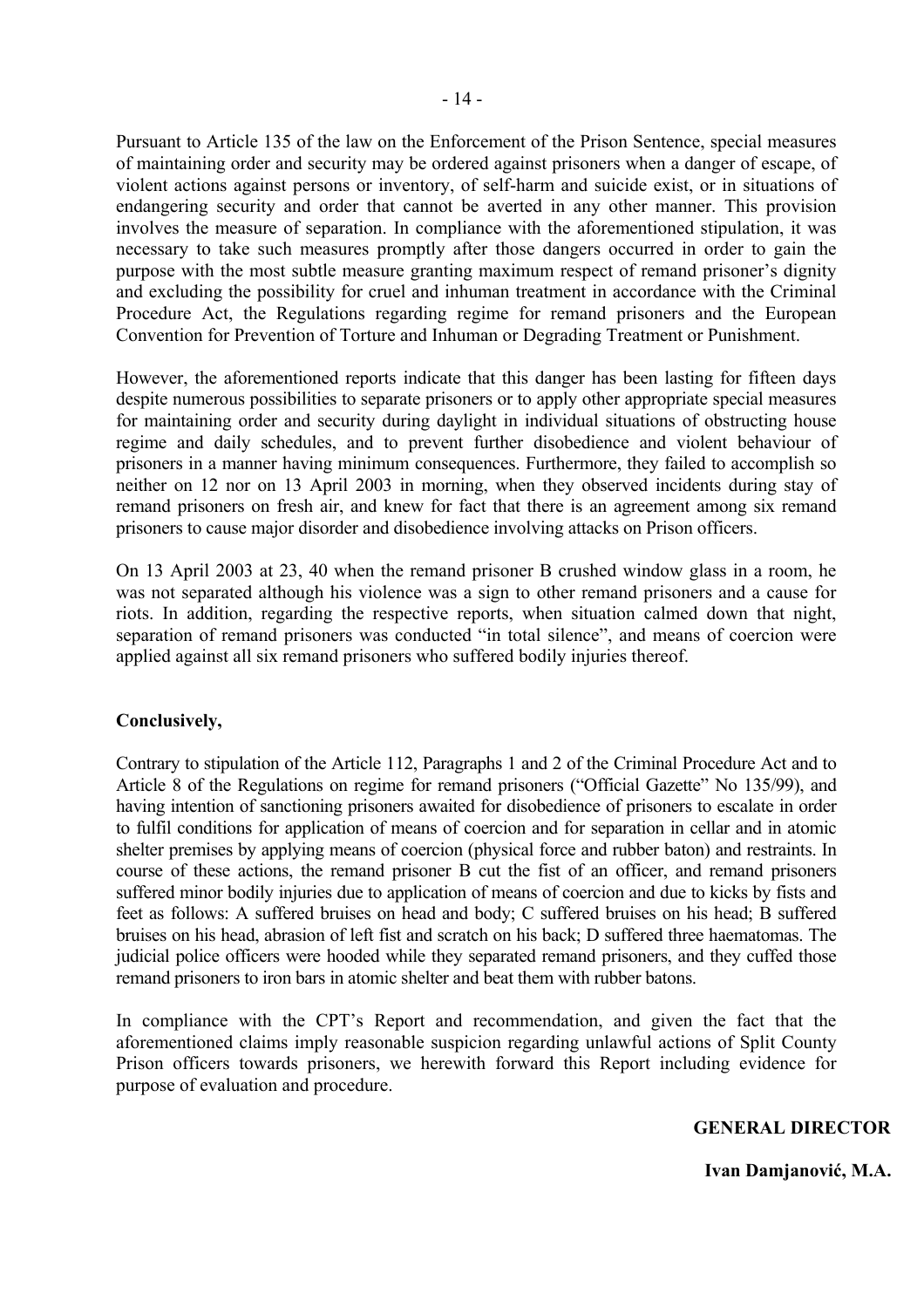

### *REPUBLIC OF CROATIA*

 *MINISTRY OF JUSTICE* 

# **PRISON ADMINISTRATION Central Office**

| REFERENCE: | 720-01/04-04/01 |
|------------|-----------------|
| REG.NO.    | 514-04-01-04-12 |
| Zagreb,    | 25 October 2004 |

### **To:**

# **EUROPEAN COMMITTEE FOR THE PREVENTION OF TORTURE AND INHUMAN OR DEGRADING TREATMENT OR PUNISHMENT**

**Re**: Report regarding undertaken measures due to recommendations of the European Committee for the Prevention of Torture and Inhuman or Degrading Treatment or Punishment

Regarding the Report of the European Committee for the Prevention of Torture and Inhuman or Degrading Treatment or Punishment (CPT) as was adopted on 2 July 2004, we herewith submit information on the undertaken measures due to respective recommendations of the CPT as follows:

### **D. Co-operation between the CPT and the Croatian authorities**

6. We accept the criticism and truly regret because of the problems in co-operation the representatives of the CPT had with officers in Split County Prison and in the Penitentiary in Lepoglava. All the governors of penitentiaries, prisons and juvenile correctional institutions had been informed about these issues and were requested to warn the staff about the obligation of providing accurate and coherent information to CPT delegation, as well as to respect the confidentiality of conversation between prisoners and CPT representatives in accordance with the Convention, and also with the fact that any contrary conduct represents disciplinary violation for which they will be disciplinary charged.

The Central Office of the Prison Administration shall organise education of prison staff regarding the provisions of the European Convention for the Prevention of Torture and Inhuman or Degrading Treatment or Punishment.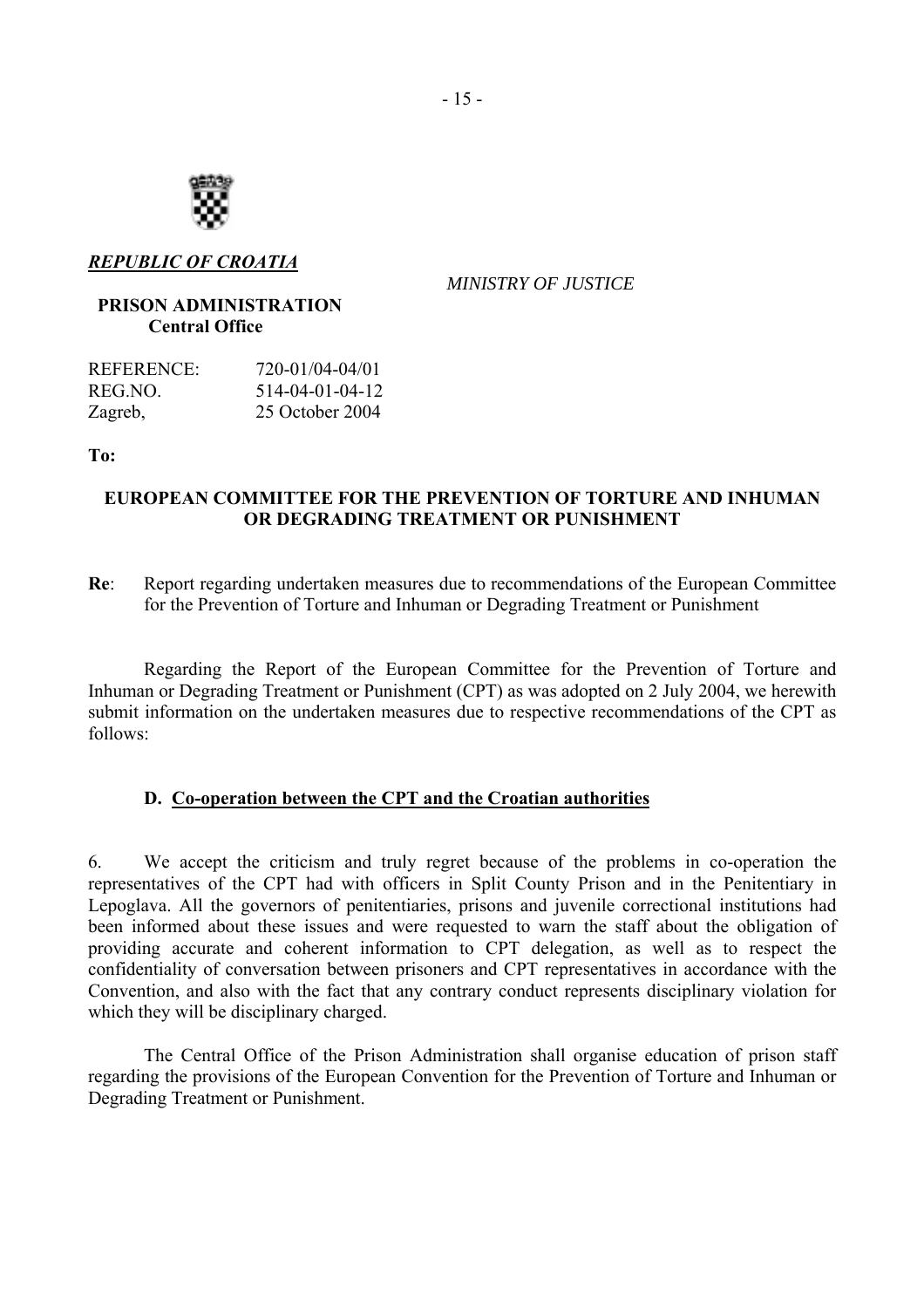# **II. THE FACTS ESTABLISHED DURING THE VISIT AND THE PROPOSAL OF MEASURES**

#### **B. Establishments under the authority of the Ministry of Justice**

#### **1. Preliminary remarks**

66. Penitentiary in Lepoglava and Split County Prison, as well as other closed institutions of Prison System have insufficient accommodation capacities thereof resulting in "overcrowding" and in inability to comply with stipulated standards for accommodation of inmates. In addition, this fact aggravates the work of prison staff. Therefore, through 2005 the Central Office of Prison Administration plans the construction of another closed-type accommodation premises within the Penitentiary in Glina for 240 inmates, serving the purpose of relieving the Penitentiary in Lepoglava and improving of accommodation conditions.

There are also plans for constructing another closed establishment in Dalmatia, near äibenik, which is an integral part of a new respective Regional Plan. Specifically, according to Croatian legislation, consent of local self-government is needed for construction of penitentiaries and prisons and such a fact must be integrated in regional plans.

 Regarding the situation in Split County Prison, we would like to point out that the construction of another floor has been planned for several years now, but the Croatian National Budget does not provide for financial resources for that purpose.

 The Central Office of Prison Administration has accepted suggestion of the CPT delegation regarding reviewing legislative provisions for ordering remand custody and sentencing itself, and in addition, has forwarded the respective CPT Report to the Criminal Law Administration having the authority in monitoring the implementation of those stipulations and in proposing changes of criminal legislation.

#### **2. Ill-treatment**

 67. In accordance with the Law on the Enforcement of Prison Sentence, the Central Office of Prison Administration requests from governors immediate information on every case a coercion was used towards inmates, for the purpose of determining legality of such actions and in order to sanction physical abuse. Furthermore, in order to prevent the abuse of means of coercion and physical ill-treatment, the Program of the Prison Staff Training Centre schedules education regarding application of the medium-force means of coercion, as well as the training in communication skills combined with elements of anti-stress programme intended for most of the judicial police officers who are directly involved in enforcement of individual treatment programmes and in treatment with inmates.

 In addition, on individual or group meetings all the governors are regularly reminded on their obligation to supervise work and actions of all staff, including communication between staff and inmates, and to sanction unacceptable forms of communication. Moreover, the additional training in communication skills for judicial police officers and vocational trainers is organized in the Prison Staff Training Centre in order to increase level of relationship between prison staff and prisoners and to prevent verbal abuse of inmates.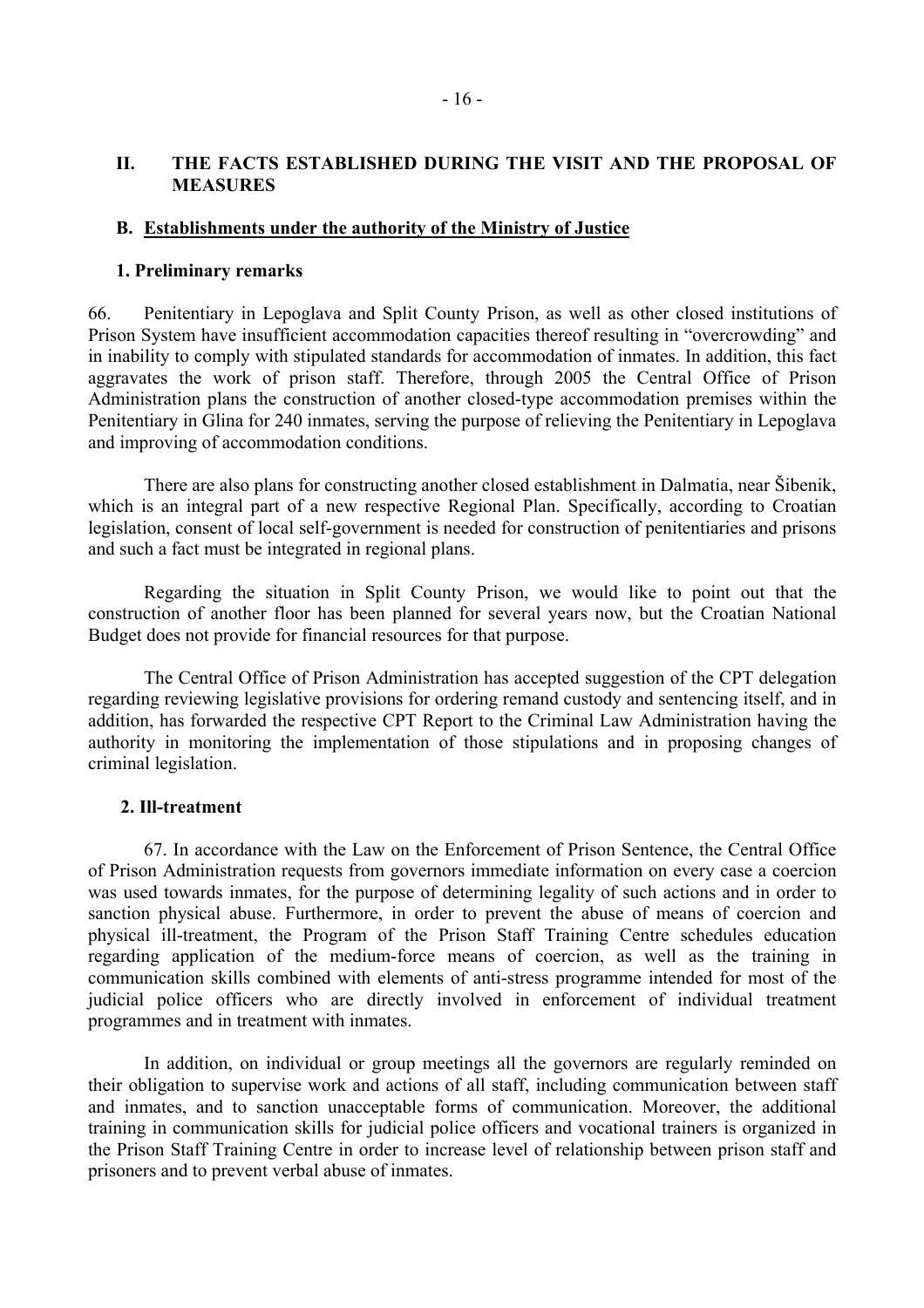70. By the decision of the Employees Disciplinary Court, the officer was found guilty for abuse of official authority or exceeding of official authority by unjustifiably applying means of coercion. He was ordered a disciplinary measure of a fine in amount of 10% of pay check he received in July 2004 through three months. The information regarding criminal procedure against the judicial police officer from Penitentiary in Lepoglava will be provided in the following report.

 71. As was already reported, the use of the atomic shelter for accommodation of inmates in Split County Prison was forbidden and these premises are out of use.

 72. The Central Office of Prison Administration gathered and reviewed the complete documentation regarding separation of inmates in the atomic shelter within Split County Prison on 14 April 2003. It was determined that six inmates were separated within these premises (the report of the Prison Governor regarding separation of seven inmates involved also the name of the judicial police officer who participated in separation actions).

 In compliance with the CPT delegation recommendation, the Central Office of Prison Administration submitted a request to the Municipal State Attorney Office for actions to be taken on basis of having reasonable suspicion regarding ill-treatment and misconduct of prisoners. Please find attached the respective letter (Reference: 720-01-04-01/1, Reg. No. 514-08-01-01/1-04-10, dated on 18 September 2004).

 74. Pursuant to the Article 135, Paragraph 2, Point 6 of the Law on the Enforcement of Prison Sentence, hand-cuffing and restraining of prisoner's legs if necessary, are special measures of maintaining order and security, and may be ordered against a prisoner likely to attempt escape or violent actions against persons or inventory, or when a danger of suicide or self-harm exists, or in situations of endangering security and order that cannot be averted in any other manner. In addition and pursuant to the Law, this measure may be ordered only by a governor, and in exceptional urgent cases by an officer, but a governor must be promptly posted of any such case. Handcuffing may last 12 hours within 24 hours at the longest; it may be applied only under the doctor's supervision, and may not be used as a punishment but solely as a measure for restriction of movement. The governor of Osijek County Prison will instruct employees on law-obedient conduct; he will supervise their work and will request disciplinary procedure in any case of law violation.

 75. The respective CPT Report was handed over to governors of penitentiaries, prisons and juvenile correctional institutions at the meeting held on 13 October 2004. They were acquainted with the Report's findings in order to take actions for coordinating work due to CPT's recommendations, and must report to the Central Office regarding these matters. Under the implication of disciplinary responsibility, governors were also instructed to supervise work of employees and to monitor and advise employees regarding models for communication with prisoners.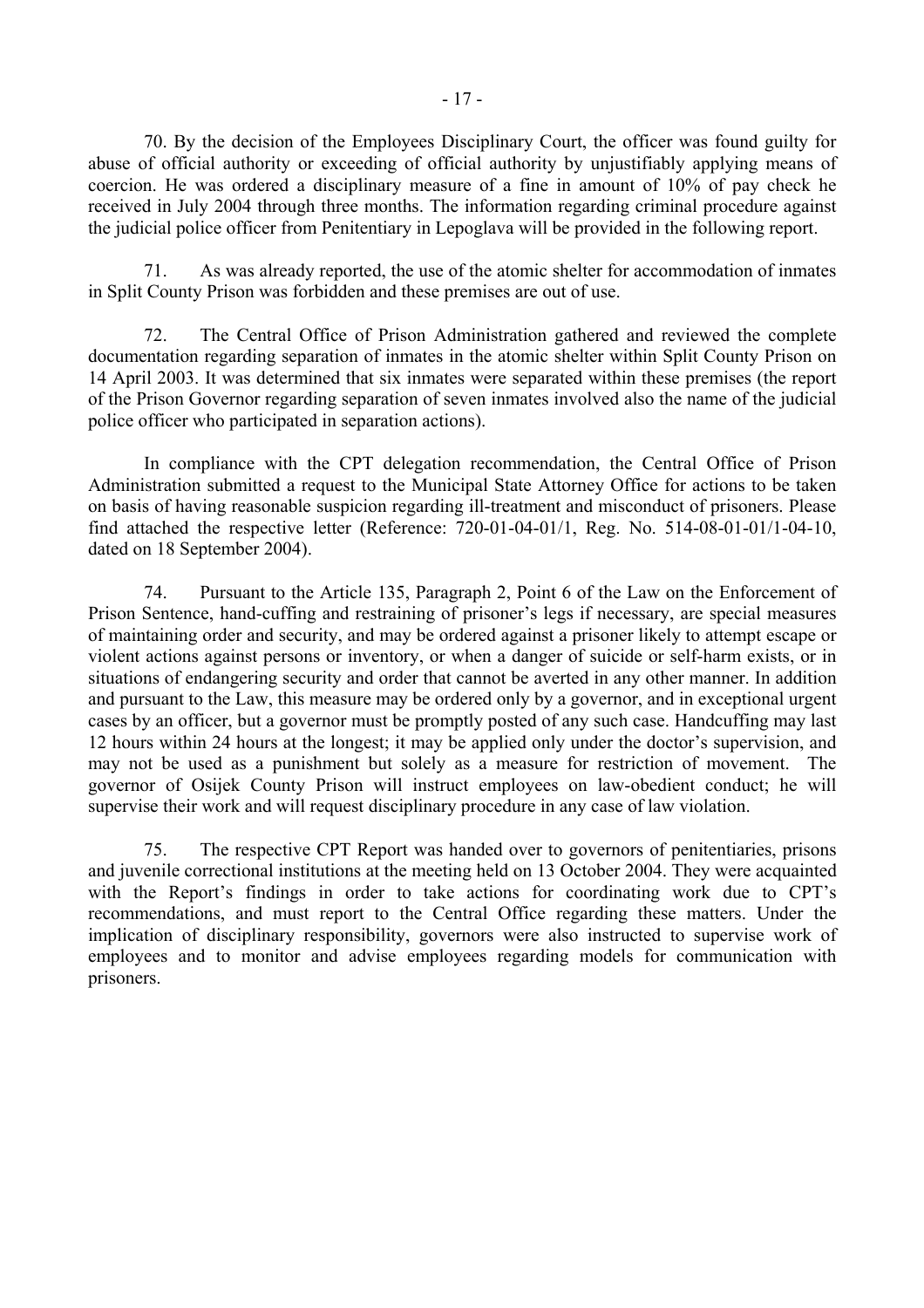76. In accordance with the Training Programme of the Prison Staff Training Centre, there are various educational models of basic training courses for newly arrived employees, and special additional courses for prison staff. Since 1999 when the Centre was established, there were basic courses for all newly employed judicial police officers; additional education for the rest of judicial police officers, for treatment staff, for vocational trainers and medical personnel, therefore for all staff members having direct communication with inmates, and having assignments in enforcement, supervision and evaluation of individual treatment program of prison sentence. All the aforementioned programmes promote the approach complied with generally adopted international standards. The following programmes will be carried out in October 2004: the application of medium-force; programmed recreation (communication skills with elements of anti-stress programme) for judicial police officers and vocational trainers. Various models of education have been carried out in the Centre since its establishment. The first course for forty employees was aimed for prospective trainers. Other forms of education attended the total of 1119 prison staff members involving 502 judicial police officers, 282 treatment employees, 28 medical personnel, 284 vocational trainers and all governors of penitentiaries, prisons and juvenile correctional institutions (23) attended the course regarding management skills.

 77. We accept the Committeeís recommendation. The training of employees is one of the safeguards for legality of work. The education and training of prison staff will continue in the Training Centre in accordance with the Regulations for training of employees in penitentiaries and prisons of Prison Administration, having been in force from 9 July 2002.

 78. Regarding the recommendation dealing with carrying firearms in premises for detention of prisoners, as well as with carrying batons in prisons and penitentiaries, we have already reported about a written order (Reference: 053-01/04-01/20, Reg. No: 514-08-01-04-4 dated on 12 February 2004) forbidding the prison personnel to carry firearms when having direct contact with prisoners, and to carry batons in the course of work on prison wards. This was brought to attention of all governors in the letter from 4 October 2004, Reference: 720-01/04-01/1, Reg. No. 514-08-01- 04-11. Please find attached the aforementioned letter.

 We would also like to report on the exchange of the uniforms for judicial police officers. New uniforms have a sewn in pocket for batons and they will no longer be visible. The exchange of uniforms has already been carried out in most penitentiaries and prisons, and the rest of the procedure will be accomplished during 2005.

### **3. Material conditions**

 79. Reconstruction of accommodation premises in Wing B of the Penitentiary in Lepoglava were completed in December 2003. The inmates moved in at the end of December 2003. Twentytwo inmates are on so called section 1B (intensified supervision), forty-five inmates are on section 2B, forty-six inmates are on section 3B, and thirty-eight inmates are on section 4B (prisoners convicted for war crime, mostly of Serbian nationality). This wing is also provided with a room for gym for prisoners, and it has just been adequately equipped. Each section has two living rooms, and two TV rooms, as well as availability for preparing simple refreshments and a table-tennis area.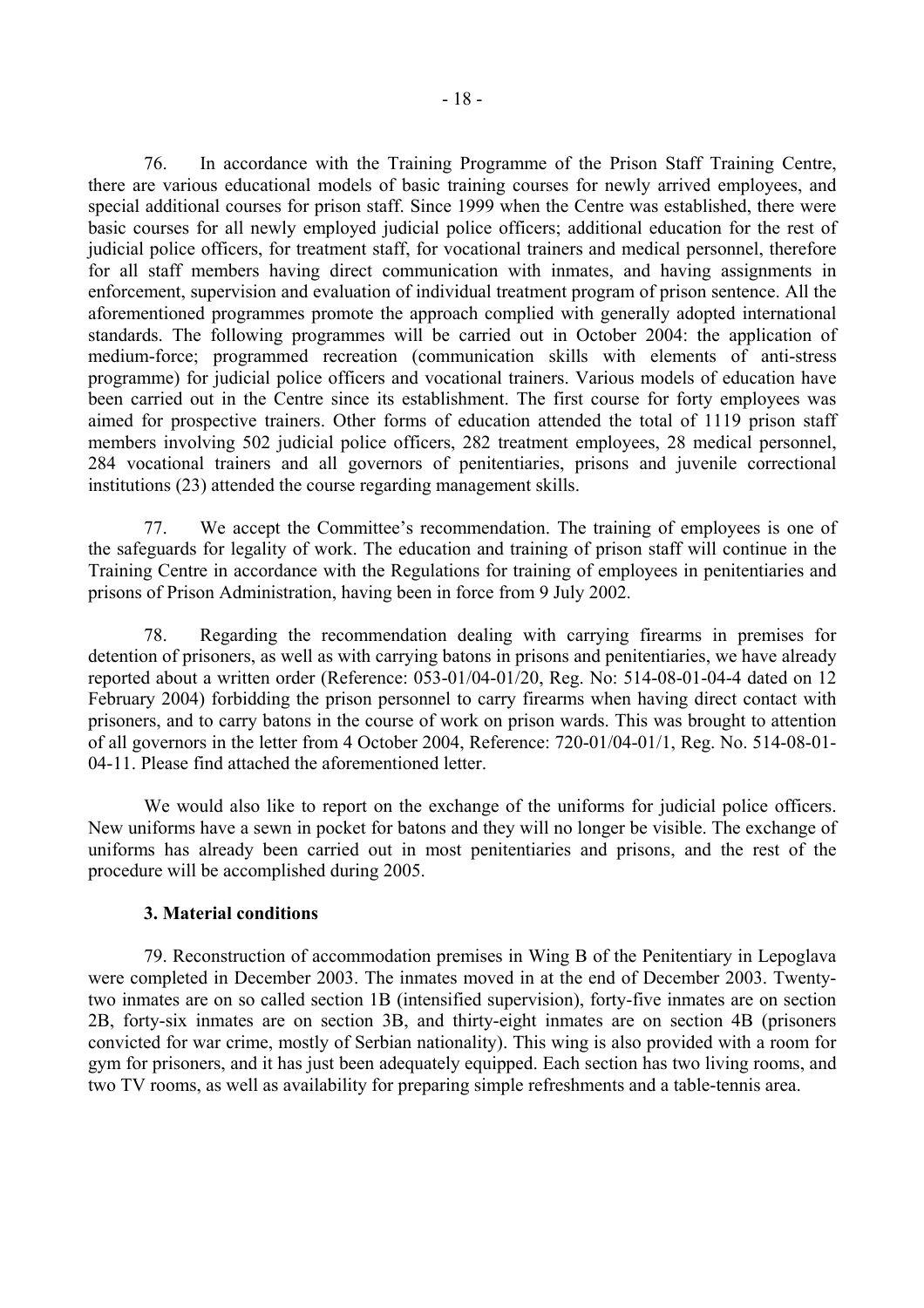80. We accept the comment and the recommendation regarding accommodation of prisoners in rooms within Penitentiary in Lepoglava. Neither the administration of the Penitentiary, nor the Central Office are satisfied with the situation in which an increased number of prisoners must be accommodated in rooms, resulting in failure to comply with stipulated standards. However, the insufficient capacities in closed establishments for enforcing prison sentence force us to make such arrangements. The State Budget for 2005 should provide for financial resources to construct a new accommodation premises for approximately 240 inmates within Penitentiary in Glina. This would also be a closed institution and would relieve the pressure over Penitentiary in Lepoglava.

82. We accept the recommendation regarding separation of sanitary annexes within Split County Prison, but the shortage of financial resources for prison system in past few years disabled any such actions. For a couple of years the Central Office has been planning a reconstruction of the floor in this Prison in order to reduce insufficient accommodation capacities, but the State Budget still does not allow financial resources for this purpose. However, all those plans shall be realized as soon as minimum financial possibilities allow it. In addition, the Central Office shall not give up the need for construction of a new penitentiary in Dalmatia, near äibenik, as was presented to the Government of the Republic of Croatia. As for now, city of äibenik recognized our need and incorporated it in respective Regional Plan on the location "Podi".

83. We accept the recommendation. The governors of penitentiaries, prisons and juvenile correctional institutions were given instructions in the letter dated on 4 October 2004, Reference: 720-01/04-01/1, Reg. No. 514-08-01-04-11.

84. We accept the Committee's comment regarding the increased number of prisoners accommodated in rooms of Osijek County Prison. However, as was already said, this situation is caused with insufficient accommodation capacities. The Central Office puts efforts in increasing the level of accommodation standards, but the result depends on financial possibilities.

We are aware of the risk caused in inability of communication between inmates in rooms and judicial police officers, and we accept the recommendation to fit them with call system.

#### **4. Activities**

86. In compliance with the Committee's request, Penitentiary in Lepoglava will report on all activities for inmates in the intensified supervision unit, and this report will be forwarded along with the next report of the Central Office.

87. The Central Office accepts Committee's recommendation, because the prisons themselves have problems given the fact that laws in force determining the position of remand prisoners authorise solely courts to pass all decisions. Therefore, the Committee's Report was forwarded to the Criminal Law Administration and to the Administration for Organisation and Personnel, both within the Ministry of Justice, and having authority in proposing changes of criminal legislation and in estimating the needs for education of judges. In addition, the aforementioned letter from 4 October 2004 instructed the governors to determine and suggest possible activities for remand prisoners in accordance with regulations applicable on remand prison regime.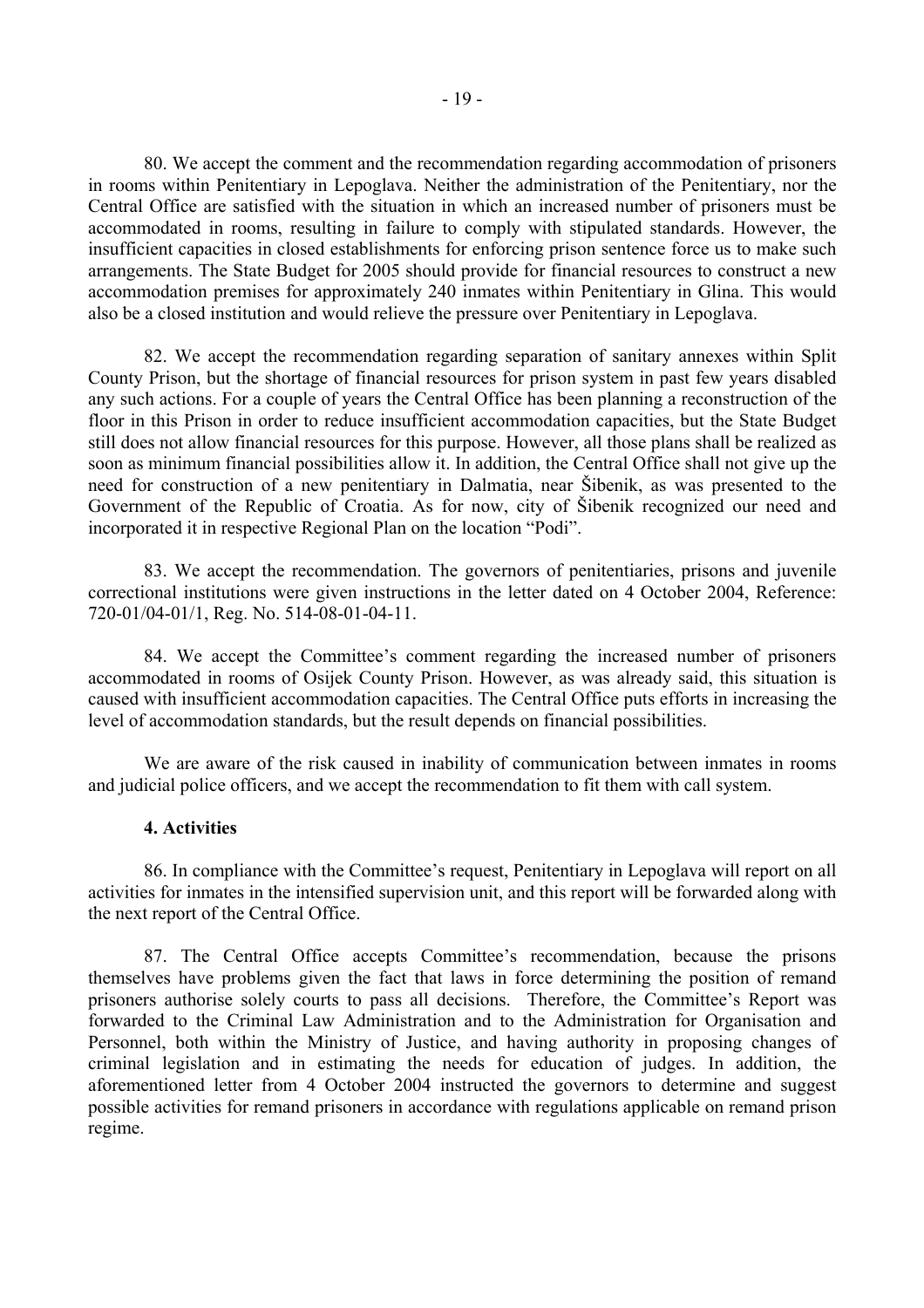#### **5. Section D1 of Penitentiary in Lepoglava**

 89. We accept the comment regarding accommodation of inmates in rooms of the Penitentiary in Lepoglava. We are also aware that we do not provide for accommodation of inmates as is stipulated and as they should have. However, there are no other accommodation possibilities so far. Again, we repeat the plans of the Central Office to construct new accommodation premises in Penitentiary in Glina and a new penitentiary in Dalmatia. The realisation of those plans entirely depends on provided financial resources that have been insufficient for years now and therefore caused the debt of prison system increasing up to 20 million Kuna for basic functioning in this year.

### **6. Health care**

 93. The recruitment of a new medical technician in the Penitentiary in Lepoglava has just been completed. We shall report on his commencement on work in the next report.

94. Osijek County Prison was instructed to employ a physician for purpose of ensuring health care of inmates. The letter from 4 October 2004 instructed Osijek County Prison, as well as other prisons, penitentiaries and juvenile correctional institutions to make records in medical files of prisoners: of all diagnostic findings and anamnesis and of remarks regarding each conducted specialist exam; of detailed statements given by a prisoner that are of importance for medical exam, as well as detailed medical findings and the doctor's conclusion; to securely store medical files in a manner guaranteeing confidentiality; to forward a medical file in case of inmate's transfer; to provide a copy of medical documentation for an inmate; to organize work of medical personnel in shifts in penitentiaries and prisons with several employees of this profession; to conduct a medical exam of newly arrived prisoners within twenty-four hours.

95. The recruitment of a new medical technician is ongoing in Split County Prison.

96. We accept the comment regarding dental care of inmates in Split County Prison. This problem has been persisting for several years now, and the Prison management puts considerable efforts in finding a dentist who will provide dental care for inmates. There is a specific problem of escorting remand prisoners to dentist, for a competent judge must approve of each procedure with remand prisoners.

97. In order to achieve the aim of the recommendation regarding storage of prisoners' medical files, penitentiaries, prisons and juvenile correctional institutions will provide data for necessary equipment that will be obtained for at the beginning of 2005, as soon as the State Budget is passed.

 The letter from 12 February 2004, as the one from 4 October 2004, have been instructing governors of penitentiaries, prisons and juvenile correctional institutions on obligations to ensure confidentiality of communication between a doctor and a prisoner and on conducting a medical exam in absence of a judicial police office. They were also obligated to warn medical staff regarding the fact that a judicial police officer may attend to a medical exam only if a doctor so requires, and that this fact must be put in record in prisoner's medical file.

98. The governors were also informed regarding the obligation of a doctor to thoroughly note details of all observed injuries, as well as statement of prisoner regarding injuries.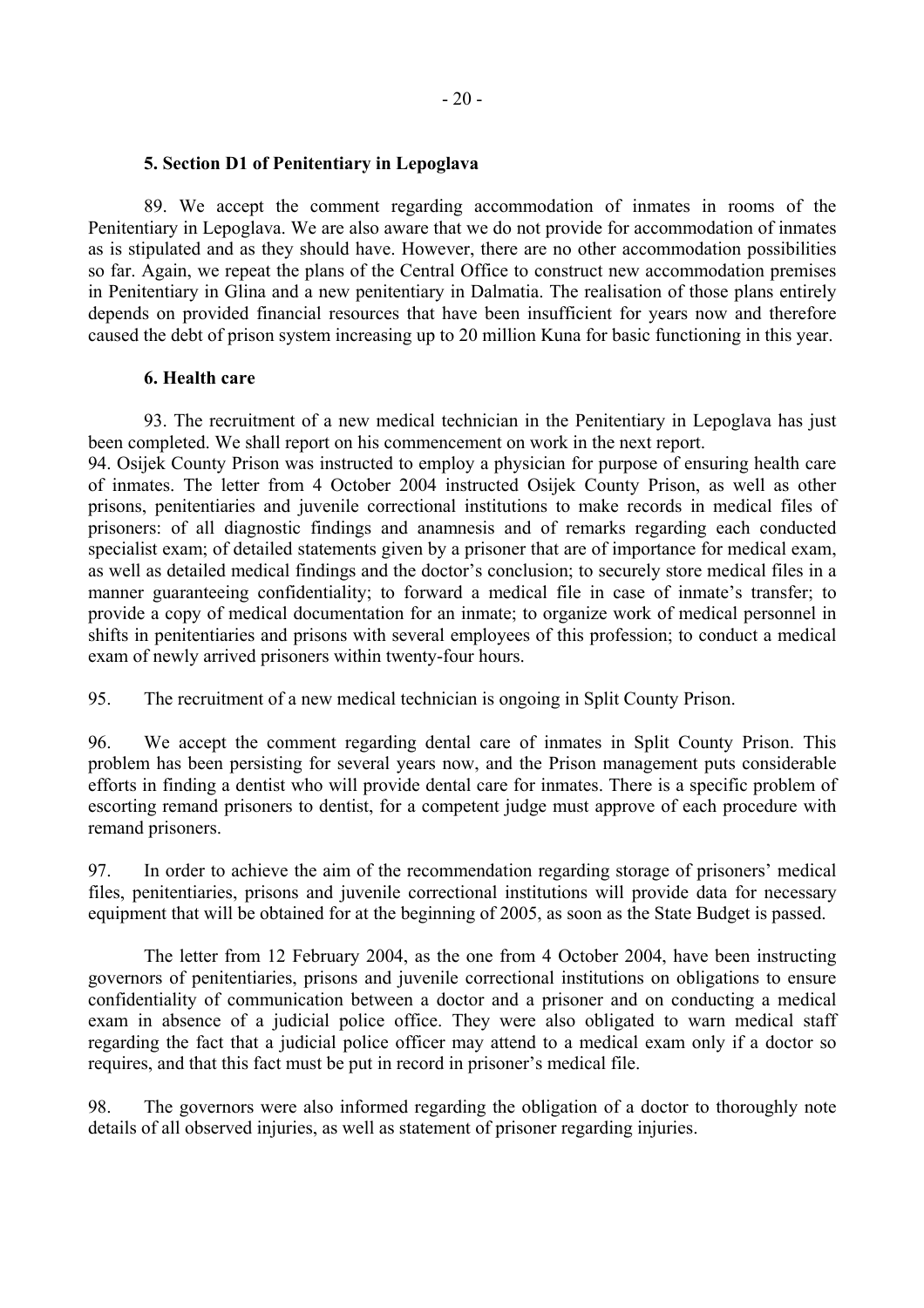99. We accepted the recommendation and forwarded the same on to governors of penitentiaries, prisons and juvenile correctional institutions for the purpose of its implementation (the letter from 4 October 2004).

100. Refusal of an inmate to take tests on narcotic or psychoactive substances and contagious diseases is a serious disciplinary offence. In compliance with Article 135, Paragraph 2, Point 8, such tests are special measures for maintaining order and security. Should a prisoner refuse to take tests, it is allowed to apply a special measure of maintaining order and security by restraining a prisoner. The measure of restraining may be applied promptly for the purpose of taking blood and urine samples due to medical regulations. Any further application of this measure is unauthorised. This measure cannot be applied as continuing punishment. The disciplinary procedure against a prisoner who refuses to take tests may start and proceed in stipulated terms; a disciplinary measure may be ordered, but under no circumstances may this be any of special measures for maintaining order and security. Such a measure may only be one of the disciplinary measures stipulated in the Article 146 of the Law. In a case like this, the Law stipulates the application of a special measure for maintaining order and security by restraint only as an option for preventing infectious disease if such a danger exists.

It should be pointed out, that although a legal background for restraining as a special measure for maintaining order and security in cases of refusing tests has been existing, the same has never been effectuated within prison system for those reasons. Rather than that, prisoners were disciplinary pursued. The Committee's recommendation will be taken in account in process of amending the Law on the Enforcement of Prison Sentence.

101. Our next report will address the data regarding medical exams of remand prisoners, conducted by physicians of their choice. As regarding inmates, the Article 107 of the Law on the Enforcement of Prison Sentence stipulates the right of an inmate to request a medical exam of a specialist, unless such an exam prescribed a prison doctor. The next report will also provide data regarding the exercise of this right.

102. Within the prison system, the treatment of addicts in Penitentiary in Lepoglava is ongoing under the permanent supervision of experts coming from the Clinic hospital of "The Sisters of Mercy" in Zagreb, and in Zagreb County Prison where a treatment of addicts is registered as a scientific project and involves participation of experts and students of the Educational and Rehabilitation School, as well as of Centres for prevention of addictions. The induction of programme and the education of employees are ongoing in the Penitentiary in Glina and in äibenik County Prison. Inmates- addicts who are in semi-open and in open-type penitentiaries already achieved some progress either in closed institutions, or were involved in treatment programmes in freedom, so that the treatment continues in co-operation with centres for prevention of addiction in social community. Therefore, these inmates are granted benefits of therapeutic leaves in accordance with Regulations upon benefits of inmates. All the other prisons having treatment personnel implement individual programmes and co-operate with outside institutions.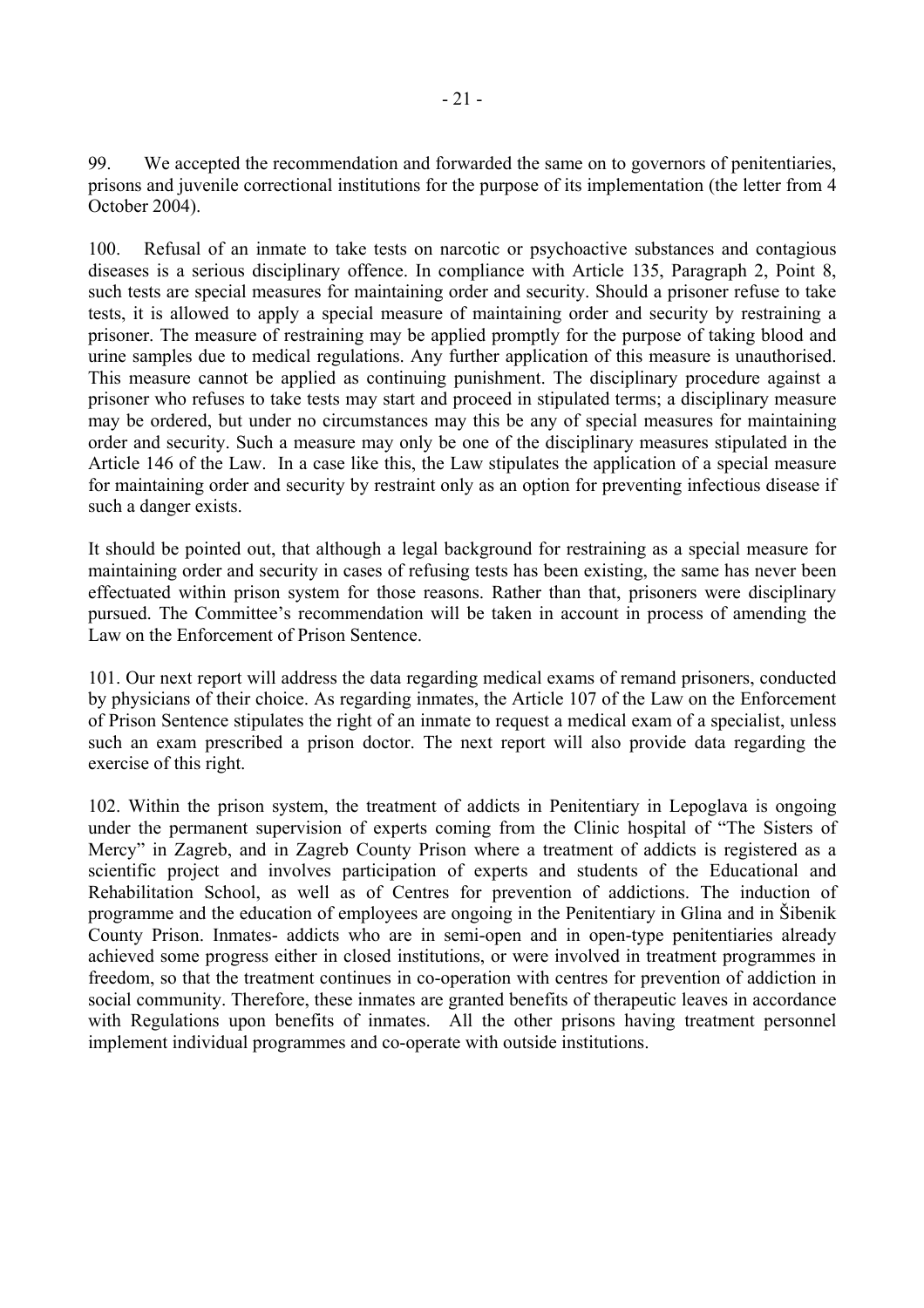# **7. Discipline**

104. The Central Office accepted the Committee's recommendation and in its letter from 4 October 2004 instructed governors of penitentiaries, prisons and juvenile correctional institutions to conduct likewise.

This recommendation will be taken in account in process of amending the Law.

105. The letter from 4 October 2004 instructed governors to equip solitary confinements with items stipulated in the Law and which is in compliance wit the Committee's recommendation.

# **8. Staff**

106. We accept the opinion and the suggestion. In future, employees of prison system will be involved in various models of education, which will certainly contribute to quality of work and to professional relationship between employees and prisoners. The admission of new employees approved of by the Government of the Republic of Croatia in 2005 will reduce the necessity for overtime working hours and affect the security level throughout the prison system.

107. Given the fact that the Government of the Republic of Croatia forbade admission of new employees, this reflected in vacancies of working posts and resulted in overtime working hours. The Government approved of new appointments to places in prison system throughout 2005, so that thirty judicial police officers will be employed next year and part of them will be posted in Penitentiary in Lepoglava.

108. We accept the recommendation. In accordance with financial possibilities, efforts shall be made to provide for psychological support for prison employees from experts in outside institutions. Given the existing financial disabilities, and due to estimated needs of prison employees, the Training Centre organises the aforementioned course for programmed recreation with elements of anti-stress programme.

# **9. Contacts with outside world**

110. The following report will address possibilities for amendments and actions due to Committee's recommendation regarding contacts of family members with prisoners from Dalmatia who serve prison sentence in Penitentiary in Lepoglava.

111. We accept the recommendation. The Central Office addressed these issues for several times and at each amendment of the Criminal Procedure Act pointed out the same. The respective Criminal Law Administration and the Administration for Organisation and Personnel having competence in initiating and preparation amendments of criminal law stipulations were acquainted with the CPT's Report and recommendation.

112. The Criminal Law Administration of the Ministry of Justice having competence in proposing amendments of Criminal Procedure Act was acquainted with the Committee's recommendation and Report.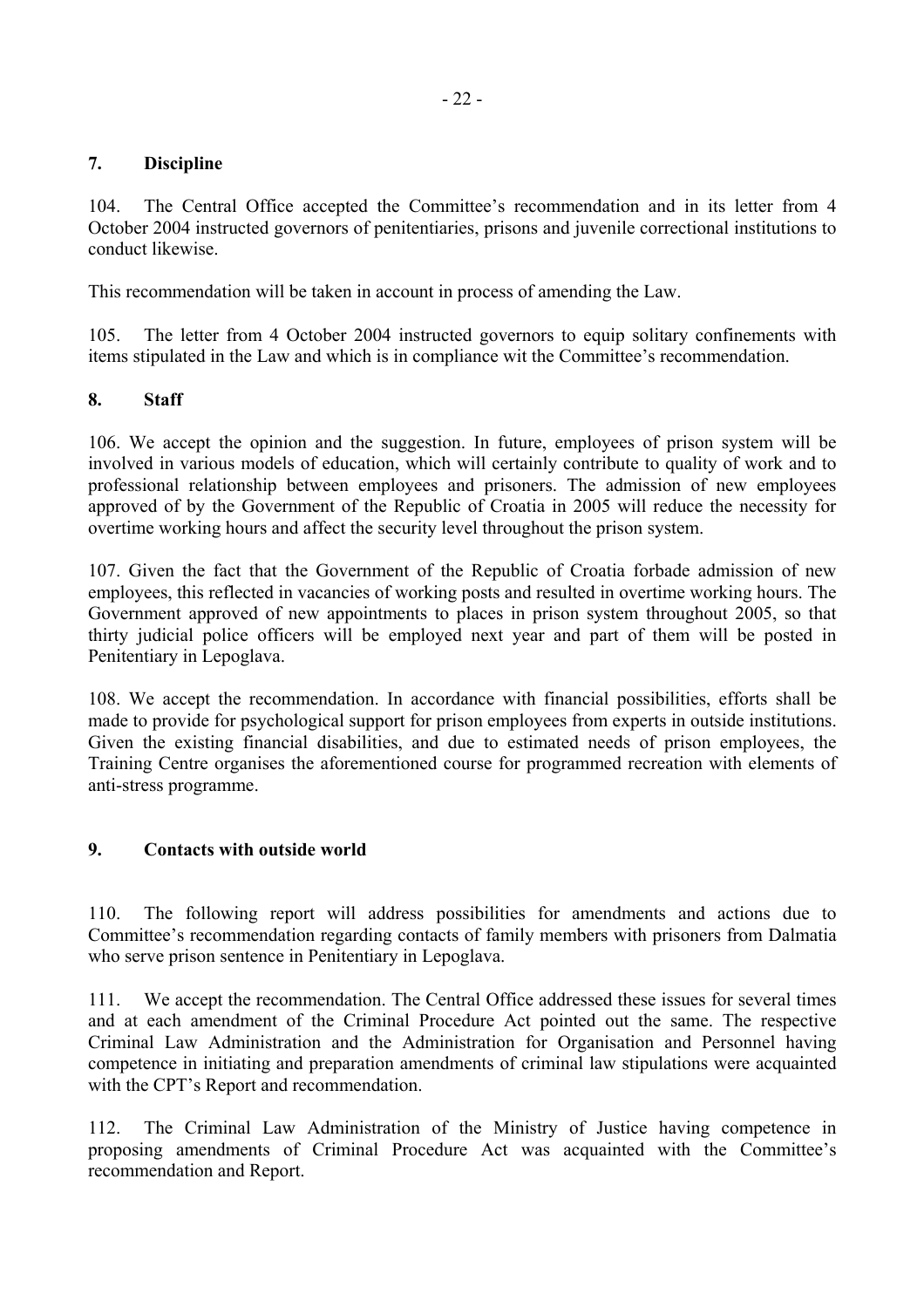115. In addition to accepting recommendation, the Central Office, in its letter from 4 October 2004, instructed governors of prisons to provide for visits of judges to remand prisoners and their communication in absence of prison officers.

This recommendation was forwarded to the Administration for Organisation and Personnel of the Ministry of Justice, having competence in organisation of courts' work.

116. The requested reports will be forwarded with the following report.

# **GENERAL DIRECTOR**

 **Ivan Damjanović, M.A.**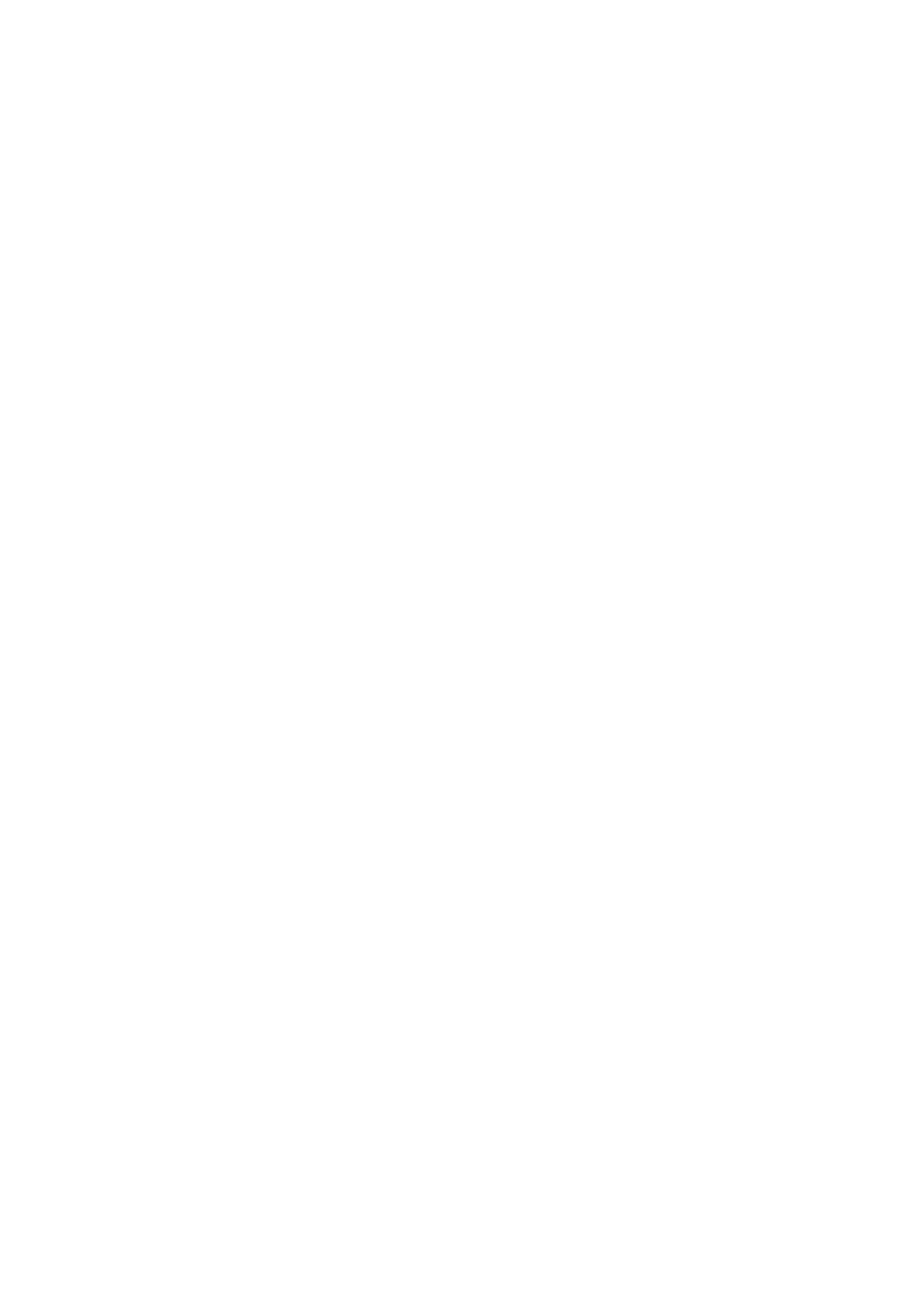**Response of the Croatian Authorities concerning establishments under the responsibility of the Ministry of Interior**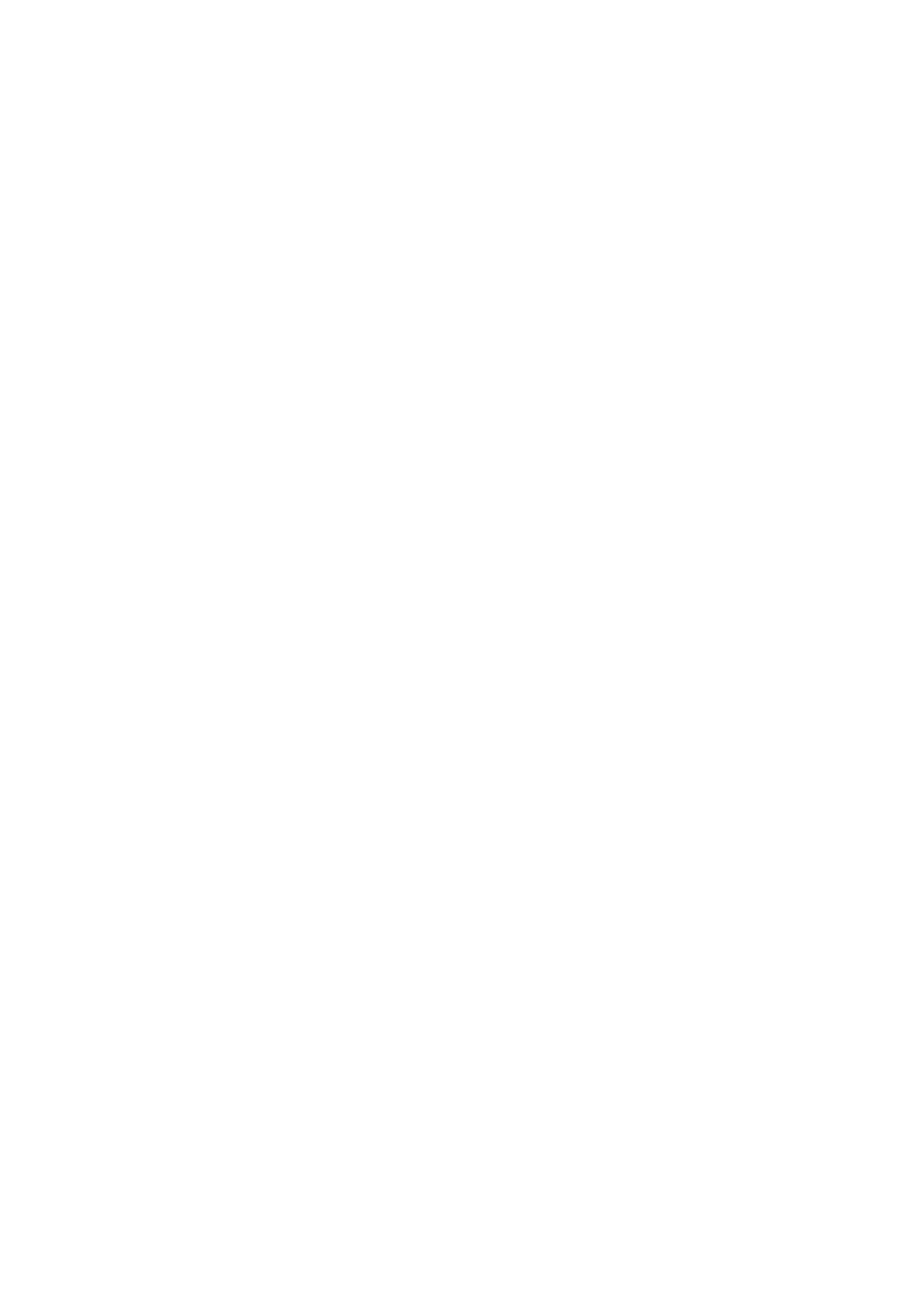# **SUBJECT: Report on the visit of the representative of the European Committee on Prevention of Torture (CPT) to the Republic of Croatia**

#### $\sim$  Comment  $\sim$

Related to your CPT Report, it is obvious that some comments derived on account of the lack of understanding or bad translation of certain terminology contained in some legal provisions. This terminology is specifically defined in each of these provisions and it is our intention to render clarification in this Comment.

### **Point no. 8**

Under the Criminal Procedure Act, the police is not authorised for the imprisonment or detention of suspects. The police have the powers of arrest, without a court order, of individuals found in the act of committing a crime and of prosecuting them ex officio as well as of the individuals under reasonable doubt of having committed a crime that is prosecuted ex officio, all in cases where there are grounds for remanding in custody.

The police have to bring an arrested person before an investigating judge **immediately**, **or within 24 hours at least**, or release him/her. The investigating judge remands a suspect to a detention prison in the premises under the Ministry of Justice.

### **Point no. 9**

**Under the Misdemeanour Act the police are not authorised to decide on detention. If the police find a person in an act of committing a misdemeanour and believe that there are grounds for detaining him/her, they may bring this person before a magistrate without any delay. Nevertheless, the police detain persons in some exceptional cases but are obliged to bring them before a judge, such cases being: where the identity of a person has to be established; in case it is presumed that he/she might flee; in case where the place of residence or abode do not match the place of commitment of a misdemeanour; if he/she continues committing misdemeanours regardless of a police warning or tries to repeat it, or if the police consider that there is reason to believe that he/she would continue committing misdemeanours.** 

Furthermore, Article 147 of the said Act lays down the police powers to detain a person until he/she sobers up, 12 hours being the maximum in cases where he/she is found committing misdemeanours under the influence of narcotic substances and if it is believed that he/she would continue with the same behaviour while in the state of intoxication.

The matter of detention for which a judge is authorized under Article 146 of the said Act does not stand for police powers but only the power of the judge. The circumstances of police practical detention in police custody are explicitly laid down in the Act.

Moreover, pursuant to Article 147 of the said Act, before the police decide on detention, they have to arrange for a medical check by a competent doctor and establish, according to the doctor's report, whether the person to be detained is under the influence of narcotic substances. If the person is intoxicated by alcohol, the police may perform an breath test if the he/she consents to it.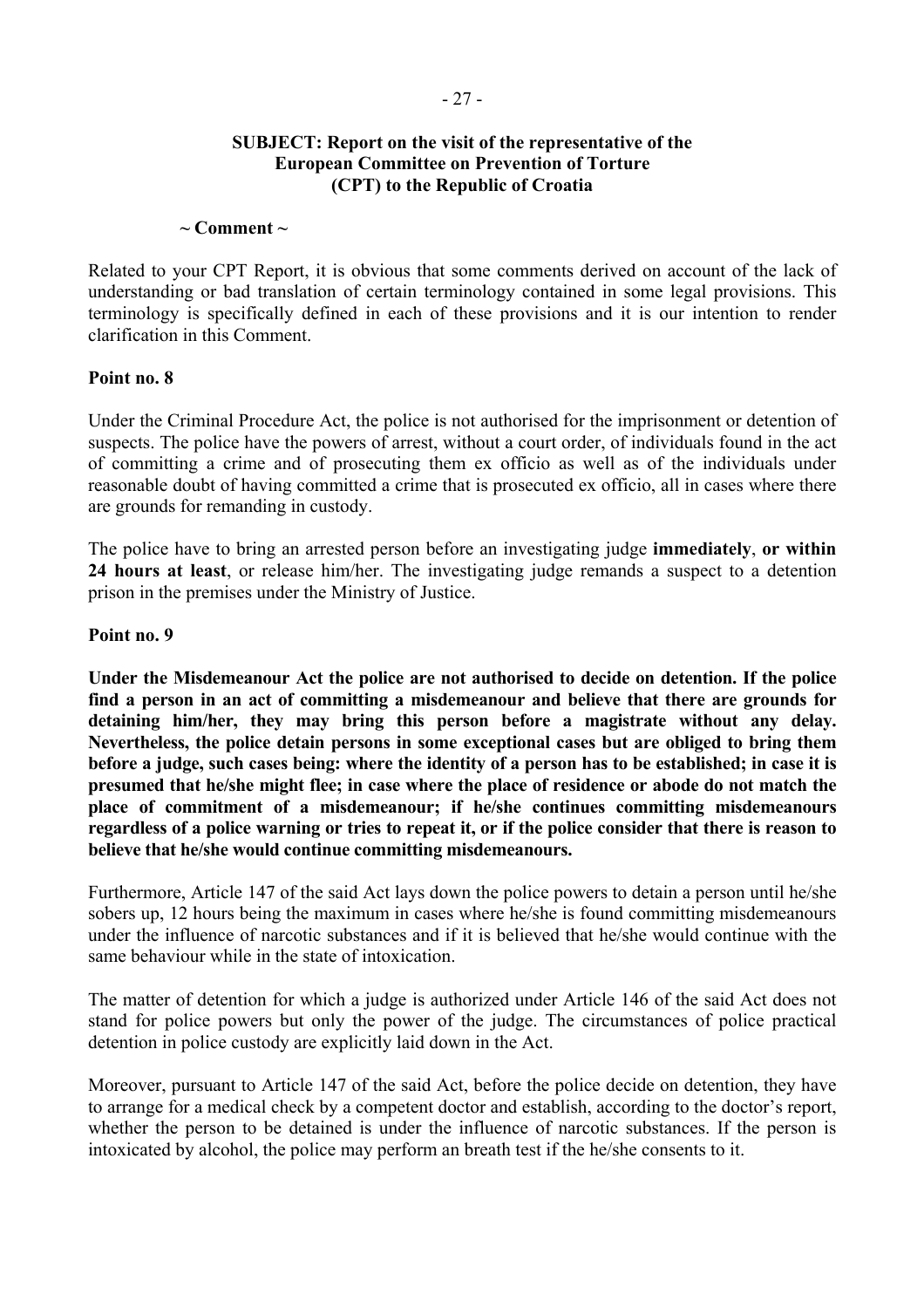The Aliens Act (Official Gazette  $109/03$  – hereinafter "OG") entered into force on July 2, 2003 and is being implemented since January 1, 2004. Upon the implementation of this Act a number of provisions of the Act on Movement and Stay of Aliens – applied since October 8, 1991 came out of force. In drafting the Aliens Act, the best experiences and practices of the European states were used so that most provisions of the said Act are now in harmony with the EU acquis.

Being our intention to illustrate the area of interest as clearly as possible, we should point out Article 58 of the said Act which makes it possible to arrest and detain an alien in police station custody suite up to 12 hours all for the purpose of forced removal.

Although Article 56, paragraph 2 of the said Act lays down that prompt forcible removal is to take place of an alien who has been pronounced a protective and security measure of refoulement, as well as of the alien who has to be returned on grounds of an international agreement, the case is that forced removal cannot often be executed promptly on account of the fact that such a procedure often requires comprehensive preparations and some unexpected obstacles might appear. In this period of up to 12 hours, all necessary preparations have to be completed and the escort to the state border has to be arranged.

Respectively, Article 57 does not prescribe forced removal of aliens to a state where his/her life or freedom would be endangered on account of his/her racial, religious or national affiliation, affiliation to a specific social group, or on grounds of political opinions, or to a state where he/she might be subjected to torture or inhuman or degrading treatment. The content of this Article is almost completely identical to Article 3 of the Asylum Act ("OG" 103/03) applied since July 1, 2004.

Regarding the interpretation of Article 146, paragraph 3 of the Misdemeanour Act that lays down time limits for detention, the term "detention" is used instead of "remand" and instead of the wording "deciding on detention and prolonging detention" the terms "order or extend" are used. Just as well, the wording "adoption of a decision on imprisonment" is used instead of the wording "adopting a decision of custodial sentence" and the wording "remand may last until custodial sentence commences" instead of the wording "detention may last until the beginning of serving custodial sentence".

# **Point no. 10**

We feel that the term "detention" has been wrongly interpreted. Thus, in compliance with the Criminal Procedure Act and the Misdemeanour Act the notion of arrest accounts for police powers to, upon a court order or ex officio, arrest a person found in commitment of a misdemeanour or an ex officio persecuted crime, or a person under reasonable doubt to have committed an ex officio persecuted crime in case there are grounds for deciding on remand.

Under the terms of Articles 49 and 50 of the Police Act, arrest of a person does not stand for an arrest of a suspect for a misdemeanour or a crime. Article 49 of the said Act provides for the police power of restriction of freedom of movement of a person under reasonable doubt of being in possession of an object/objects that might serve as evidence in criminal or misdemeanour proceedings for the purpose of securing such object/objects until the moment a search warrant is acquired. This is to say that the detention does not aim at arresting a person but at preventing a detainee to destroy such objects or, in any other way deprive the court of the possibility to use them as evidence.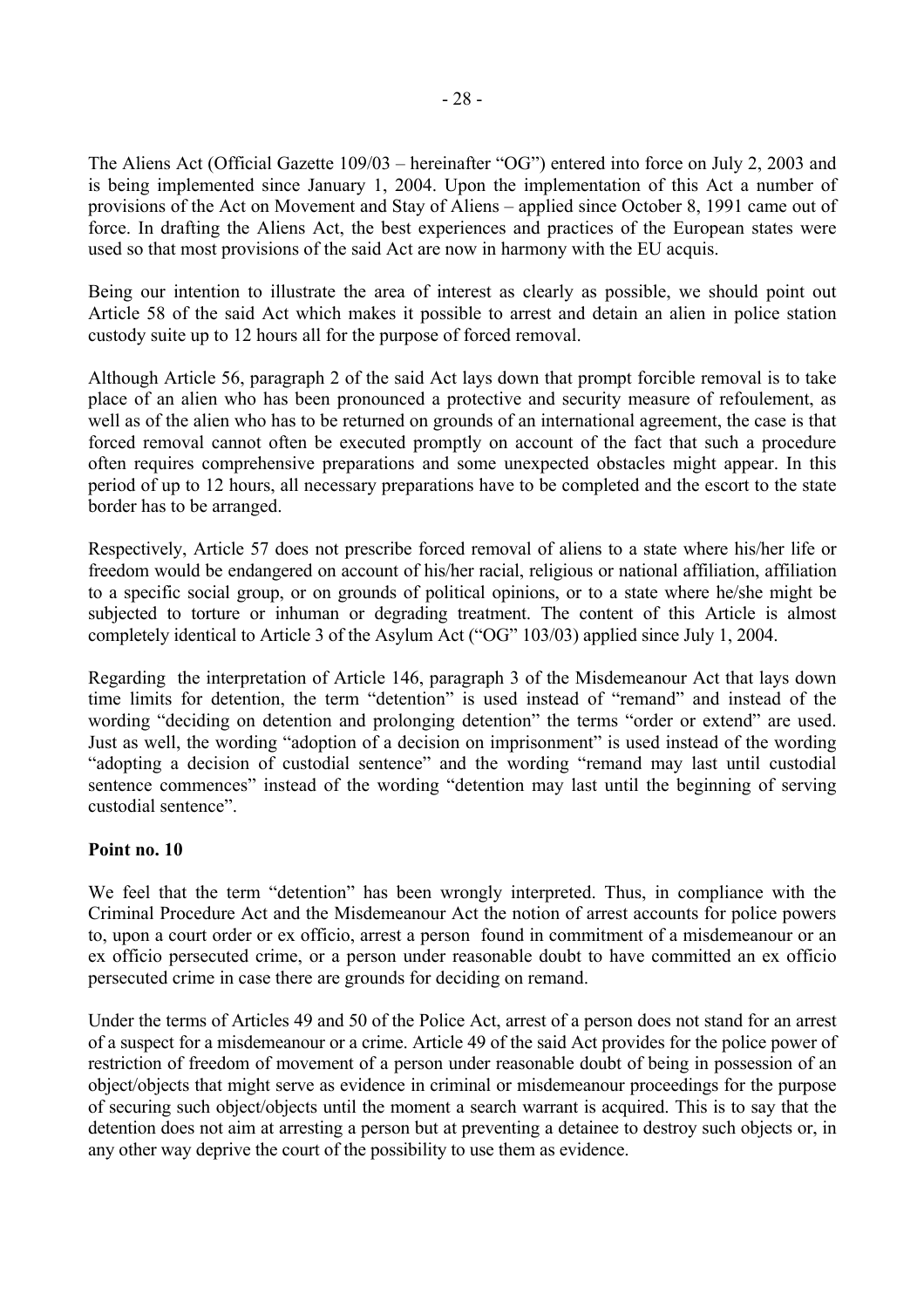Article 49 of the said Act lays down the 6 hour time limit for the detention of searched persons in cases where there is a reasonable doubt that they are in possession of an object/objects that might serve as evidence in criminal or misdemeanour proceedings. Here, the term "detention" is being used instead of the term "remand"

Article 50 of the said Act also does not constitute powers of arrest, but it provides for restriction of movement of a person who is considered to be able to render information relevant for solving a case or information relevant for rescue activities when it is believed that such information could not be obtained later on, or when the presence of an idividual who would perform rescue activities could not be otherwise ensured.

# **Point no. 11**

Article 25, paragraph 1 of the Act on Disorder Prevention at Sports Events ( $\degree$ OC $\degree$  117/03) lays down that the police have the power to detain persons who declare themselves as supporters at the event for two hours after the event, in cases when their misbehaviour provokes reasonable doubt that they are intoxicated by alcohol or narcotic drugs, or if they behave wrongfully in some other way.

Furthermore, Article 27, paragraph 1 of the said Act lays down that these persons may be detained by the police in police custody suite or in other appropriate premises and paragraph 2 defines that these appropriate rooms are those having sanitary and water supply facilities and that can provide for safe sojourn of individuals and a number of people for a few hours.

It has to be noted that the same procedure is applied to the supporters detained in police custody suit under the terms of the Act on Disorder Prevention at Sports Events, Article 25, as to other detainees in these premises.

Detention of supporters in other appropriate premises, for example within a sports facility, is, within the meaning of Article 27, paragraph 2 of the said Act possible only in the premises that ensure safe sojourn for a few hours and which meet sanitary and water supply preconditions. It has to be noted that up to now, the police has not used their powers to detain individuals in such premises.

# **Point no. 12**

The General Police Directorate has up to now undertaken necessary measures together with the Internal Control Department with a view to conduct control and collect information related to every report against police officers in which they are suspected of ill-treatment of persons on whom police powers had been applied. The control was conducted on the basis of written and verbal grievances from certain individuals, anonymous complaints and on the basis of otherwise received information on the existence of reasonable doubt about police officers misconduct or overstepping police powers resulting in ill-treatment of citizens.

Likewise, each and every case of the use of force by police officers are being examined and evaluated. Where during such a procedure the information leads to conclude that there is a reasonable doubt that a police officer tortured or ill-treated persons on whom he/she used police powers, appropriate proceedings were undertaken which is clearly presented by this report data. Since in the stated point there are neither concrete personal data on injured persons nor the data on suspected police officers, it is not possible to say whether it is about the cases related to which necessary measures have already been taken against, or about the cases that have not yet been brought to open.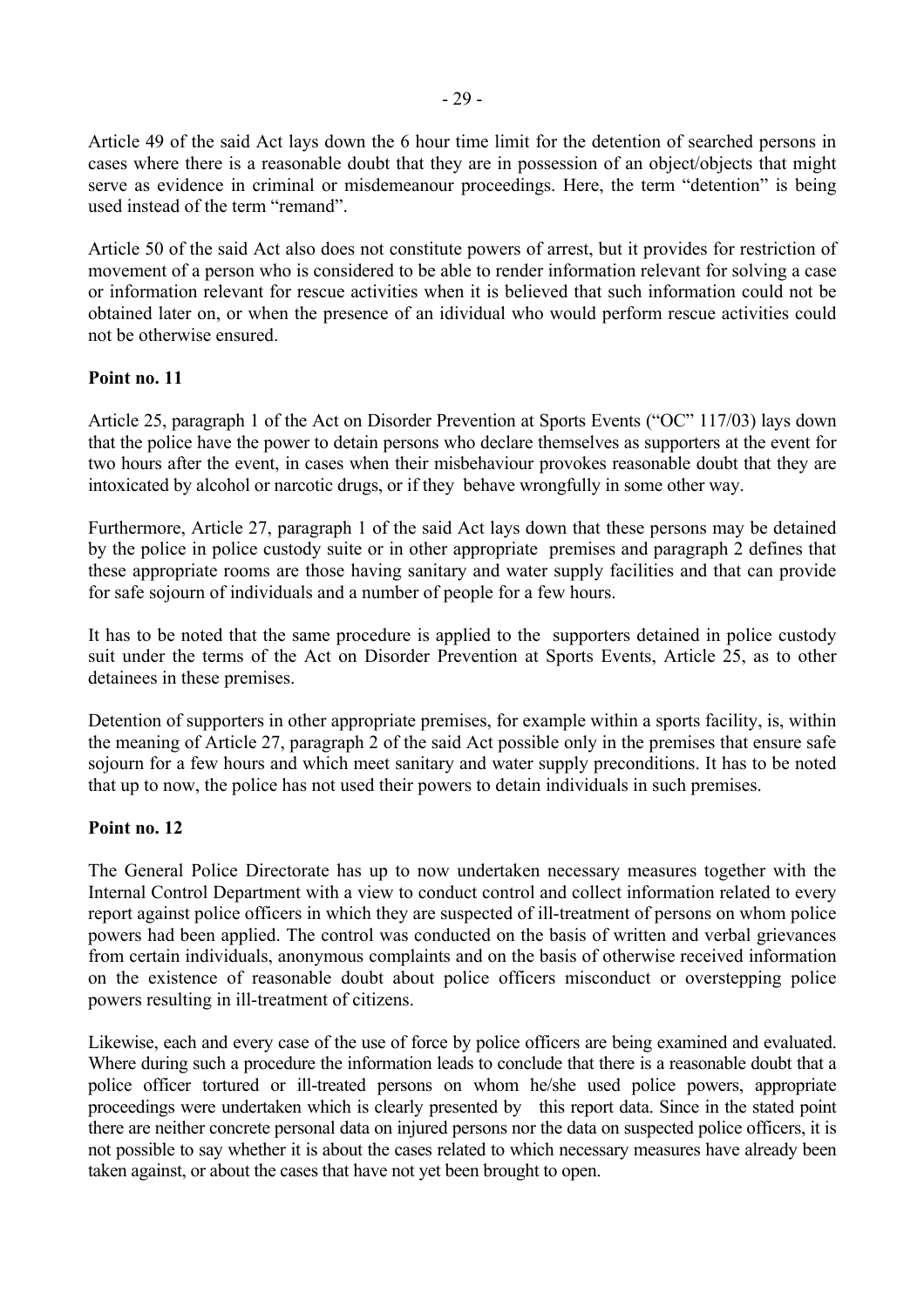Consistent with the effective regulations, the police provide citizens with the protection of their fundamental constitutional rights and freedoms and the protection of other values enshrined in the Constitution. Any deviation of police conduct from these regulations constitutes a grave breach of discipline and a criminal act as well.

# **Point no. 13**

We believe that the measures taken so far have already caused the downsizing of cases of illtreatment in executing police powers, but we welcome the recommendation to introduce preventive measures through the education of police officers with a view of building awareness regarding the concept that any kind of ill-treatment or excessive use of force in policing is unacceptable and liable to penalty. To this effect and in compliance with the CPT recommendation, the General Police Directorate will draft a directive and bring it to the attention of every police officer. The directive will impose demands on leadership staff to pay extra attention to this problem area.

# **Point no. 14**

In compliance with the CPT recommendation, great attention is continually paid to police training. All training programs are continually monitored, evaluated and revised. They include basic police training, professional training, college training and university training. In order to adapt programs and organization of different levels of police training to the current needs of policing and community requirements, a new concept of police training at the Police Academy was presented at the senior management meeting on July 19, 2004 and was adopted by the Minister's Decision on July 23, 2004.

The demand to see interpersonal communication skills as the key criteria in candidates selection for future police officers, was realized in the course August, September and October in the framework of Internship Application Procedure for the posts requiring college or university degree. Annexed to this text is the outline of candidates selection procedure together with instructions for semistructured motivation interview adopted in the framework of this procedure that was focused on the interpersonal communication skills.

# **Point no. 15**

Since January 1, to December 31, 2003, 12 disciplinary procedures were instituted before the Ministry of the Interior Disciplinary Court on account of grave breach of duty. These breaches were qualified as ill-treatment. Out of these 12 cases, 5 were found groundless, on the basis of which the involved police officers were cleared and 7 were found well grounded, so that the police officers involved were passed the following disciplinary measures:

- 1 was suspended from civil service:
- 1 was suspended from civil service on probation;
- 5 were fined;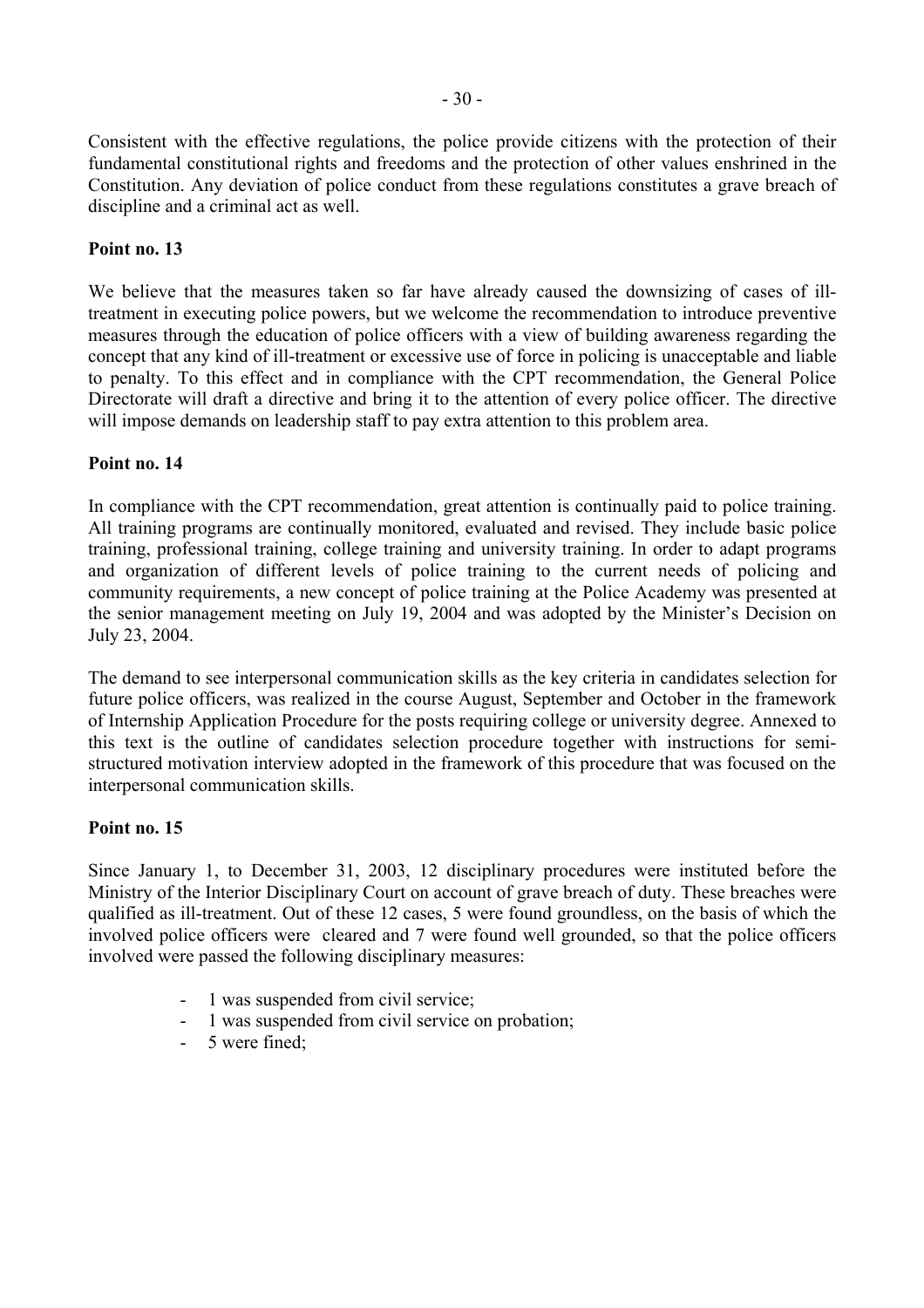In the period of January 1 to June 30, 2004, the procedures for grave breach of duty were instituted against 10 police officers. These breaches were qualified as ill-treatment on duty. 5 of the cases are pending, 3 were terminated by acquittal and for 3 cases the following disciplinary measures were passed to the officers involved:

- 1 was suspended from civil service on probation;
- 1 was fined.

Regarding this Report query related to the disciplinary sanctions outline, please refer to Article 49, paragraph 2 of the Civil Servants and Employees Act ("OG" no.  $27/01$ ) that envisages the following sanctions for grave breach of duty:

- 1. fine payable in one to six months where monthly instalment of the fine may not exceed 20% of the salary of the month in which the sanction was imposed.
- 2. secondment to another less demanding work post that requires the same qualification.

Besides, on grounds of Article 123, of the Police Act ("OG" no. 129/00), a police officer may be sanctioned with a disciplinary measure of termination of service in cases of grave breach of duty.

Article 118 of the said Act lays down that a disciplinary sanction of termination of service on probation of 3 to 12 months might be imposed on a police officer for a grave breach of duty.

It also has to be noted that the existing Civil Servants and Employees Act specifies the increase of fines range so that compared to the previous regulation according to which grave breach of service entailed a court decision of a fine amounting to 20% of an officer's one month salary, the fine may now amount to 20% of six salaries.

# **This way the court has at its disposal a considerably wider choice of disciplinary sanctions depending on gravity of a committed breach of duty and also on the level of responsibility (INDIVIDUALIZATION).**

# **Point no. 16**

Annexed to this text are the overview of the project activities "Police use of compulsory measures" and reports on the realization of this research project presented by the in-house publication "Police" College Research Days of 2001 and 2002".

# **Point no. 17**

Firstly, a few facts regarding the treatment of aliens in the Republic of Croatia should be mentioned. The basis of aliens treatment includes the gathering of relevant information. This information is necessary so as to determine the relevant facts concerning the way of illegal state border crossing, illegal movement and stay on the territory of the Republic of Croatia etc., on the basis of which judicial proceedings and possible readmission return procedure are conducted later on.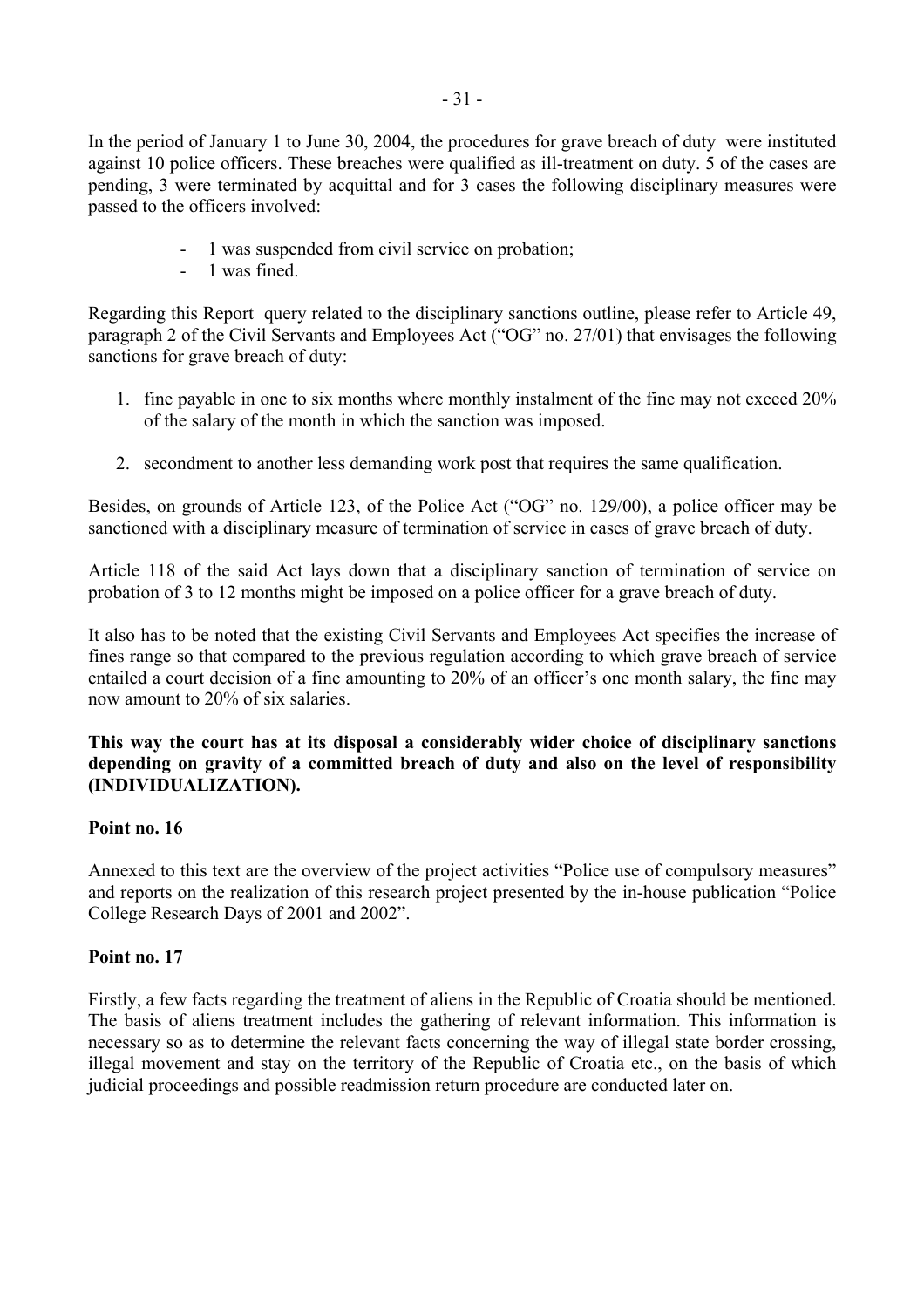As these procedures are conducted by the judicial authority and competent authorities of other states, and given the fact that they include interviews with aliens, police requirements must be based on the facts. In order to determine relevant facts, the information gathering procedure must be executed in a language familiar to the alien, which in most cases requires an interpreter's assistance. Thus, a procedure cannot be conducted in a language the alien does not understand.

Article 46, paragraph 1 of the Book of Rules on Travel Documents for Aliens, Visas, Border Passes and on Treatment of Aliens ("OG" 202/03), which elaborates certain provisions of the Aliens Act, obliges the competent body to secure necessary health care to an alien being forcedly removed while obtaining consent for forced removal and conducting forced removal procedure. This had to be regulated, as it was determined that, when captured, a certain number of illegal migrants are found to be exhausted, thirsty and starved. For covering the expenses that can arise from providing necessary health care, the Ministry of Interior has foreseen adequate financial means under the item concerning forced removals.

Furthermore, Article 58, paragraph 3 of the Aliens Act proscribes that an alien who could not, owing to medical or other special needs, be placed in the Aliens Reception Centre, where aliens are accommodated during the forced removal procedure, should be accommodated in some other appropriate manner. This Article also regulates previous practice used in a certain number of cases when aliens were in need of medical treatment in an appropriate medical institution. Moreover, aliens accommodated at the Reception Centre could, if needed, also be referred to a medical institution. The mere mode of charging medical expenses is regulated by the Act on Aliens Health Care in the Republic of Croatia ("OG" 114/97), which has been in force since October 25, 1997.

**In Article 1 of the said Act, among other categories of aliens who enjoy the right to health care are stateless persons, persons whose extradition is not possible due to serious medical conditions and juveniles found in the Republic of Croatia without parental escort. Article 2, paragraph 1 of the said Act stipulates that health care of aliens is to be provided in the same mode and under the same conditions as it is provided to Croatian nationals.** 

Children and juveniles without escort are, in cooperation with the competent Social Welfare Centre, accommodated in the nearest institution for accommodation of children and juveniles. In this connection, as juveniles lack business capacity, prior to initiating the official procedure towards them, a police officer is obliged to inform the competent Social Welfare Centre. It is only possible to conduct the procedure after a guardian has been appointed to a juvenile for a special case. Besides possible judicial proceedings, the presence of a guardian is also necessary when conducting forced removal.

### **Points no. 18 and 19**

On May 17, 2003, the Official Gazette No. 81 published a Book of Rules on Police Conduct, Article 81 which stipulates the manner and the content of the oral instruction a police officer is obliged to issue to an arrested person. This instruction goes as follows: "You are under arrest for (the criminal act for which he/she is arrested), you have the right to remain silent, to have access to a defence lawyer and to notify your family".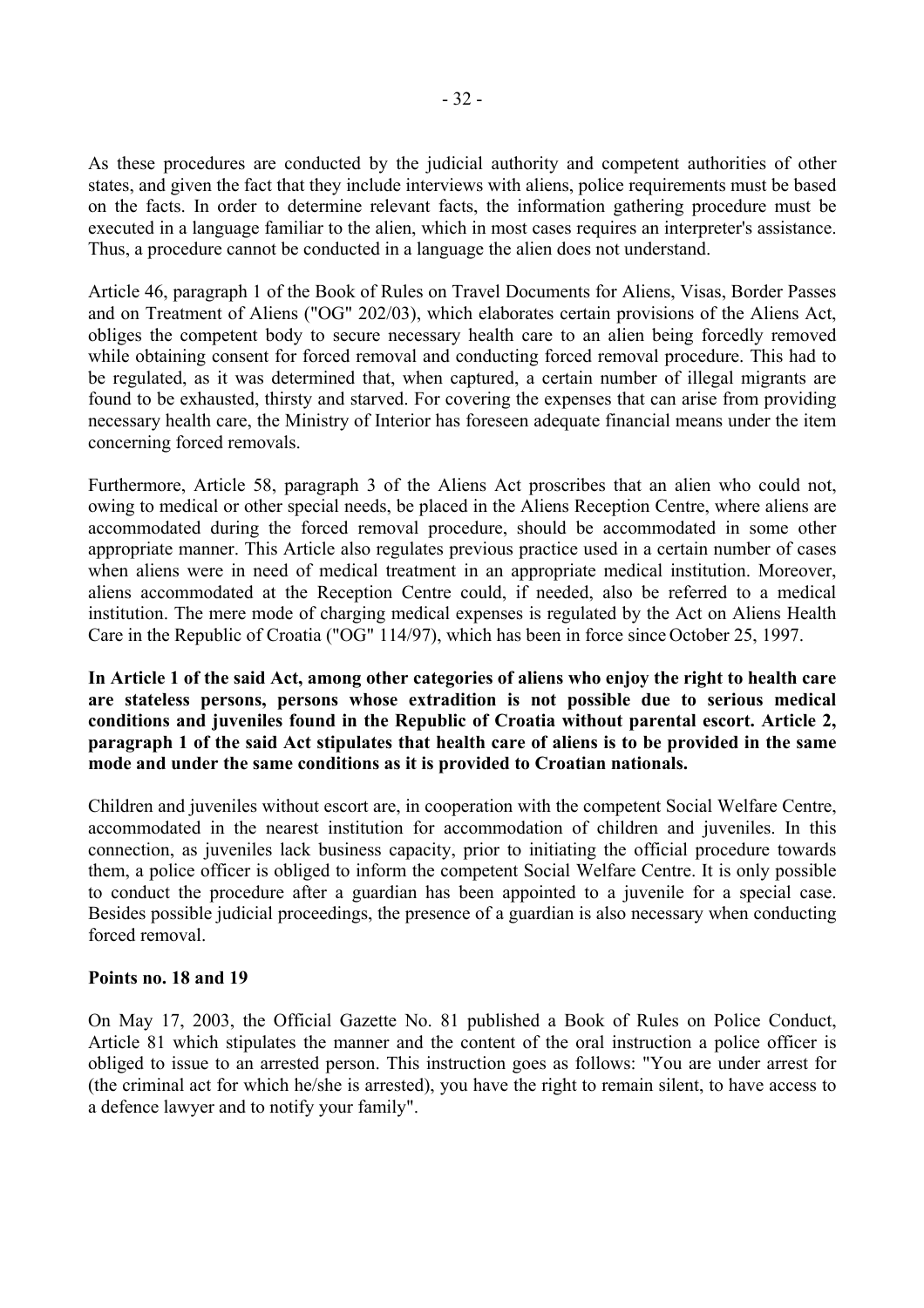Pursuant to that, and based on the mentioned provision of the Book of Rules and the provisions of the Criminal Procedure Act and Misdemeanor Act, the General Police Directorate drafted a report form on arrest and bringing in procedure. This report is already used by the police organisational units, and is signed by and contains all rights of an arrested person.

The remarks concerning the need for precise legal definition of this problem shall be taken into consideration during the next act amendment.

As illegal migrants do not have relatives in the Republic of Croatia, starting from the fact that they are foreign nationals and following relevant international standards, notifying the competent consular body on aliens treatment has proven to be the most appropriate practice. Exercising of this right includes giving aliens verbal notification of their right to consular protection, based on Article 36 of the Vienna Convention on Consular Relations in cases where the procedure involves limitation of constitutionally guaranteed rights and freedoms. In the case of a positive reply, a short resume on the overall conduct is drafted and forwarded to the Ministry of Foreign Affairs at earliest date. As a safeguard that an alien has been informed of his/her rights under Article 36 of the Vienna Convention, a Statement to the Record is used. It includes all the information important for the procedure and is co-signed by the recording officer, the officer in charge of the procedure, the alien and the interpreter, if the alien does not speak Croatian. When supervising the work of the organisational units at the lower hierarchical level, the officers of the Ministry at the Headquarters pay special attention to the fact whether the alien has been informed of his/her rights from the said Article.

We are not familiar with the practice of other states regarding the recommendation on elaboration of multilingual forms for informing aliens of their rights during the procedure. As a specific number of illegal migrants are illiterate, in other words are not literate at the functional level, the said recommendation is not sufficiently based on the actual situation. We believe the present practice to be far more appropriate as, bearing in mind interpreter's services, it leaves little room for the lack of understanding, and with it, to the possibility of non exercising procedural rights of the alien. In the end, we would like to point out that notifying the competent consular body has for a number of years been one of the basic standards in the treatment of aliens in the Republic of Croatia.

### **Points no. 20, 21, 22, 23 and 24**

The provisions of the Misdemeanour Act and Criminal Procedure Act stipulate the right to a defence lawyer, as well as the possibility of *ex officio* appointment of a defence lawyer to a person who is not in the position to cover the defence expenses according to his/her income.

As to the conduct of the police, your recommendations shall be observed while conducting the upcoming amendments to the Police Act and the Book of Rules on Police Conduct. The form of summons shall be amended immediately, as to have your recommendations implemented as soon as possible, and this very recommendation shall be included in an instruction on police conduct. The General Police Directorate shall forward this instruction to all police organisational units.

Pertaining to referred points no. 22 and 23, given very mild sentences, the purpose of summoning a defence lawyer in proceedings against illegal migrants is not clear. Furthermore, in the case of juvenile aliens, we are of the opinion that the interests of juvenile aliens are much better protected by the present practice of involving the competent Social Welfare Centre and appointing a guardian for the special cases.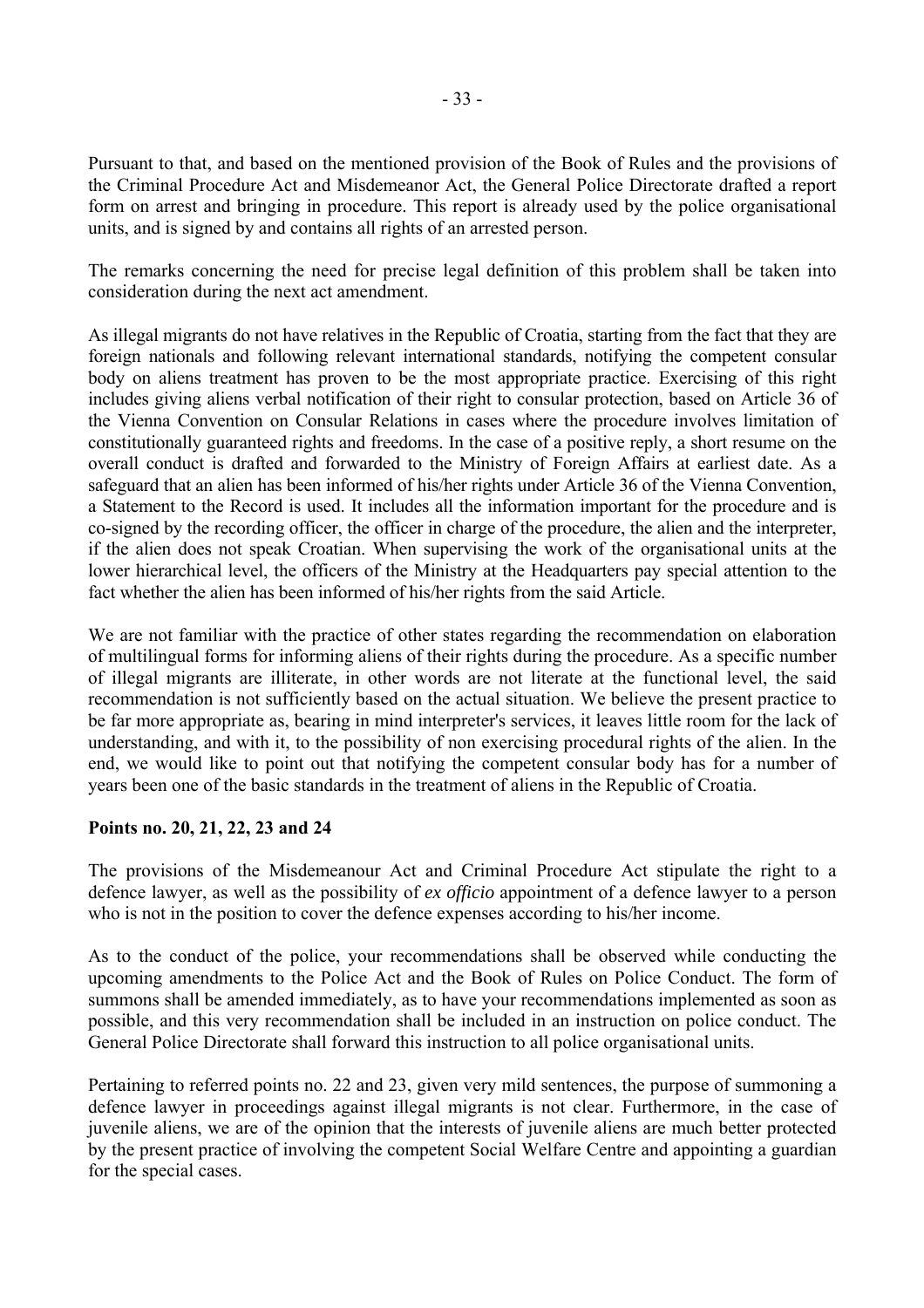# **Points no. 25, 26, 27 and 28**

As to the remarks related to the unaltered practice regarding the right of the arrested person to a doctor, we would like to inform you that the General Police Directorate shall pass the Instruction and endeavour to undertake other necessary measures for the relevant regulations to be implemented as soon as possible.

# **Point no. 29**

As already stated, the Report on Arrest Procedure is already used in practice. It contains information on the rights of arrested persons and is signed by the arrested person.

A special form containing all enumerated rights of the arrested person, which shall be available to every arrested person, shall be drafted and translated into several languages. This would comply with the recommendation that the arrested person is informed of his/her rights immediately upon arrest.

We would like to stress that the present practice was such that an interpreter during the first interview informed the arrested of his/her rights. Of course, this was not possible during arrest procedure, as it took some time for the summoned interpreter to come.

### **Point no. 30**

Pertaining to your recommendations on police interrogations, drafting the Code of Police Conduct during interviews or interrogation of suspects is underway and we hope it would be enacted soon.

### **Point No. 31**

The Police Service Reference Book containing, among other things, the instructions for police officers on how to use certain police powers and how to communicate with citizens in various situations was published in July last year by the Police Academy of the Ministry of Interior of the Republic of Croatia. This Reference Book is intended as the basic police service handbook for every police officer. The Reference Book on Police Criminal Pre-investigation Procedure has also been drafted, but is not ready for publishing, mostly because of financial reasons.

The Reference Book on Police Principles and Procedures, representing the end product of the cooperation of the MoI and the ICITAP experts was published in May this year. This Reference Book has been published in a sufficient number of copies for every police officer, and partly deals with the topic of information gathering and conducting interviews.

### **Point no. 32**

As to the records of the detainees, we would like to state that such uniform record keeping is organised in all police stations operations rooms duty centres of the police stations. We believe that the problems do not relate to the record keeping itself, but mostly to deciding on detention, as it is mentioned under point no. 35, where it is stated that for the persons brought to the police station, detention has not yet been decided on and therefore sojourn in inadequate conditions for a longer period of time.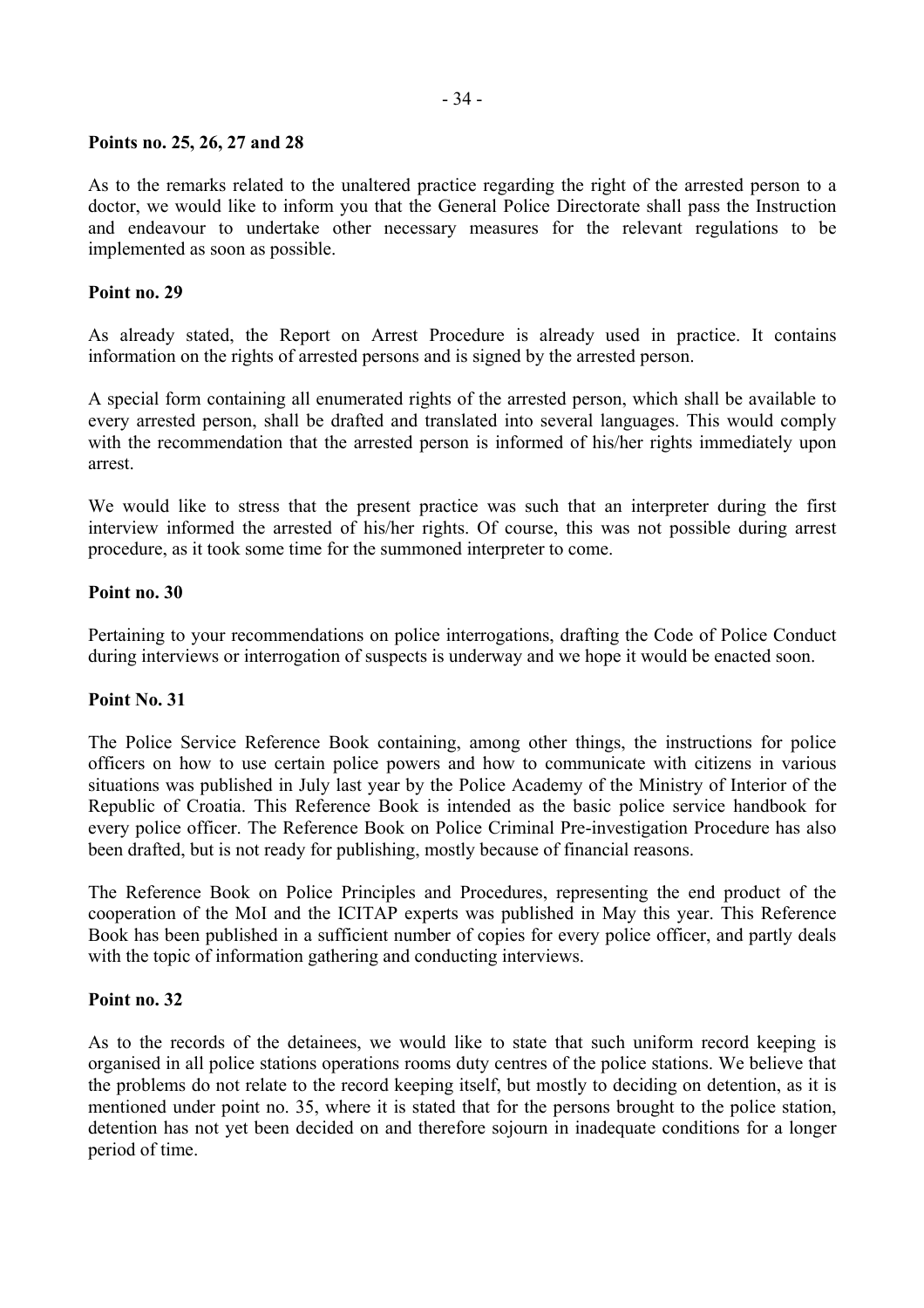There are neither obstacles for the prosecuting/judicial authorities, nor for the Ombudsman to visit police detention suits under the jurisdiction of the MoI of the Republic of Croatia and to contact detainees and inspect the detention records. However, it has to be noted that there are a small number of recorded cases in which the aforementioned bodies used such powers.

#### **Points no. 34, 35, 36 and 37**

Pertaining to the mentioned points, we would like to state that the General Police Directorate has assessed the state of detainment facilities in all organisational units across the state. Consequently, the Material and Financial Affairs Directorate has been forwarded the Renovation Proposal, that is an instruction to consider priorities and, if possible, to ensure budget resources for this purpose in the course of next years.

Thus, we would like to state that the detention facilities of the Detention and Escort Unit of the Zagreb County Police Administration have been renovated. As such, they comply with the detention standards requirements, which has already been concluded under point no. 37 of the Report by the CPT representatives.

#### **Point no. 38**

The allegation that the Border Police do not dispose of accommodation facilities for aliens denied entry into the country is not true. According to the positive legal regulations of the Republic of Croatia (State Border Protection Act, Article 14), an airport operator is obliged to secure facilities for the sojourn of these persons (and not the area, which is unacceptable from the terminology point of view). Thus, the fact remains that the airport operator has not secured a special area and is using part of the transit area, which does not suit these purposes.

The Border Police continuously endeavour to build such an area. This has resulted in producing plans and projects of the airport operator, which foresee a special area, pursuant to the relevant standards for this purpose. The construction of this area is expected to be finished by the first half of 2005.

#### **Point no. 39**

**It is a fact that the specific procedures did not exist, as the Asylum Act has recently entered into force under the terms of implementation postponement, precisely for defining the procedure. In the meantime, the procedure has been defined in agreement with international norms and the Asylum Act. The preparation of the airport operator with the aim of securing an area for sojourn of such persons has been completed as well, this being in agreement with the relevant obligations deriving from the positive legal regulations.**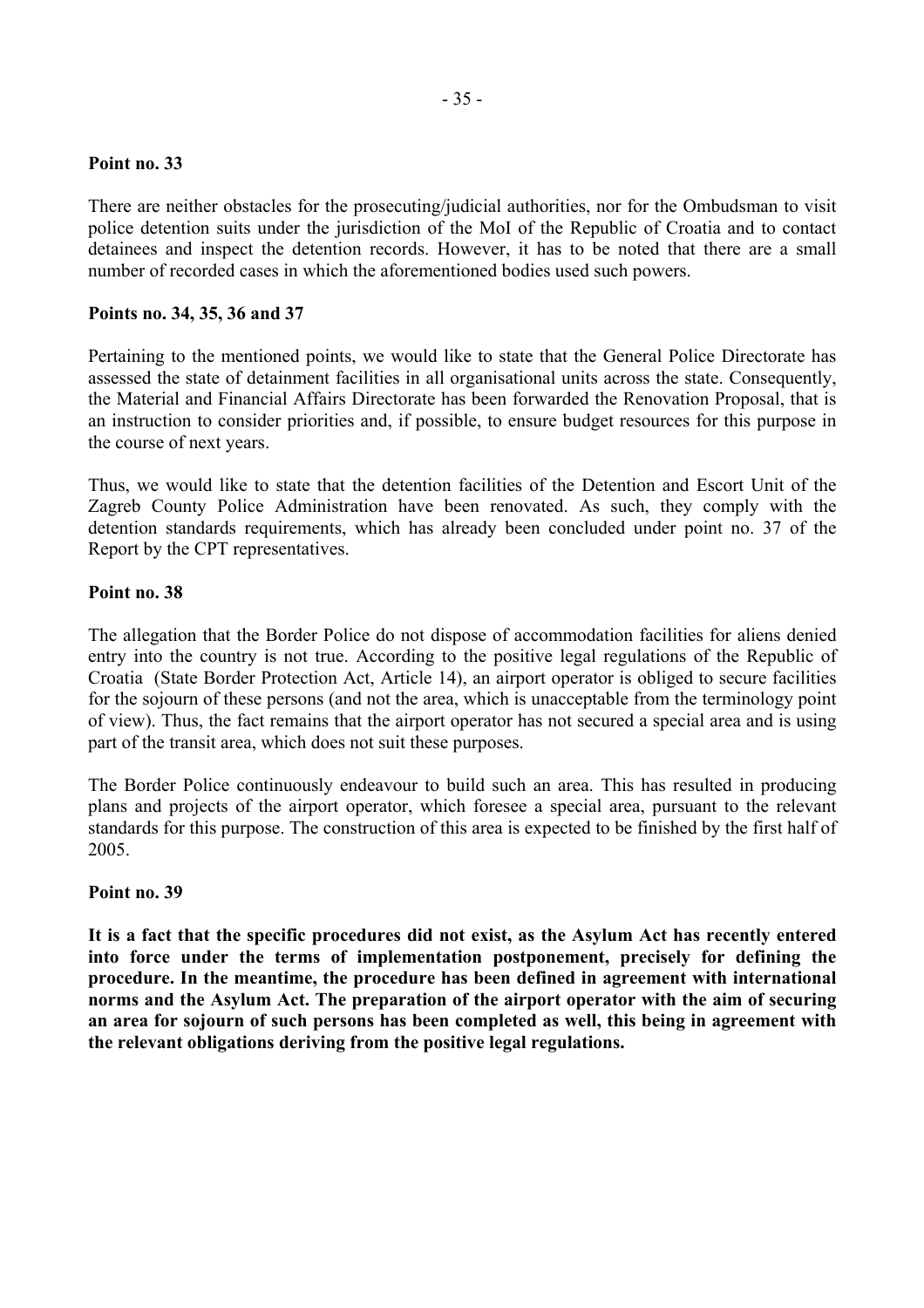In the first half of 2004, the renovation of the Aliens Reception Centre was completed. It included facilities for the Centre police officers, two toilet blocks with separate staircases in the basement and separate male and female bedrooms upstairs. The overall capacity of the Centre is limited to 108 places. Facilities for female persons have been specially arranged, and one room for the possible accommodation of family is always kept ready. Aliens are no longer accommodated in the container facilities. One part of the container capacity has been temporarily ceded to the MoI organisational unit dealing with asylum. The stay of aliens in the renovated facilities is to a significant extent more comfortable than it was during the CPT's delegation visit.

Article 58, paragraph 2 of the Aliens Act foresees the accommodation at the Reception Centre of an alien who it has not been possible to forcedly remove or whose identity could not be established. We would like to place special emphasis to the fact that, in agreement with previously said paragraph 2, Article 56, the procedure of forced removal is possible to be carried out only if the final court protection or security measure of expelling has been imposed to the alien.

**It is important to emphasise here that the Aliens Act recognises the institutes that in certain cases enable appropriately milder mode of aliens treatment, whereby forced removal becomes the measure of the last resort. Thus, according to Articles 45 and 50, aliens who have been granted one of the possible valid stay statuses in the Republic of Croatia can have their stay in the Republic of Croatia cancelled. Moreover, for aliens whose stay is illegal and who are in the possession of a valid travel document, and where the nature of the offence enables such procedure, the deadline for leaving the Republic of Croatia based on Article 53 can be decided upon. In both cases an adequately long deadline is decided upon, in which the alien is obliged to leave the territory of the Republic of Croatia on his/her own. Only after the alien has not obeyed the instruction, can the forced removal procedure be initiated.** 

Article 59, paragraph 1 restricts the accommodation of the alien in the Centre until the moment of forced removal, where the overall time period spent in the Centre cannot exceed the period of 90 days. Paragraph 2 of the said Article foresees three situations in which the alien can be accommodated again at the Centre, that is, his/her stay there can be renewed to another period of 90 days at the most. After that time period, there are no grounds for further stay of aliens at the Centre.

On the other hand, paragraph 3 of the same Article enables the release of the alien from the Centre, for whom it is justly expected that it is not possible to be forcedly removed before the expiry of a 90-day time frame.

The mentioned provisions have been entered into the Aliens Act, because, among other things, the Act on Movement and Stay of Aliens no longer contained provisions that would allow for earlier release of the alien from the Centre.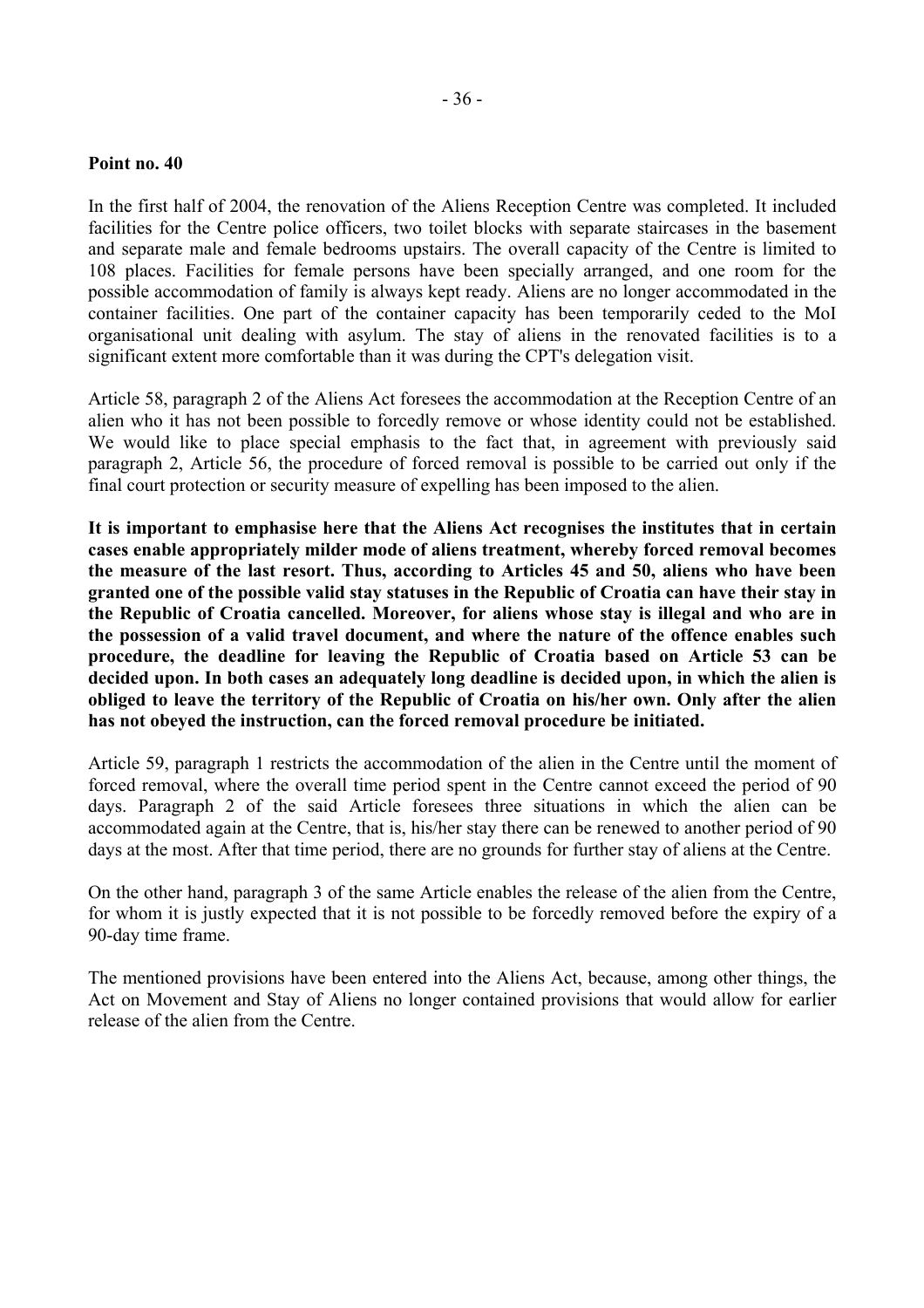It has to be stated that even after the beginning of the implementation of the Asylum Act, the asylum seekers are those persons found as illegal migrants. As the greatest number of aliens file the asylum applications at the Reception Centre, the proceedings against these aliens in the competent courts have been conducted in an earlier proceeding. In agreement to that, these aliens have not used the possibility of non-punishment deriving from Article 9 of the Asylum Act. This Article provides that a refugee who illegally enters the Republic of Croatia, coming directly from the territory where his/her life or freedom is endangered, shall not be punished for illegal entry or stay if he/she submits the asylum application form to the Ministry without delay, alongside valid reasons for the illegal entry or stay. Therefore, we can freely say that your allegations cannot be regarded as procedural failures of the Ministry, rather as a widely spread phenomena in Europe of asylum institute abuse. The room for abuse emerges with the obligation of the states to make a record of every asylum application and decide on it in the relevant procedure.

After the asylum application has been filed, the alien is accommodated for another couple of days at the Reception Centre, after which he/she is transferred to a special premises in äaöina Greda near Sisak, jointly led by the Ministry and the Croatian Red Cross. The setting up of such accommodation is a temporary solution, until an Asylum Home is established and put into use.

### **Point no. 42**

The cited Article and paragraph is from the Asylum Act. It is true that almost the same text is found under Article 3, paragraph 2 of the Asylum Act. As these texts in the mentioned Articles are taken from other legislation and are harmonised with the accepted international norms, we are of the opinion that the danger of violating the European Convention on Human Rights does not exist. The cited provision represents an internationally accepted instrument, by which the sovereign states protect their public and legal order, this undoubtedly being the basic principle of sovereignty. On the other hand, the implementation of the measure of forced removal does not imply that the alien shall be removed to a state where his/her life is seriously threatened. The alien can be removed to some other state willing to receive him/her.

### **Point no. 43, 44 and 45**

**At the Aliens Reception Centre there is no ill-treatment of aliens on any grounds, especially on the grounds of race. More so, the choices of meal as well as religious holidays are observed, so that an alien may practice his/her religious customs. Also, given the medical reasons, and under the doctor's recommendation, special meals are prepared for these aliens. Criteria pertaining to the securing of order in the Centre and aliens treatment do not differ as regards day or night shifts. The shift leaders are made aware of the necessity of placing police officers who are mentally and physically most fit in the bedroom corridors.** 

Concerning the incident that occurred in November 2003 at the Ježevo Aliens Reception **Centre and the allegations from the report on the possible physical ill-treatment of certain aliens, an investigation and criminal analysis of the overall case was undertaken by the Legality of Conduct Division of the Zagreb County Police Administration in cooperation with the General Crime Department. The undertaken measures and procedures have not confirmed the allegations of the Center's wards.**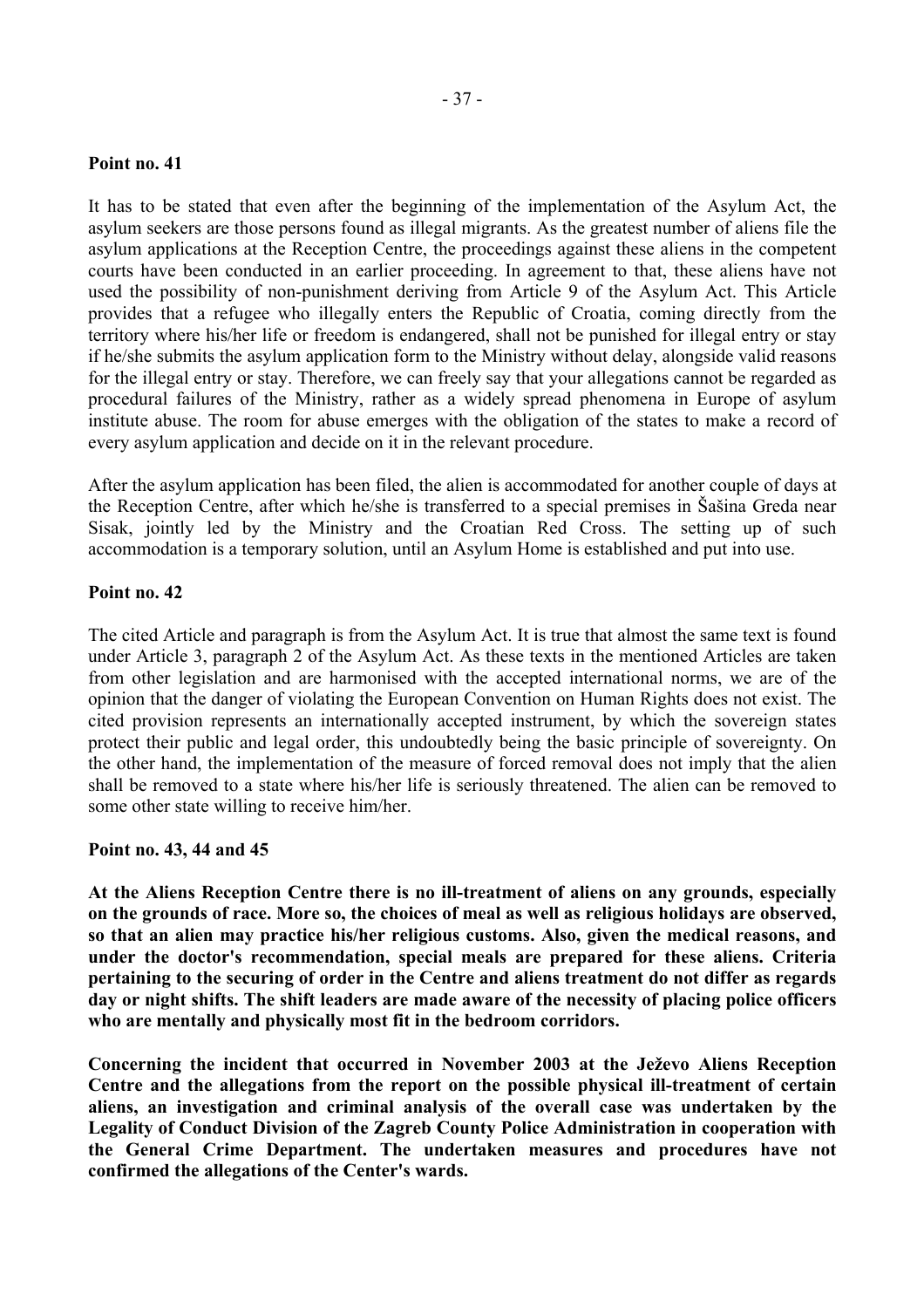**Furthermore, in relation to the above stated, the Zagreb County Police Administration suggests that responses be given immediately to the CPT concerning all the necessary measures and procedures which have been undertaken immediately in order to eliminate future subjective (record keeping), and objective (non existence of facilities in police stations) failures, which meet the standards for detention of persons. The CPT delegation also needs to be informed that the necessary measures and procedures have been undertaken in relation to the information on the alleged physical ill-treatment of foreign nationals by police officers, and these allegations have not been confirmed. The competent Municipal General Attorney's Office has been informed of this so as to undertake measures under its jurisdiction.** 

#### **Point no. 46**

We appreciate the CPT's recommendation that the accommodation conditions of detention at the Reception Centre be improved, but with the minimum means that are offered, we are investing maximum effort for the improvement of the conditions. For now we feel that we have not completely succeeded in that regard, but the accommodation conditions would considerably improve if the CARDS 2001 Program is realized.

#### **Point no. 47**

To supplement aforementioned information, access to washrooms is provided considering that the rooms in which women reside in have sanitary facilities with functional toilets, and for men, there is one facility on each floor with a sanitary area that they may use during the night. It is still not possible to completely fulfil the needs that the aliens should have while residing at the Centre, and by this we mean daily activities and outside training facilities, because the current facility and the level of equipment of the Centre do not offer those possibilities.

#### **Point no. 48**

For now we do not have the possibility to increase the number of medical staff because this matter is under the authority of the Ministry of Health. A doctor and a nurse work in the Centre every day for half the working day (4 hours), and the Dugo Selo Medical Centre is at their disposal 24 hours a day for emergencies. Furthermore, the Centre also has two employees for psychological care who tend to the needs of the aliens.

#### **Point no. 49**

All aliens must undergo a medical examination at their arrival at the Centre.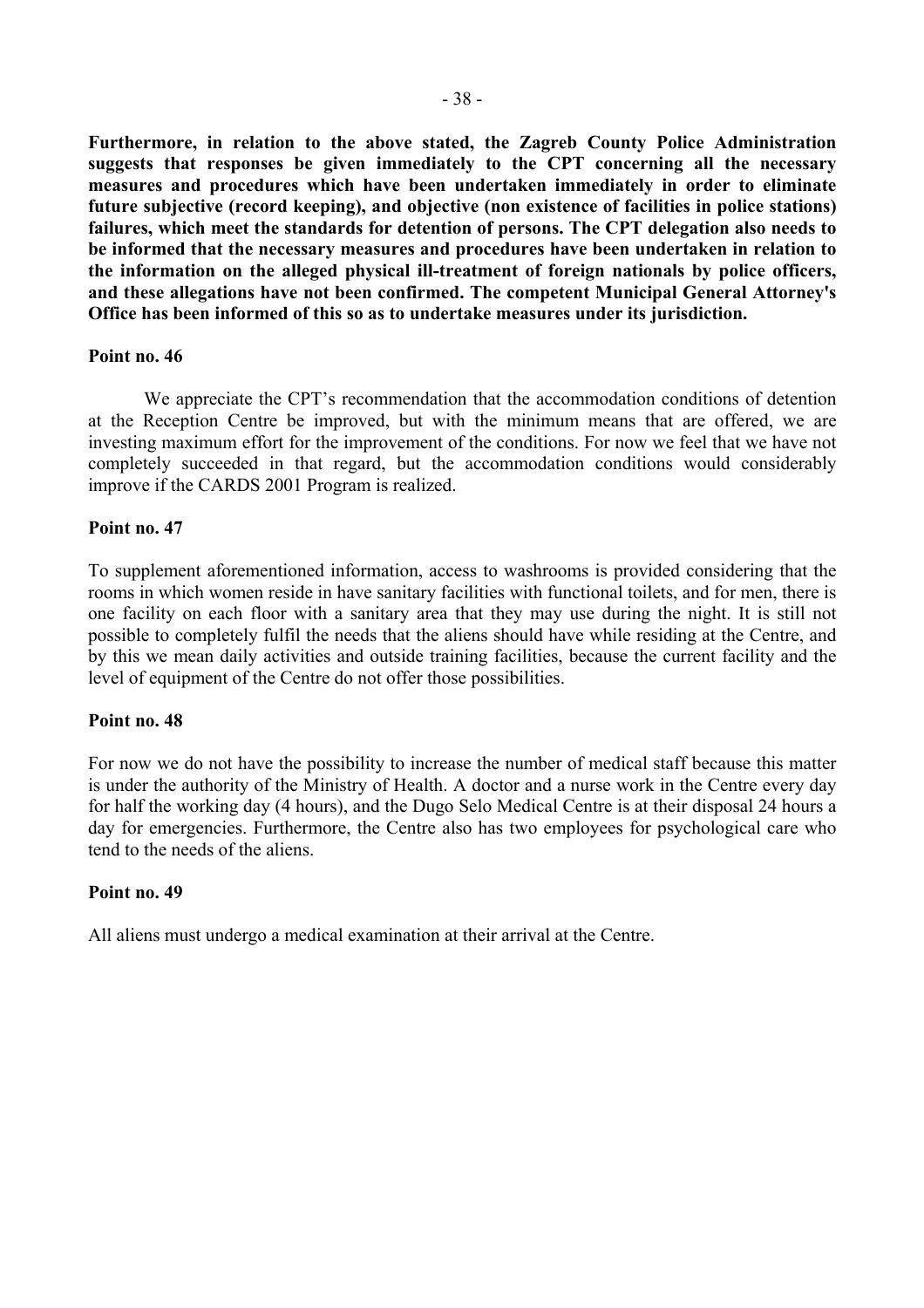The medical team at the Centre, the doctor and the nurse, have two facilities at their disposal for conducting examinations. Those same facilities are at the moment equipped very modestly. However, equipment upgrading is underway. The aliens' medical care is completely secured. They receive their medication by a prescription from a general practitioner. All drugs and medical care at the hospitals are free of charge for those aliens who do not have financial means, and the costs are covered by the budget of the MoI and the Croatian Medical Health Insurance Institute of the Republic of Croatia.

# **Point no. 51**

We feel that the information concerning the quality and quantity of the food is false because expert services prepare the menu while also taking into consideration religious customs of the aliens accommodated at the Centre. The food is prepared in a well-equipped kitchen by a professional staff. All complaints from the aliens to change the variety of food are accepted. The aliens may request the quantity of food and their requests are always fulfilled. Equally, special attention is given to persons with medical difficulties, and a special menu is prepared for them according to doctor's recommendations.

# **Point no. 52**

According to Article 58, paragraph 2 of the Book of Rules on Travel Documents for Aliens, Visas, Border Passes and on Treatment of Aliens, the Head of the Alien Reception Centre passes the House Rules. Pursuant to Article 60, paragraph 1 of the Aliens Act every alien must also follow the rules of residence at the Centre, which are available in 10 languages and posted for everyone on two information boards. Similarly, the employees of the Reception Centre orally explain the rules to them that they do not understand and inform them of the removal procedure. A request for misdemeanour procedure for not abiding to the rules of the Centre can be lodged against an alien before the magistrate court, which will decide on the sanctions. Except for the increased supervision, which the court may order pursuant to the Aliens Act, other measures are not applied in the Centre.

Furthermore, pursuant to Article 59, paragraph 1 of the Book of Rules on Travel Documents for Aliens, Visas, Border Passes and on Treatment of Aliens; an alien has the right to a pre announced visit for the duration of 30 minutes, with the consent of the Head of the Centre. Visits are held at a specifically determined facility. Visits can be denied only when the determined procedure is not complied with. This means that denying visits is not a measure that a police officer may wilfully decide on as a form of punishing an alien.

### **Points no. 53, 54 and 55**

In 2005, according to the curriculum and training program, additional education and professional training of the Reception Centre officers is foreseen. A concrete education plan has been constructed and verified by an expert service of this Ministry (Department for Professional Training and Specialization).

Currently five female police officers are employed at the Centre. We agree with the remark that that number is insufficient, but with the expected systematisation, which we foresee at the end of 2004, it is planned to employ at least five more female police officers.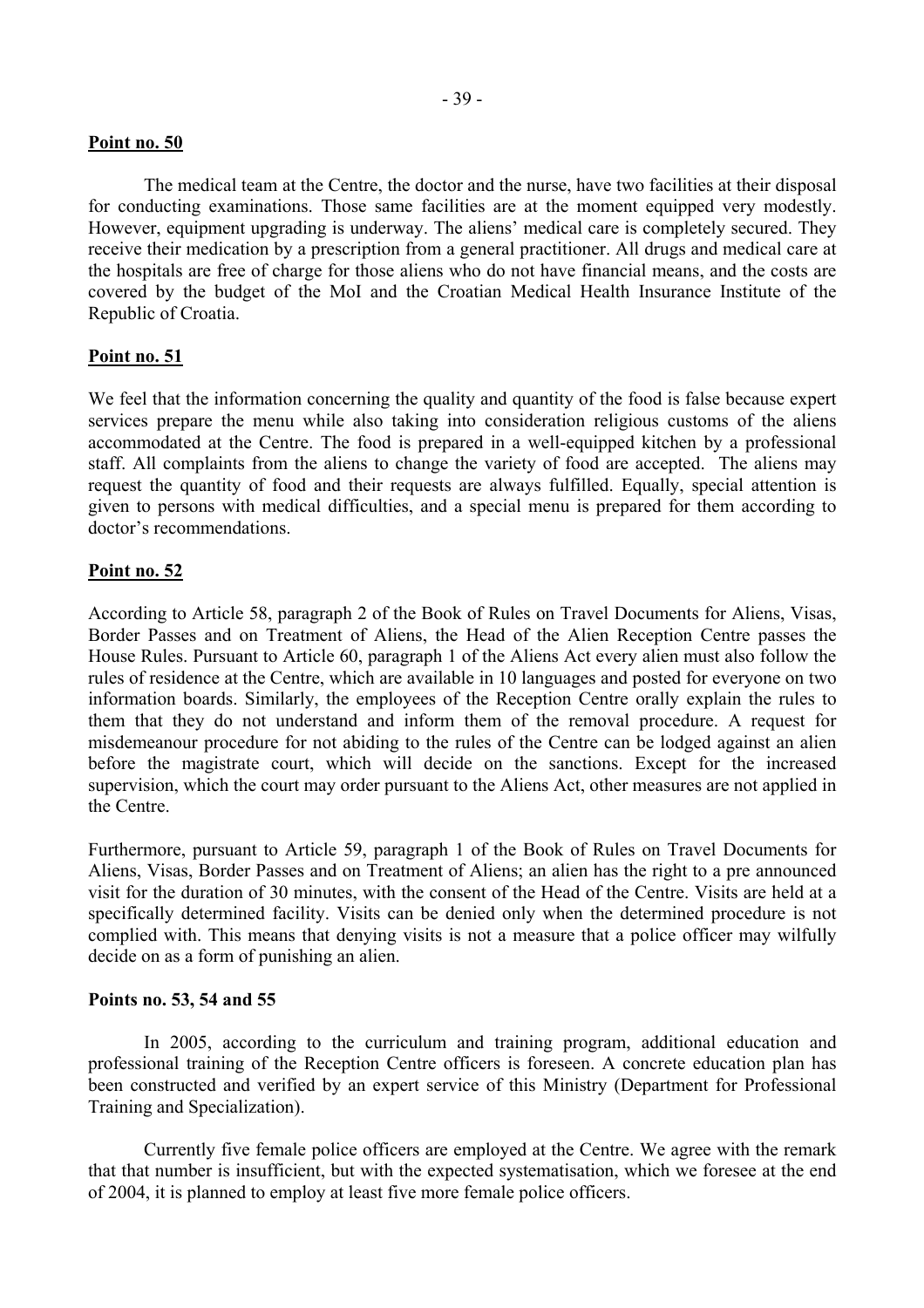We would like to emphasize that the November 2003 incident was an isolated case, and that the officers of the Centre conduct 24-hour security every day. Only in extraordinary situations are officers of the Riots Police Unit from the Zagreb County Police Administration called (incidents of larger proportion).

#### **Point no. 57**

The police officers that secure the Centre are divided into outdoor and indoor security. Officers appointed to outdoor security carry rubber batons and firearms, which they may only use pursuant to the Police Act. Officers appointed to indoor security, who circulate among the aliens, do not carry firearms.

#### **Points no. 58 and 59**

Included under point no. 52.

#### **Points no. 60 and 61**

Aliens may have contact with the outside world via letters and two public telephone booths, and they have the right to two free telephone calls when they arrive at the Centre. Along with valuables and objects suitable for harming and self-harming, mobile phones, which are often stolen among aliens, are also temporarily taken from all aliens and deposited. At the aliens' request, his/her mobile phone is returned for temporary use, with the obligation to deposit it again until his/her departure from the Centre. Furthermore, we allow them to receive letters, packages and financial means via the Dugo Selo Postal Office. Visits – under point no. 52, paragraph 2.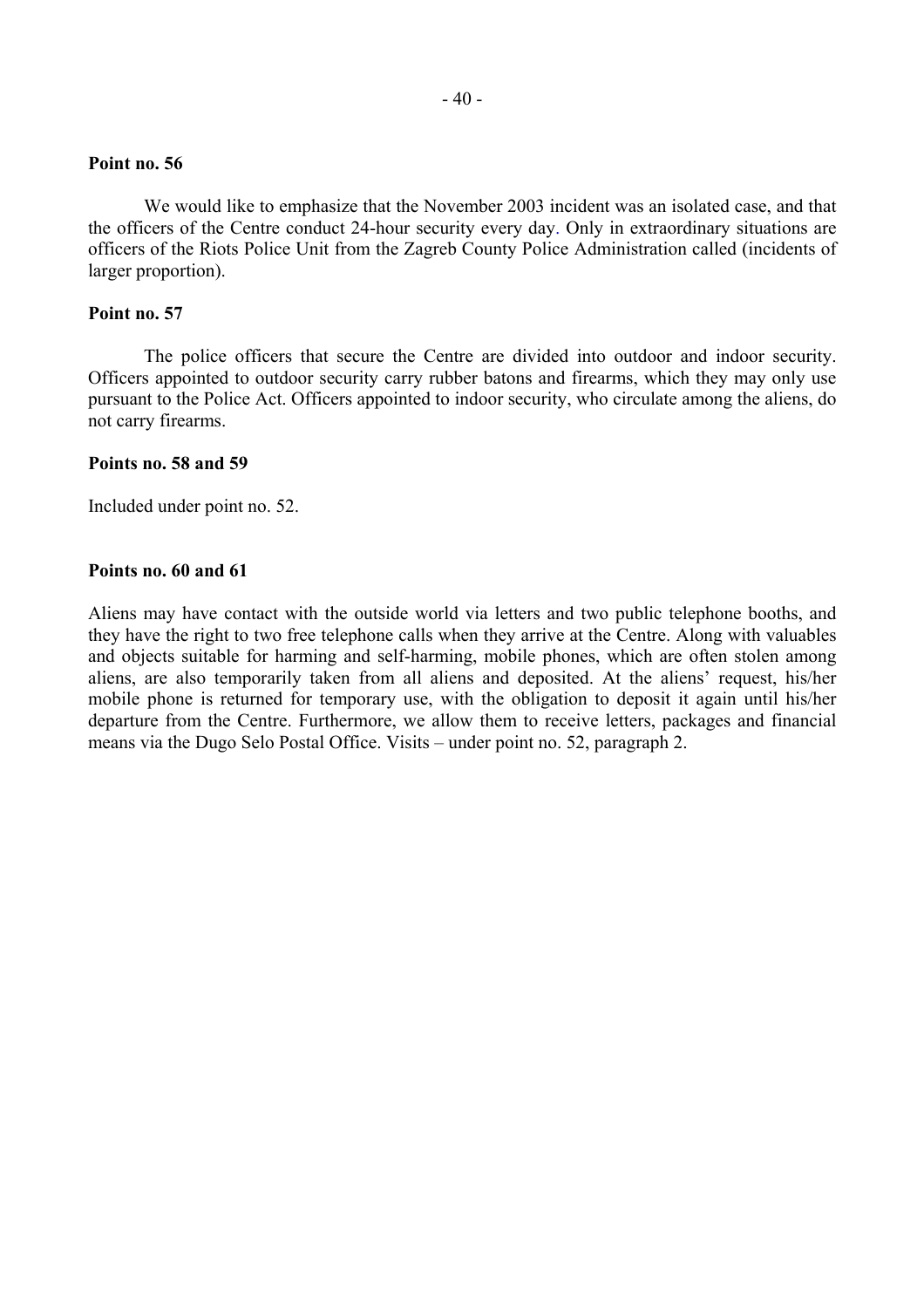# **CANDIDATE SELECTION PROCEDURE FOR INTERNSHIP APPLICATION PROCEDURE**

# **1. General application conditions →**

(level of education, regulated army duty, not completed internship)

# **2a) For Crime-Investigation Experts and Graduate Crime-Investigation Experts:**

**Grades transcript and grade point average** while studying at the Police College

→ is ranked

# **2.b) For Crime Investigation Centre:**

# **Language proficiency testing for English and computer skills**

→ is ranked

- **3. Security Check**  $\rightarrow$  elimination criteria
- **4. Psychological Testing of Candidates**  $\rightarrow$  elimination criteria, is given points

(Standard part of medical examination  $-$  testing of fluidity intelligence, examination of dimension of character important for conducting concrete work)

**On the basis of the grade point average/test results of the English proficiency test, computer skills and results of the psychological-test, a 1st ranking list is made (for Crime-Investigation Experts and Graduate Crime-Investigation Experts and at Police Directorates/Administrations), according to which candidates are asked to a motivation interview.** 

**Twice the number of Crime-Investigation and Graduate Crime-Investigation Expert candidates is invited from the ranking list in comparison to the number of interns that are accepted to particular police directorates/administrations.** 

**5. Motivational Interview**  $\rightarrow$  is given points

On the basis of the results of the motivational interview, a 2<sup>nd</sup> ranking list is made **according to which the candidates are asked to a medical examination. In the case of candidates being tied, preference is given to those candidates that graduated earlier.** 

**6. Medical Health Ability Testing**  $\rightarrow$  elimination criteria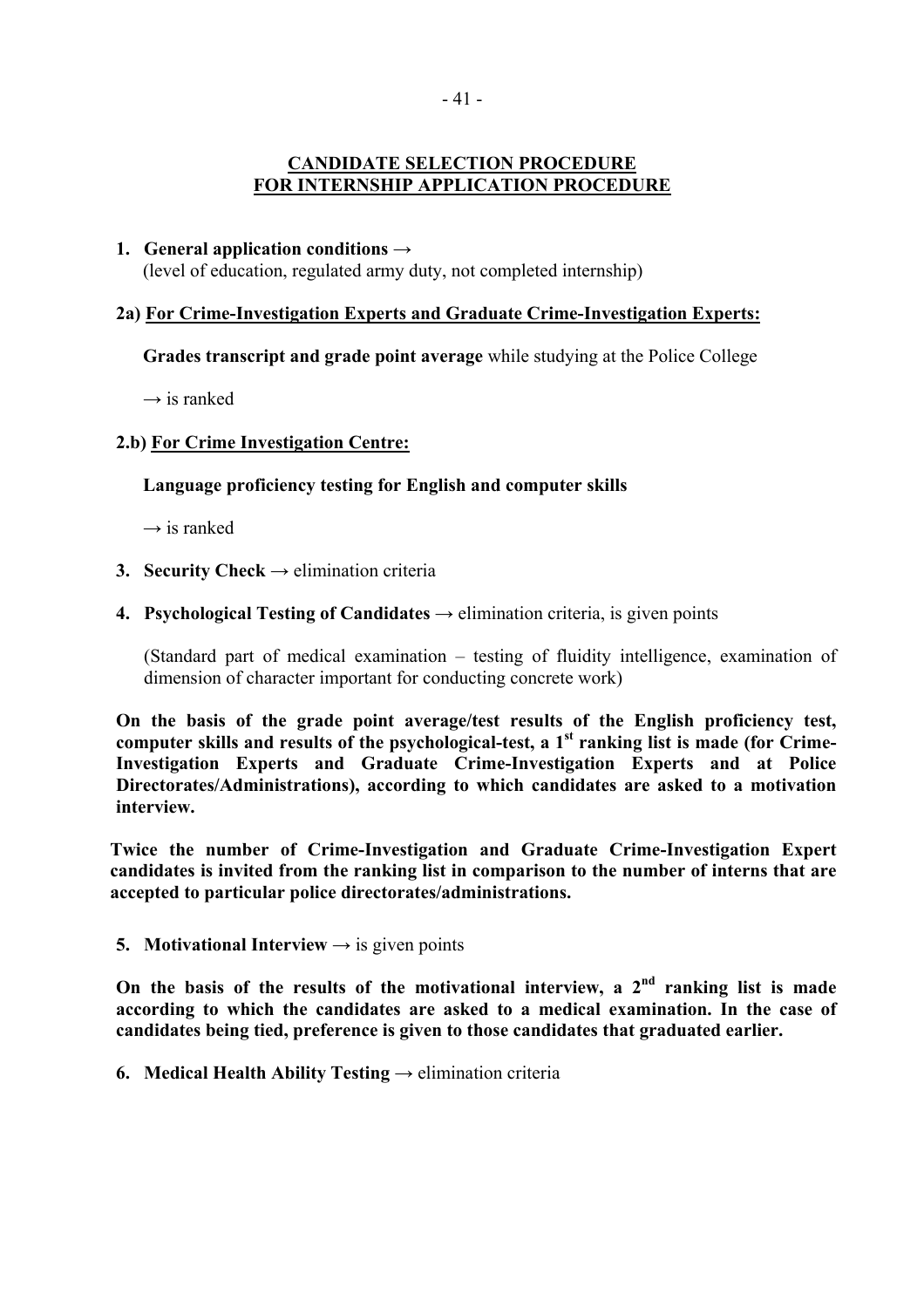# **Guidelines for Half-Structured Motivational Interview**

- 1.1. **Introductory interview**  $-$  short, informal part in which one must begin the interview, present himself/herself, indicate course of procedure, not give opinions
- 1.2. **Self-presentation of candidates** on request candidate takes a few minutes to present himself/herself
- 1.3. **Interview connected to self-presentation according to which candidates are evaluated**  (Example questions):
	- **A. Professional competence:** speaking knowledge of foreign language etc.
		- What is your professional competence? Explain.
		- What was the topic of your diploma thesis? What motivated you to choose that topic? What were the results and conclusions that you reached in your diploma paper?
		- What skills have you achieved outside your studies?

# **B. Opinion of personal status and perspective:**

- What work would you wish to do? Why? Explain.
- What work would you wish to begin with? Why? Explain.
- How do you picture your position at work within the next 5 years?

# **C. Candidate merit system**:

- Which characteristics do you feel are most important for fulfilling the job that you are competing for?
- How would you rank the following traits: intelligence, persistence, diligence, teamwork, composure. Why?
- What are for you the most important values one should strive for in life? Explain?
- What lead you to choose this profession?

# **D. Comparative advantages/disadvantages of candidate and his/her insight into it:**

- List your best traits. What makes you aware of them? In which situations have they been distinguished?
- List your disadvantages. How do your disadvantages pose limits for you? What do people complain about you for?
- What type of work do you prefer? Individual or teamwork? Why?
- How do you handle working under pressure? Psychological pressure? On what basis have you come to this conclusion?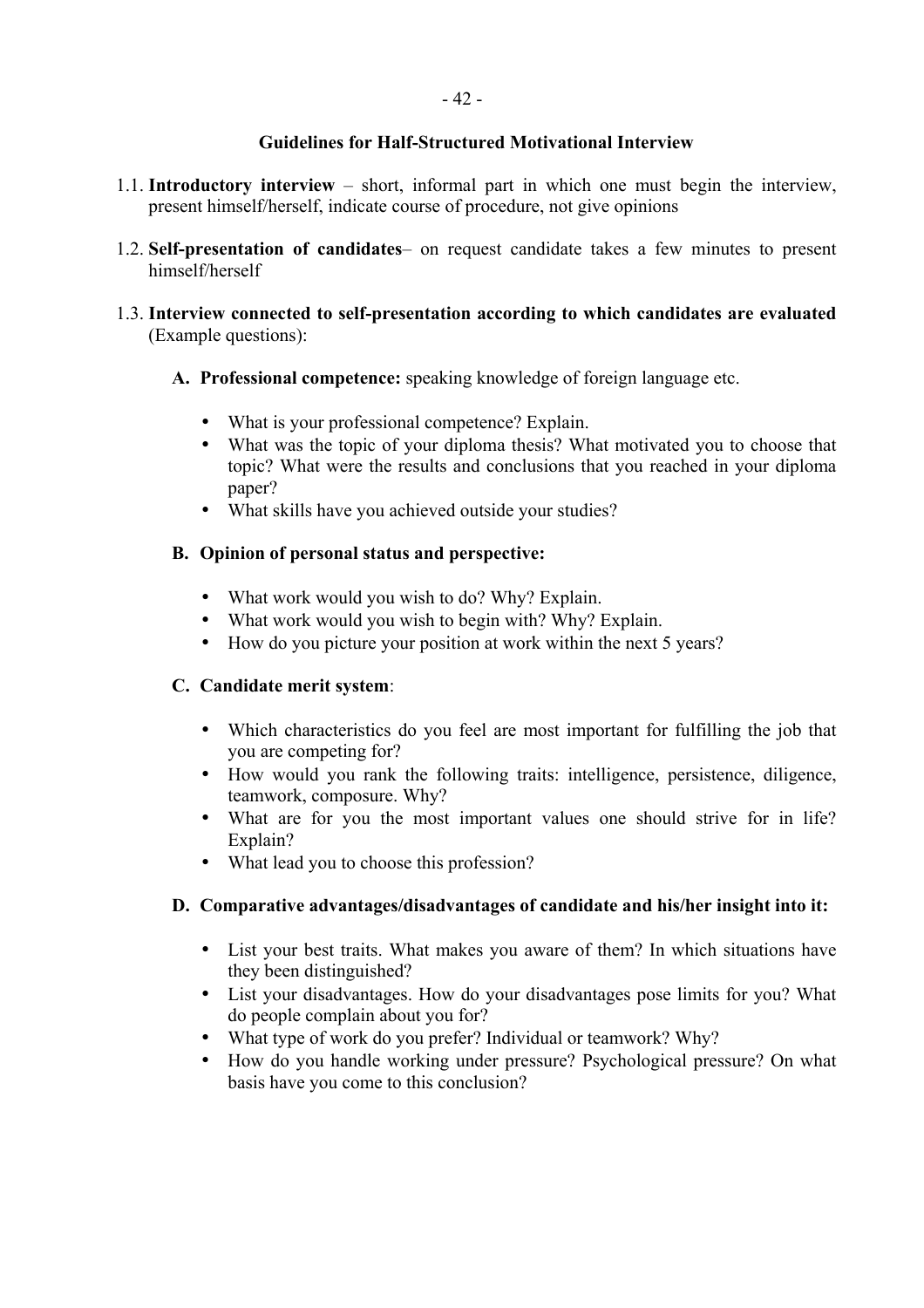- **E. Candidate motivation and his/her perception of possible positive and negative motivational factors** (purpose is to assess what motivates a candidate to do his/her job correctly, is it more intrinsic or extrinsic, is the candidate's perception of the motivational/frustrating factors that they are going through at work realistic and to which extent consistent with the candidate's expectations?
	- What do you think is the main reason people do the job?
	- What motivates you to do the job?
	- What do you expect to gain (psychologically) if you will be doing the job?
	- What do you believe is the psychological gain of successfully fulfilling the job?
	- What is, in your opinion, is the main source of satisfaction at the job?
	- What is, in your opinion, is the downside of the job?
	- What ate the good things about the job?

# **F. Readiness to invest extra effort for enhancing capabilities.**

- Do you expect that you will need extra education for the job?
- Do you believe that you should improve your qualifications on your own or should that be something your executive should initiate?
- How much time are you willing to invest?
- Do you believe that a part of your free time should be set aside for extra improvement/familiarization with the job? Yes or no? Why?
- **G.** Depending on the position, subjects that are important for doing the job are incorporated in the motivational interview.

Relation to the Citizens (For Crime-Investigation Experts and Graduate Crime-Investigation Experts).

- What, according to your opinion, is the role of the police?
- What should be the role of a crime-investigation expert in relation to a citizen? Express in detail.
- What should be the role of a crime-investigation expert in relation to a suspect? Express in detail.
- How should one approach the citizen? Why?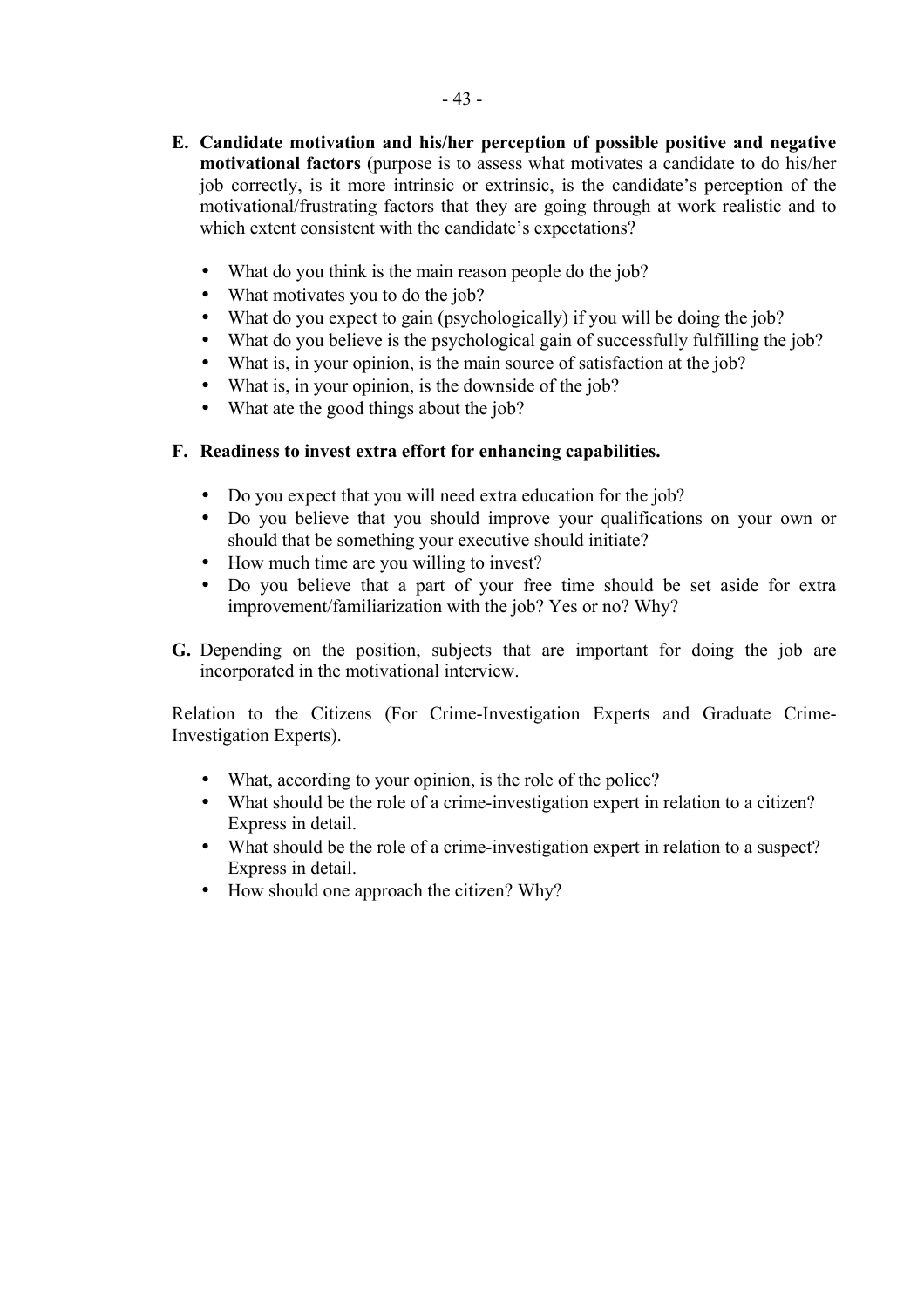#### UTILISATION DES MOYENS COERCITIFS DE POLICE

Directeur de la recherche: doc. Dr sc. Petar Veić

Collaborateurs-auteurs : Tatjana Ljubin, professeur de la psychologie (DESA) Damir Brnetić, juriste diplômé

#### Sommaire

En temps récents les recherches sont dirigées vers l'étude des facteurs d'utilisation du pouvoir de police. Nous présentons ci-dessous un part de recherche qui a été mise en oeuvre dans le cadre du projet commencé en 1999. La recherche a été mise en oeuvre durant l'année 2001 auprès les Pénitentiaires de Lepoglava et Požega, et les interrogés ont été de deux sexes. La perception du traitement de police, ainsi que la perception de l'utilisation des moyens coercitifs dépend aussi des caractéristiques de population, telles que la gravité du comportement criminel et agressif, ce que démontre cette recherche.

#### 1. Introduction

Jusau'à présent le proiet "L'utilisation des movens coercitifs" a enveloppé la recherche concernant les connaissances des règles relatives aux fonctionnaires de police et la recherche sur la fréquence et les conditions de l'application de la force de police, dont nous avons donné déjà le rapport. Mais, la partie importante, incluse à la recherche sur l'application de la force policière, est présentée par la recherche portant la perception du comportement de police, c'est à dire la perception de l'application de force policière. Cela veut dire que l'image de la police, dont dispose le public, dépend dans sa majorité du mode de perception du comportement de police et y correspondante l'application de force.

De l'autre part, il est connu que la perception dépend des attitudes d'observateur vers la personne qui est soumise à une observation. Les recherches démontrent qu'on a des impressions plus négatives du comportement de police en relation avec un tiers, au cas d'un observateur avec une prise de position négative vers la police en générale, que dans le cas contraire (l'attitude positive vers la police).

Il est bien fondé à supposer que l'effet en dérivant soit plus forte quand il s'agit des personnes qui ont l'expérience antérieure avec ces traitements de police.

Par conséquent, li était prévu, dans le cadre de la recherche sur l'application de force de la part de police, d'interroger les personnes qui ont déjà subi les traitements de police et leur perception de ce traitement, cela veut dire l'utilisation des moyens coercitifs.

Le but de cette recherche était d'examiner la perception de prisonniers relative au traitement de police et à l'application du pouvoir de policier.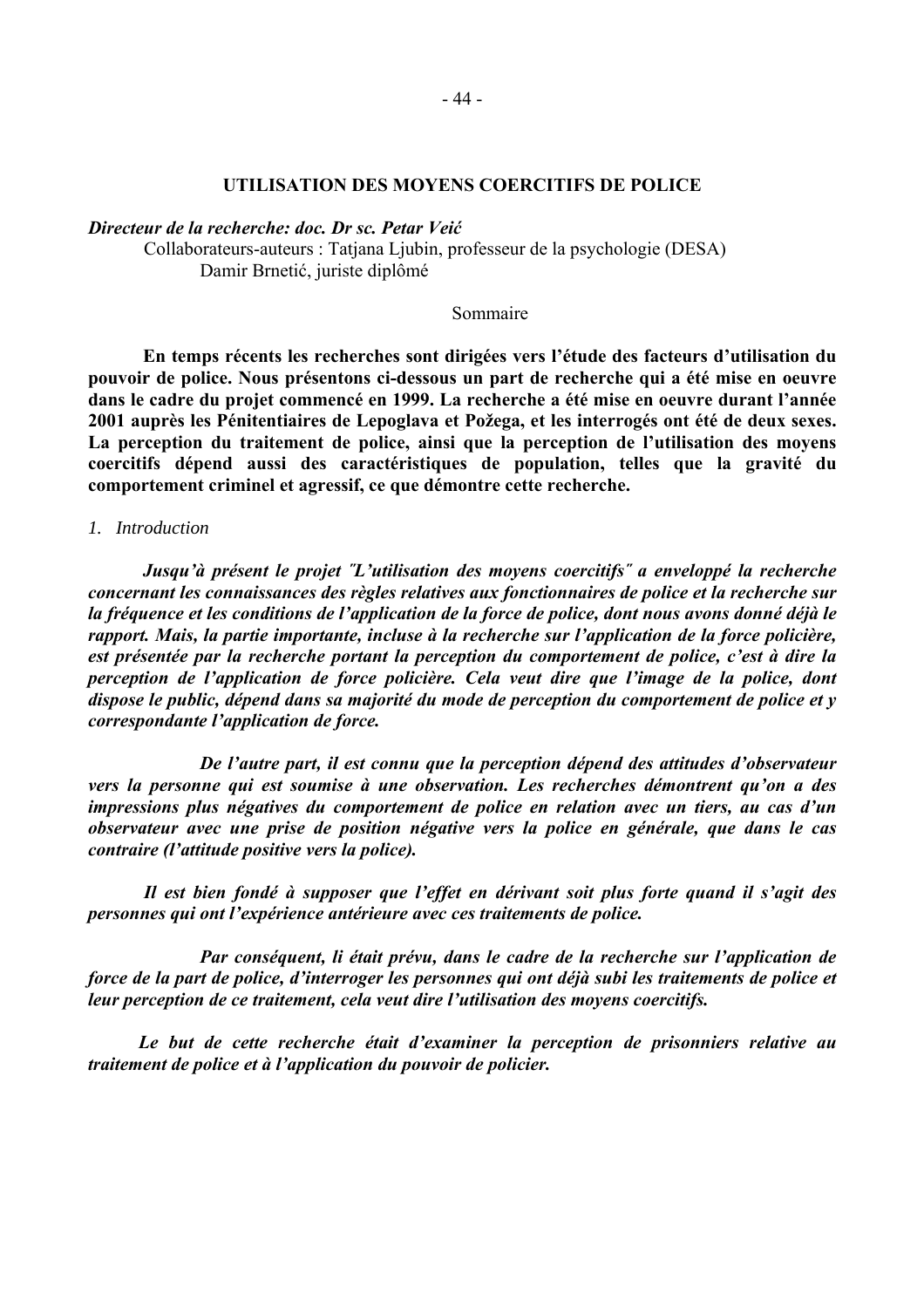# *JOUR DE RECHERCHE - RECUEIL DES TRAVAUX*

#### *2. Méthodes de travail*

#### 2.1. Echantillon

*LíÈchantillon Ètait composÈ de 98 interrogÈs provenant du PÈnitentiaire de Poûega (54 hommes contre 44 femmes), 42 interrogées provenant du Pénitentiaire de Lepoglava – le type* semi-ouvert de la sanction pénale d'emprisonnement (les interrogés – les hommes au total) et 218 *interrogÈes provenant du PÈnitentiaire de Lepoglava - le type fermÈ de purger la sanction pÈnale (les interrogés -les hommes au total).* 

*Lí'ge moyenne du sous - Èchantillon masculin faisait 38 ans (38.9+/-12.72), avec l'étendue de 20-80 ans. L'âge moyenne du sous – échantillon féminin faisait 37 ans (37.2+/-11.06), avec l'étendue de 19 jusqu'au maximum de 68 ans).* 

Les faits punissables pour les quels les prisonniers ont été condamnés étaient : les délits *de sang (36 %), les dÈlits contre les biens (25.8 %), líabus des substances narcotiques (14.9 %), l'atteinte au corps grave (5.0%), les délits sexuels (3.7%), les opérations dangereuses en générale*  $(1.2\%)$ , les crimes économiques  $(3.4\%)$ , la contrefaçon  $(0.6\%)$  et le reste des crimes  $(9.3\%)$ .

#### 2.2. Instrumentarium

*En fonction de recherche un instrumentarium a ÈtÈ construit et il embrassait plusieurs unitÈs :* 

- *a*) Les variables relatives au traitement de police perçu vers la personne suspectée *(durant l'interrogatoire, au cours de l'acte d'arrestation et durant la détention à la* poste de police). La perception du traitement de police a été mesurée selon l'échelle *divisÈe en 3 dÈgrÈes (bien, moyen, mouvais).*
- *b Les variables relatives à l'application de force perçue de la part de police (durant l'interrogatoire, au cours l'acte d'arrestation et durant la détention à la poste de police). Les interrogés ont été questionnés sur l'application de force envers eux – mÍmes, dans telles situations et ils pouvaient viser les consÈquences corporelles provoquÈes par líapplication de force physique.*
- *c) Les variables relatives aux ˝faux aveux˝ (le ˝faux aveu˝ / dÈfinie en tant que faux aveu mentionnÈ, au moins, une fois par la personne en question devant la police/, la pression psychologique mesurée sur l'échelle divisée en trois dégrées, la force physique percue).*
- d) Les variables du personnage (BPAO questionnaire sur l'agressivité, l'existence des *entraves psychopathologiques, le fonctionnement social).*
- e) Les variables criminologiques (la sorte de fait punissable pour le quel l'interrogé est en purgation de la peine de prison, l'information sur le récidive).
- *f*) Les variables sociaux démographiques (l'âge, le sexe, l'état civil).
- *3. Résultats*

La perception sur le traitement de police concernant les personnes condamnées à une *peine de prison, pour l'échantillon entier des interroges, est présentée par la Table 1.*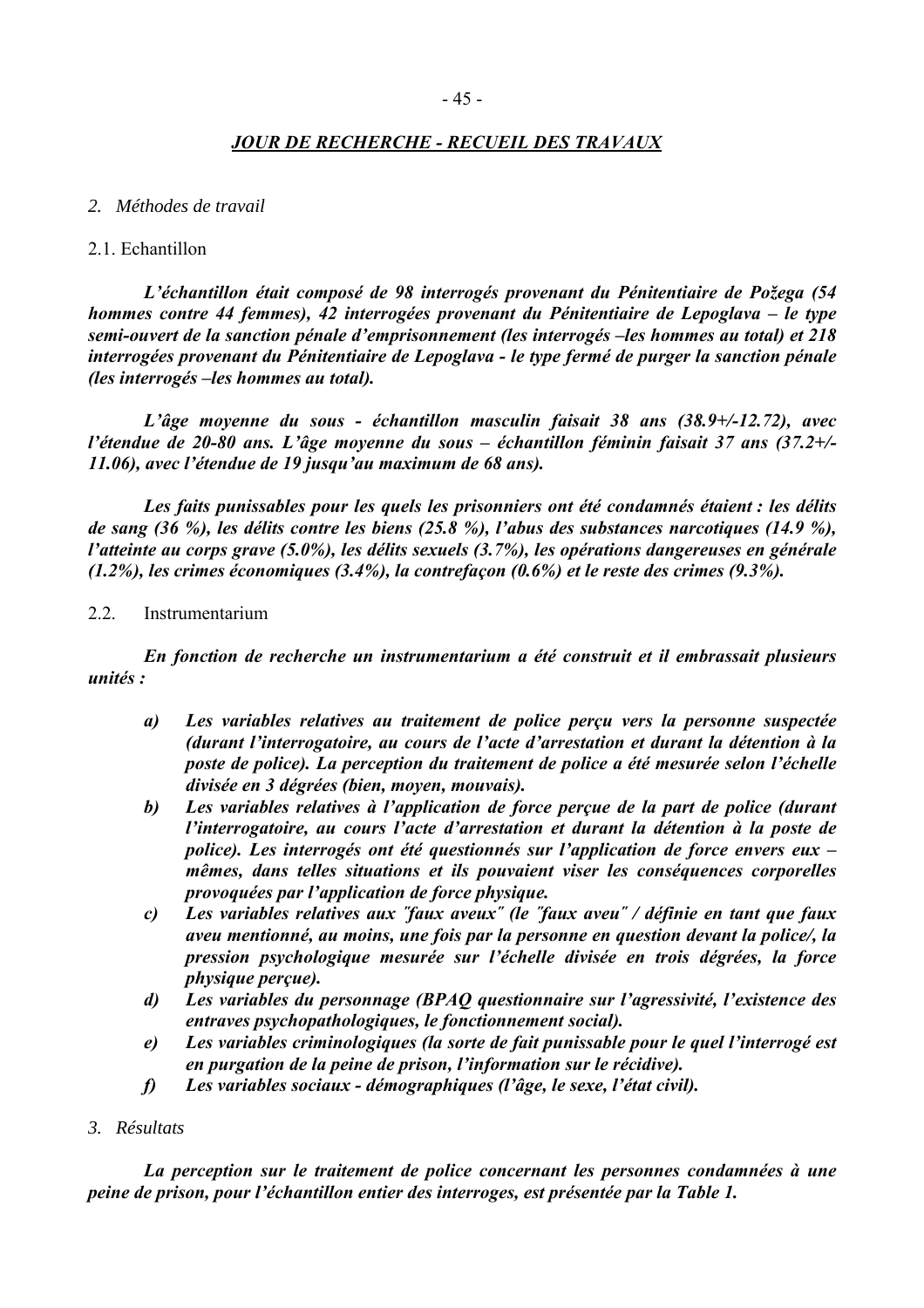# *UTILISATION DES MOYENS COERCITIFS DE POLICE*

| <b>Situation de police</b>                                                                                                    | Perception du traitement de police<br>(% interrogés) |       |         |  |
|-------------------------------------------------------------------------------------------------------------------------------|------------------------------------------------------|-------|---------|--|
|                                                                                                                               | bien                                                 | moyen | mauvais |  |
| Traitement au cours de l'interrogatoire<br>$(N=354)$<br><b>Traitement</b><br>de<br><i>l'arrestation</i><br><b>cours</b><br>au | 31.4                                                 | 22,0  | 46,6    |  |
| $(N=352)$                                                                                                                     | 35,8                                                 | 25, o | 39,2    |  |
| Traitement au cours dela détention au poste<br>de police<br>$(N=337)$                                                         | 29,1                                                 | 24,3  | 46,6    |  |

#### **Tableau 1. La perception sur le traitement de police de la part des prisonniers**

Les résultats indiquent que la majorité d'interrogés considère le traitement de police *comme bien ou moyen, 54% d'interrogés sont d'opinion que le traitement de police durant l'interrogatoire est bien ou moyen, 60,8% pensent le même pour la situation durant l'arrestation et 54,4 % entre eux donnent les mÍmes caractÈristiques au traitement vers eux au cours la détention à la poste de police.* 

*ConformÈment ‡ líattente, on a trouvÈ que la perception des prisonniers sur le traitement de police dÈpend de la population criminelle. Plus la population criminelle est plus grave, connectée avec un niveau plus haut de la menace sociale (ce qu'est devenu opérationnel à travers l'application d'une peine plus rigoureuse, bien visible selon la forme réglée du traitement pénal portant la purgation de la peine de prison), plus la perception du traitement de police est mauvaise (les diffÈrences entre les groupes ont l ëimportance dans le sens statistique). Autrement dire, les personnes qui se trouvent en purgation de peine dans une institution du type semi-ouvert*  et ceux qui n'entrent pas à la catégorie de récidivistes ont l'opinion plus favorable en se référant au traitement de police, par rapport à ceux qui ont le type de traitement fermé et qui sont *rÈcidivistes.* 

*Nous avons souhaitÈ sonder aussi la perception sur líapplication de la force physique de*  la part des personnes en purgation de la peine de prison en situation d'un traitement par un *fonctionnaire de police vers eux.* 

Les prisonniers déclarent que la force physique a été appliquée dans un certain niveau (ce *que peut signifier un niveau modÈrÈ et faible) le plus souvent au cours de la garde ‡ vue ‡ la poste de police (56% díentre eux le dÈclarent), elle a ÈtÈ moins signifiante durant líacte d'arrestation (38,4 confirment d'être éprouve l'application de la force physique durant l'arrestation*).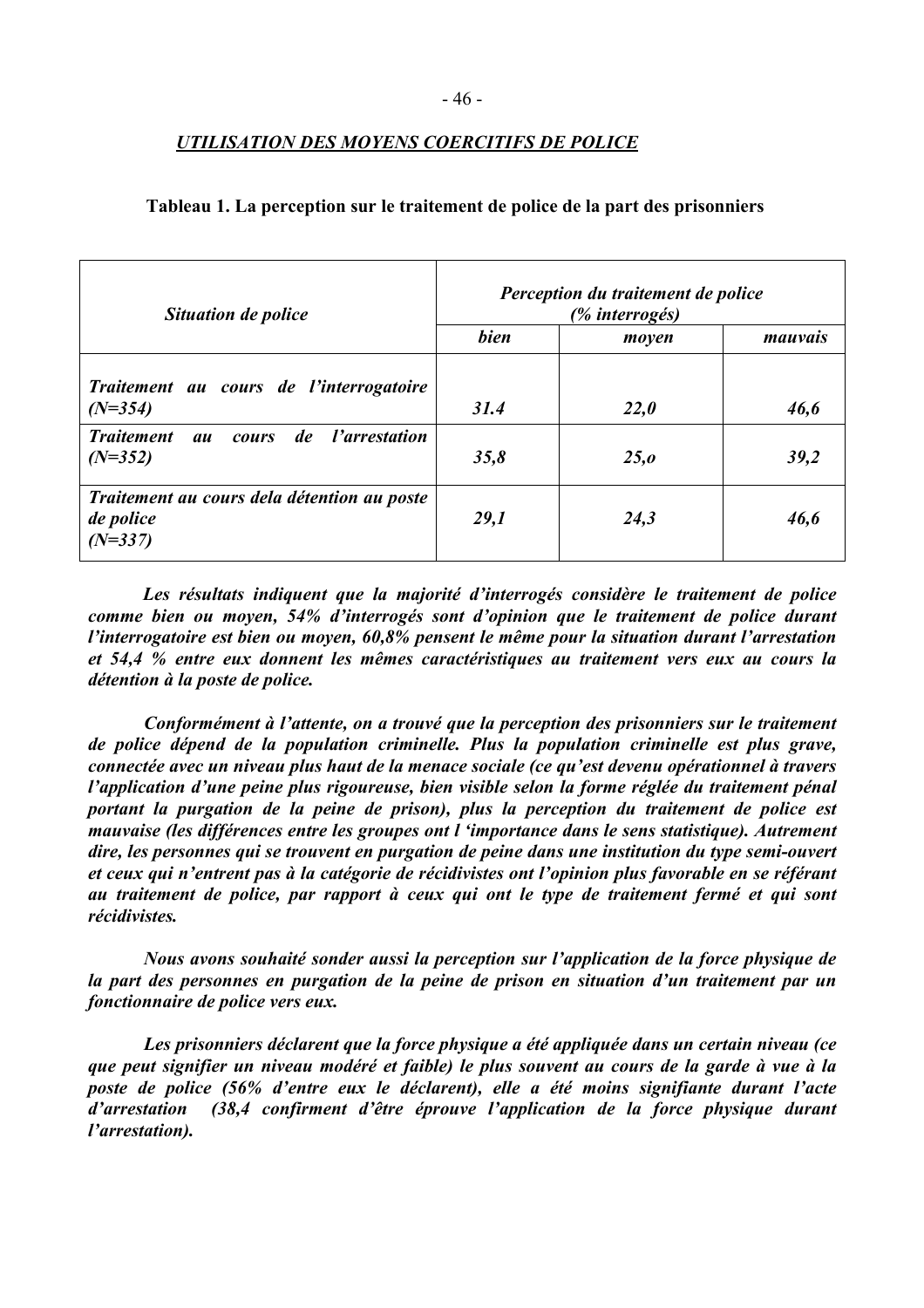Il faut souligner que la perception ne doit pas refléter nécessairement la réalité objective, voire, les interrogés peuvent s'exprimer sur ses impression, mais cela ne doit pas signifier toujours d'avoir vraiment et objectivement éprouve. La recherche présente ne correspond pas à ce problème, puisque nous n'avons pas été orientés à des caractéristiques objectives du comportement de police en situations mentionnées (généralement c'est difficilement réalisable). En outre la notion "application des moyens coercitifs" couvre let sous-entend le recours à l'utilisation des différents modes et niveaux de moyens coercitifs. Si on prend en considération seulement la force physique ayant entraîné certaines conséquences, selon les dépositions des prisonniers cette force a été appliquée en envergure de 5.9% de cas, jusqu'a 29.7% de cas, en corrélation avec la situation spécifique et en se basant sur la population criminelle. Le plus souvent ces mesures ont été employées après les prisonniers appartenant à la catégorie de population criminelle la plus grave. (Pénitentiaire Lepoglava-le type d'institution fermée) (important au sens statistique).

Les faits parlent en faveur à une hypothèse réactive, c'est à dire tout indique que la force de police a été en premier lieu appliquée aux prisonniers appartenant à la population criminelle la plus grave, liée au niveau haut de manifestation agressive.

La présentation plus détaillée de la perception relative au traitement de police et de l'application de force policière, conditionnée par la gradation de la gravité criminelle et par la menace, est exposé dans un travail scientifique particulier (sous presse).

De ceux données nous ne pouvons pas tirer les conclusions sur la justification de l'application de force physique ou sur sa forme démesurée et excessive. Il ne faut pas oublier que la police est une institution sociale étatiquement autorisée d'avoir, sous certaines conditions dûment octroyées, la compétence de recours à l'application de force. En outre, le discours ou la conclusion sur l'application excessive de force sont en générale liés aux difficultés. Même dans les cas où l'on a eu l'apparition de l'application de force dans la mesure augmentée, accompagnée d'un vidéo enregistrement (le cas de Rodney King gravement battu), les membres du jury criminel et les experts ne pouvaient pas se mettre en d'accord autour la question de la force – la justifier ou la qualifier comme outre mesure (selon Phillips et Smith, 2000).

Le sondage en matière des "faux aveux" prétendus, selon les dépositions des même prisonniers, a démontré que la population criminelle grave incline à une fréquence plus haute des faux aveux, conformément à l'hypothèse supposant que cette problématique fait part d'un style criminel et à la littérature étrangère (Sigurdsson et Gudionsson, 2001).

#### $\overline{4}$ . Conclusion

Les résultats de recherche ont démontré que la perception du comportement de police de la part de population criminelle grave est moins favorable que celle de la part de population criminelle moins problématique. Selon les dépositions de prisonniers, il est évident que l'application de la force de police est plus fréquente quand il s'agit de la population criminelle grave et elle est étroitement liée à l'attitude agressive très exprimée de la population incarcérée.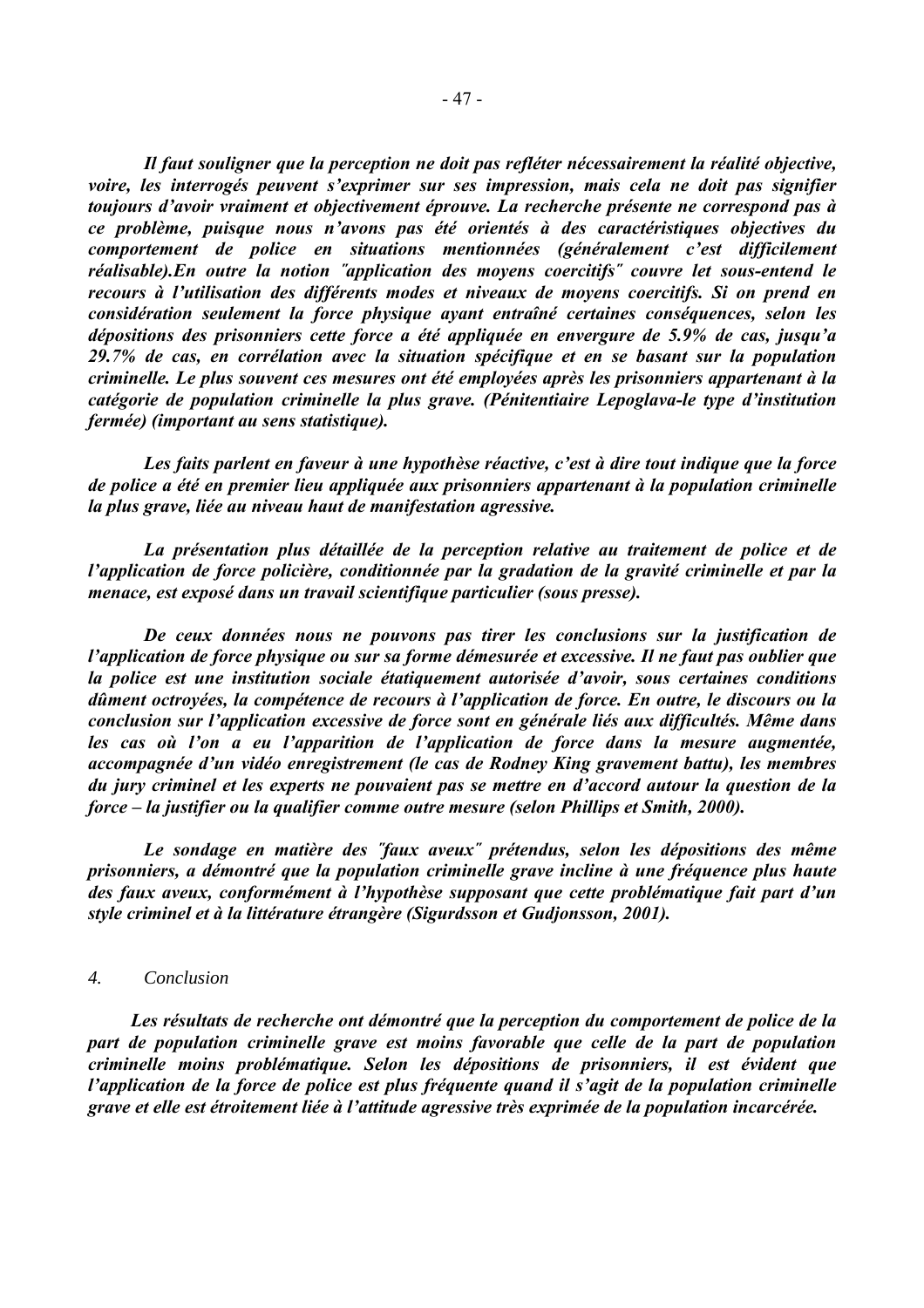- *5. Littérature*
- *1. Bittner, E. (1990). Aspects of Police Work.Boston : Northeastern University Press.*
- *2. Buss, A.H., Perry, M. (1992). The Aggression Questionnnaire. Journal of Personality and Social Psychology, 63,452-459.*
- *3. Phillips, T.,Smith, P. (2000). Police violence occasioning citizen complaint. British Journal of Criminology, 40,480-497.*
- *4. Sigurdsson, J.F. and Gudjonsson, G.H.(2001). False confessions : the relative importance of psychological, criminological and substance abuse variables.*
- *5. Veić,P. (2000).Utilisation lÈgitime des moyens coercitifs comme la raison d'exclusion des éléments contraires au droit, Zagreb : Ministère de l'Interieur*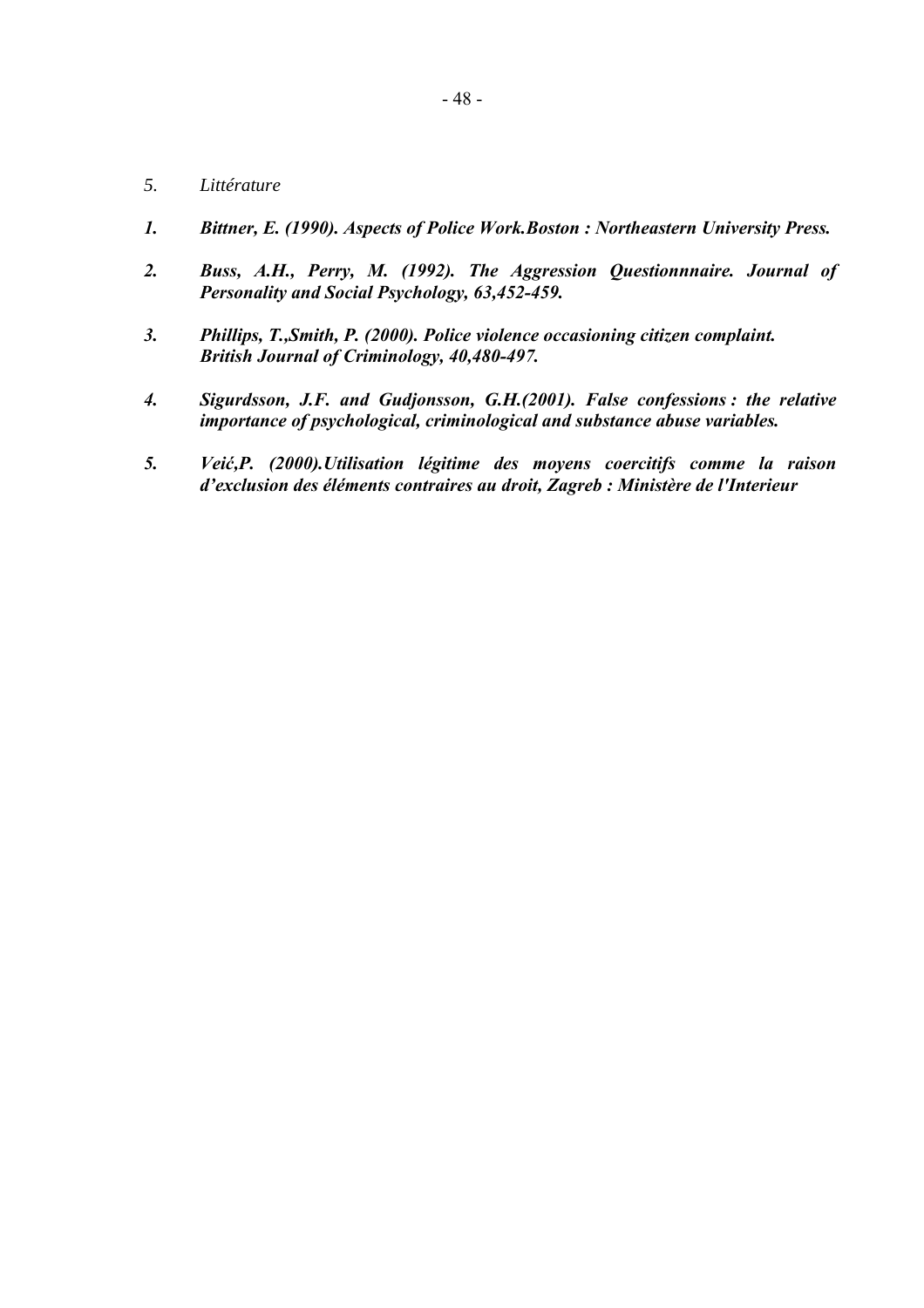### La liste des activités relatives au projet "L'utilisation des movens coercitifs de police"

Le projet "L-utilisation des moyens coercitifs de police" a démarré vers la fin de l'année 1999. A cet effet on a établit un texte le quel devait servir en guise de vérification des connaissances que possèdent les fonctionnaires de police aux services actives concernant les règles positives sur l'utilisation des mesures coercitives. Le test était destiné aux policiers de la Préfecture de police à Zagreb. Le test a couvert aussi les employeurs du Commissariat de police Centar. Commissariat de police no vii de Tresnievka, Commissariat de police no iii de Dubrava et Commissariat de police no xi de Zapresic, ainsi que les cadets de l'Ecole de police et les étudiants ordinaires et extraordinaires de l'Ecole Supérieure de police. Au total, 418 de sujets ont été impliqués.

Les donnés obtenus durant l'enquête ont été traités pendant la première moitié de l'année 2000. Selon le plan de la recherche, il était prévu d'envelopper aussi un échantillon des employeurs au niveau du Ministère de l'Intérieur de la République de Croatie, c'est à dire de mettre en oeuvre la même enquête-investigation à la Préfecture de Split-Dalmatie, de Osijek-Baranja et à la Préfecture maritime-montagneuse, en deux postes de police appartenant à chaque Préfecture, l'une à caractère urbain et l'autre rural. La partie de recherche sur le terrain est constituée par l'investigation des employeurs de police en appliquant les questionnaires d'enquête. L'enquête a eu lieu les 27 et 28 septembre 2000 à la Préfecture d'Osijek-Baranja et les 5 et 6 octobre 2000 a la Préfecture de Split-Dalmatie

L'enquête a été effectuée au moment de transmission de service avec l'effet de pouvoir renfermer les employeurs de deux roulements. Les questionnaires ont été remplis par les employeurs de la police administrative et de la police criminelle (judiciaire), trouvés sur place, mis sous la surveillance et suivant les indications des employeurs de l'Académie de police. L'enquête a été menée entre les sujets de manière égale, quel que soit leur age, sexe, ancienneté et les autres caractéristiques qui auraient pu en quelque mode faire différencier les sujets. L'enquête a été mise en oeuvre par rapport un module à remplir où les participants ont du inscrire les données demandées.

Le questionnaire consiste de six parties eu égard le type de questions:

La première partie comporte les dates générales sur le fonctionnaire de police concerné (sexe, l'an de naissance, la durée de service, qualification, le service où il travaille, grade).

La seconde partie comporte des informations générales concernant la réglementation en matière de moyens coercitifs à la République de Croatie (La loi portant sur l'organisation de la police nationale, La loi sur la procédure pénale, le Règlement d'application provisoire de la loi sur l'Organisation de la police nationale, le Code pénal.)

La troisième partie demande de citer les motifs pour l'utilisation de moyens coercitifs qui sont réglé dans la "législation policière". Il fallait donc citer les motifs pour l'utilisation de la force physique, du bâton, de l'arme à feu et des menottes.

La quatrième partie demande une explication de trois termes qui sont liés à l'utilisation de moyens coercitifs: torture, traitements humiliants ou dégradants.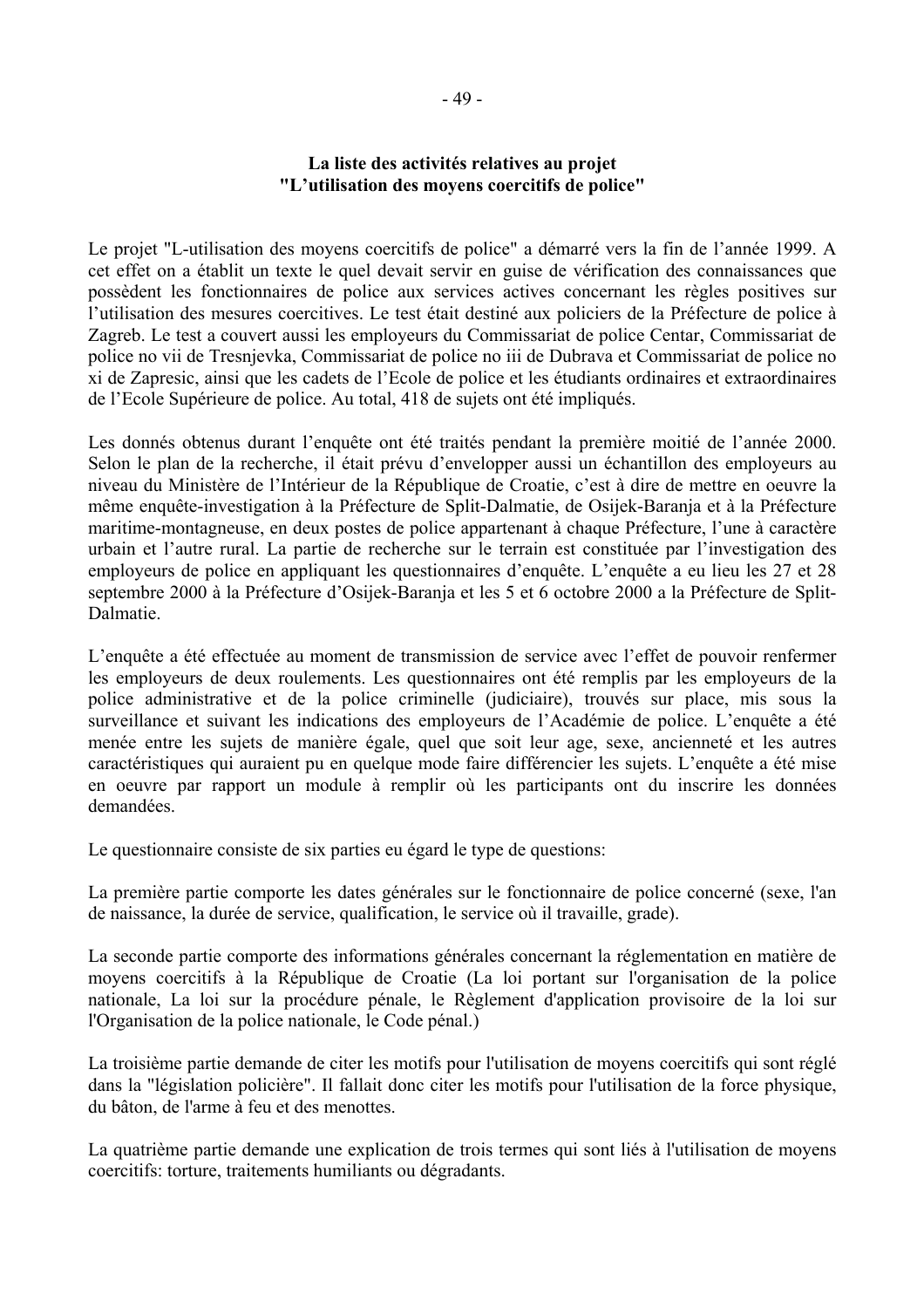La cinquième partie demande de donner son propre avis concernant l'état de la réglementation des moyens coercitifs en Croatie et aussi de constater le niveau de la connaissance le concernant.

La sixième partie pose la question de savoir si le fonctionnaire questionné a jamais utilisé des moyens coercitifs, et, le cas échéant, il a dû spécifier ces moyens, quelles en étaient les conséquences et si l'utilisation a été jugée justifiée.

En conclusion, une hypothèse a été émise, selon laquelle le niveau de connaissance sur le sujet en Croatie est insuffisant

Les participants devaient proposer une solution pour résoudre ce problème.

Le deuxième volet de la recherche porte sur les fonctionnaires ayant fait recours à ces moyens en 1999. Les données recherchée ont été recueillies par le biais d'un questionnaire soumis à des fonctionnaires de police. Le procédé consistait à faire parvenir le questionnaire à ces fonctionnaires qui ont fait usage de moyens coercitifs en 1999 et cela en fonction des fichiers portant sur l'utilisation de moyens coercitifs.

Les questionnaires, dûment remplis, ont été retournés à l'Académie de police" pour le traitement. Le nombre de questionnaires a été établi par référence aux fichiers existants.

Les questionnaires ont été envoyés vers toutes les 18 directions de police et jusqu'à présent, tous les questionnaires sont retournés à part ceux qui étaient destinés à la direction de police de Split.

Le questionnaire comporte 23 questions, répartis en 4 volets:

- renseignements concernant les fonctionnaires  $\sim$
- renseignements concernant les personnes étant objet d'un moyen de contrainte  $\overline{a}$
- données concernant l'utilisation de moyens coercitifs
- avis de fonctionnaires de police.

La première partie comporte les données concernant les fonctionnaires. Ces données portent sur l'année de naissance, les années de service au sein du Ministère, la titularisation, ensuite concernant la qualification et le poste de travail occupé et sa titularisation.

La deuxième partie traite des personnes qui étaient l'objet d'un moyen de contrainte et ces renseignements sont donnés par les fonctionnaires. Elles portent sur le sexe, l'âge et d'autres données sur ces personnes qui sont portés sur les fichiers spécialisés.

La plus importante partie est celle où on parle des moyens coercitifs en particulier. L'intention était de donner les circonstances aussi détaillées que possible de l'utilisation d'un moyen, ainsi quelles en étaient les conséquences pour la personne en question ainsi que pour le fonctionnaire qui en a fait usage.

La quatrième partie nous rapporte les avis des fonctionnaires. On a demandé aux fonctionnaires d'avancer leurs opinions concernant la réglementation au sujet de ces moyens à la République de Croatie, de juger leurs connaissances de cette réglementation et de donner leurs suggestions.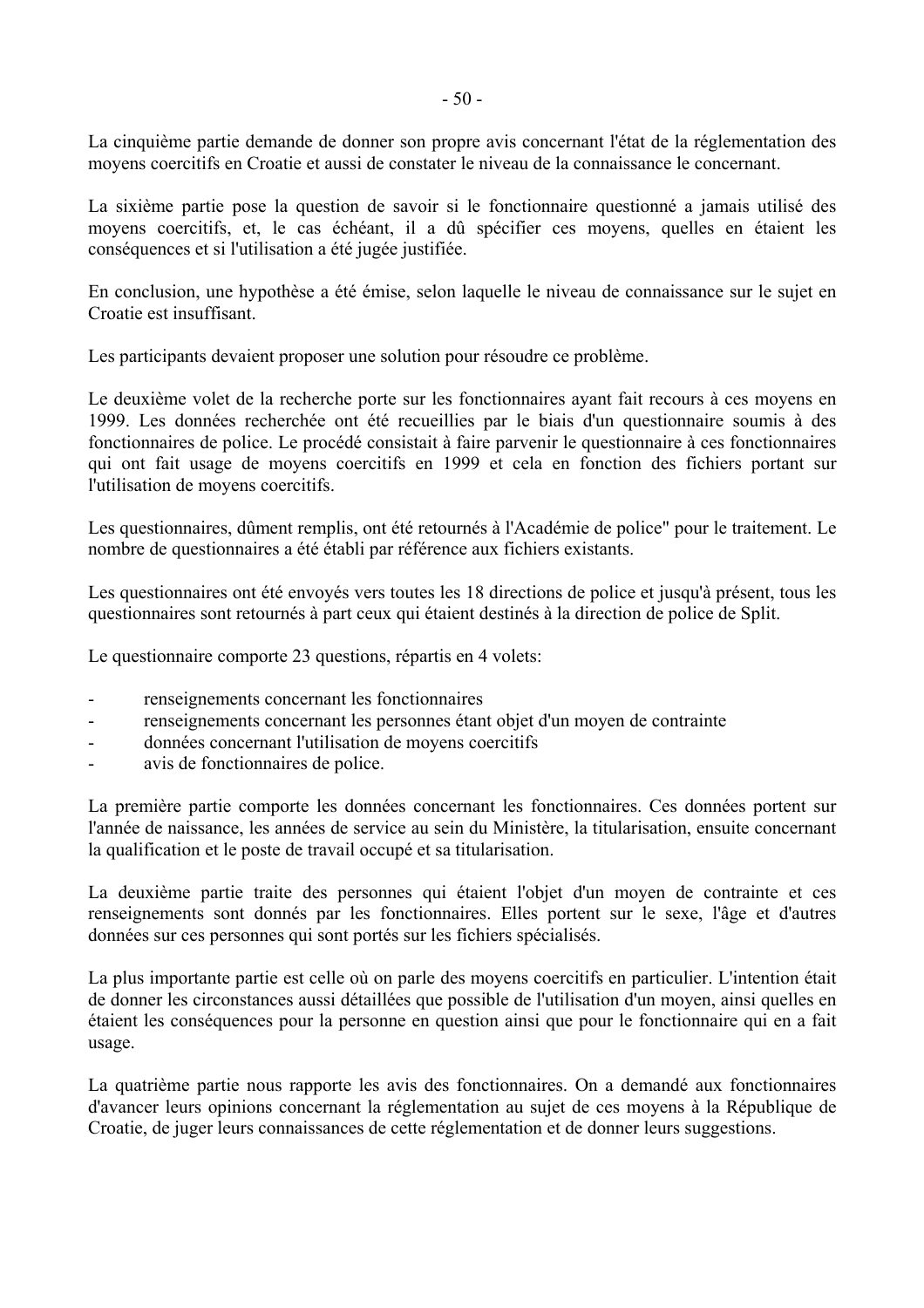Une continuation de la recherche est envisagée, où il faudra élaborer le profil psychologique des fonctionnaires ayant utilisé des moyens coercitifs. Ensuite, il est envisagé d'interroger les personnes qui ont été l'objet d'une telle mesure et de leur demander leur point de vue en ce qui concerne l'intervention policière c.-à-d. l'utilisation de moyens coercitifs. A cette fin, on fera une recherche avec des prisonniers. En vue de la modification de la législation sur la police envisagée, on reprendra l'enquête au sujet de la connaissance de cette matière afin d'obtenir les données sur le niveau de connaissance de la nouvelle réglementation après quelques mois de son entrée en vigueur.

#### $1.$ Analyse du questionnaire - connaissances sur les règlements

Ce questionnaire a été rempli par 173 participants venant de quatre commissariats de police de Zagreb, ainsi que 35 participants de deux commissariats de police du département Primorskogoranska, 43 personnes de deux commissariats de police du département Osjecko-baranjska, 47 participants de deux commissariats de police du département Splitsko-dalmatinska, 57 élèves de l'Ecole policière normale et 13 étudiants du V<sup>ème</sup> semestre de l'Ecole de police supérieure et 50 étudiants de la Haute école de police.

| N <sub>0</sub> | Service                              | Nombre de    | Pourcentage |
|----------------|--------------------------------------|--------------|-------------|
|                |                                      | personnes    |             |
|                |                                      | questionnées |             |
| 1.             | Commissariat de police no i          | 61           | 14,59       |
|                | Centre                               |              |             |
| 2.             | Commissariat de police no vii        | 60           | 14,35       |
|                | Tresnjevka                           |              |             |
| 3.             | Commissariat de police<br>$no$ $iii$ | 32           | 7,66        |
|                | Dubrava                              |              |             |
| 4.             | Commissariat de police no xi         | 20           | 4,78        |
|                | Zapresic                             |              |             |
| 5.             | Commissariat de police no i Rijeka   | 17           | 4,07        |
| 6.             | Commissariat de police no. iv        | 18           | 4,31        |
|                | Rijeka                               |              |             |
| 7.             | no i<br>Commissariat de police       | 28           | 6,7         |
|                | Osijek                               |              |             |
| 8.             | Commissariat de police no vii        | 15           | 3,59        |
|                | Valpovo                              |              |             |
| 9.             | Commissariat de police no i Split    | 31           | 7,42        |
| 10.            | Commissariat de police no x Sinj     | 16           | 3,83        |
| 11.            | le V. semestre                       | 13           | 3,11        |
| 12.            | la iv-eme année                      | 50           | 11,96       |
| 13.            | le département 1                     | 32           | 7,66        |
| 14.            | le dèpartement N                     | 25           | 5,98        |
| Total          |                                      | 418          | 100         |

Dans le nombre de personnes questionnées, 359 étaient des hommes et 55 des femmes. Quatre personnes n'ont pas donné de ce renseignement.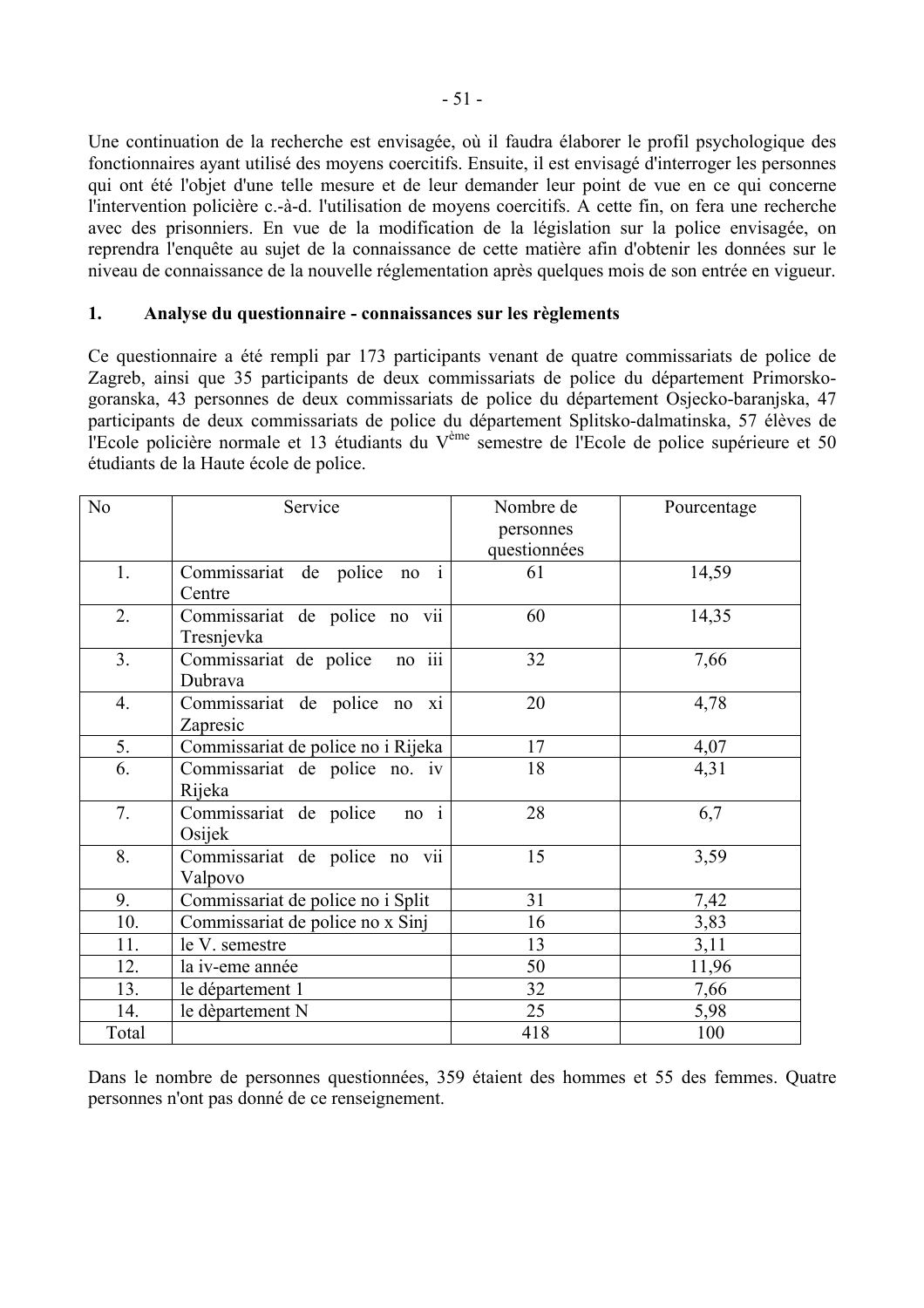| SEXE          |               |               |               |         |      |     |             |
|---------------|---------------|---------------|---------------|---------|------|-----|-------------|
| <b>HOMMES</b> | $\frac{0}{0}$ | <b>FEMMES</b> | $\frac{0}{6}$ | INCONNU | $\%$ |     | POURCENTAGE |
| 359           | 85,88         | ັບ            | 13.16         |         | 0,96 | 418 | $100,00\%$  |

Suivant l'âge des fonctionnaires ils sont répartis en 5 tranches d'âge:

|               |       |                | AGE   |             |                 |         |
|---------------|-------|----------------|-------|-------------|-----------------|---------|
| $39$ ans et + | 35-39 | 30-34          | 25-29 | moins de 25 | <i>n</i> connus | total   |
|               |       |                |       | ans         |                 |         |
|               | 55    | 95             |       | 158         |                 | 418     |
| 3,59          | 13,16 | רד רר<br>22.IS | 20,33 | 37,80       | 2,39            | 100,00% |

Pour ce qui est d'années de service, ils sont répartis en 4 groupes:

| ANNEES DE SERVICE |      |                   |              |         |                 |         |
|-------------------|------|-------------------|--------------|---------|-----------------|---------|
| moins de 3        | נ-כ  | 2-10              | $10$ et plus |         | mconnues        | Total   |
| o.                | 39   | 139               | ر. ر         | 90      |                 | 418     |
| າດ າາ<br>20.JJ    | 9,33 | າາ າເ<br>ب کے زار | 13,10        | ر س د ک | 2 2 Q<br>ر رہے۔ | 100,00% |

Concernant le statut de fonctionnaire titularisé:

| <b>FONCTIONNAIRES TITULARISEES</b> |      |       |            |                 |            |
|------------------------------------|------|-------|------------|-----------------|------------|
| moins de 3                         | 3-5  | 5-10  | 10 et plus | non titularisés | Total      |
| 40                                 | 42   | 129   | 48         | 59              | 418        |
| 9,57                               | 0.05 | 30,86 | 11,48      | 38,04           | $100,00\%$ |

La plupart des participants ont une formation égale au niveau du BAC, soit 274 personnes, alors que 47 personnes seulement ont le niveau de formation dans la tranche des cycles I et II. 68 personnes n'ont pas précisé leur niveau de formation.

| <b>NIVEAU DE FORMATION</b> |                       |                          |         |              |  |
|----------------------------|-----------------------|--------------------------|---------|--------------|--|
| BAC                        | $\tau$ er<br>$CVCI$ E | $r$ <sup>eme</sup> CYCLE | inconnu | <b>TOTAL</b> |  |
| 274                        | 4                     |                          | ხბ      |              |  |
| 00.OO                      |                       | Y∠                       | 0.2     | $0.00\%$     |  |

Trois quarts de participants sont employés au sein de la police en tenue:

| POSTE             |                  |         |  |  |  |
|-------------------|------------------|---------|--|--|--|
| police en tenue   | 315 participants | 75,35%  |  |  |  |
| police criminelle | 103 participants | 24,65 % |  |  |  |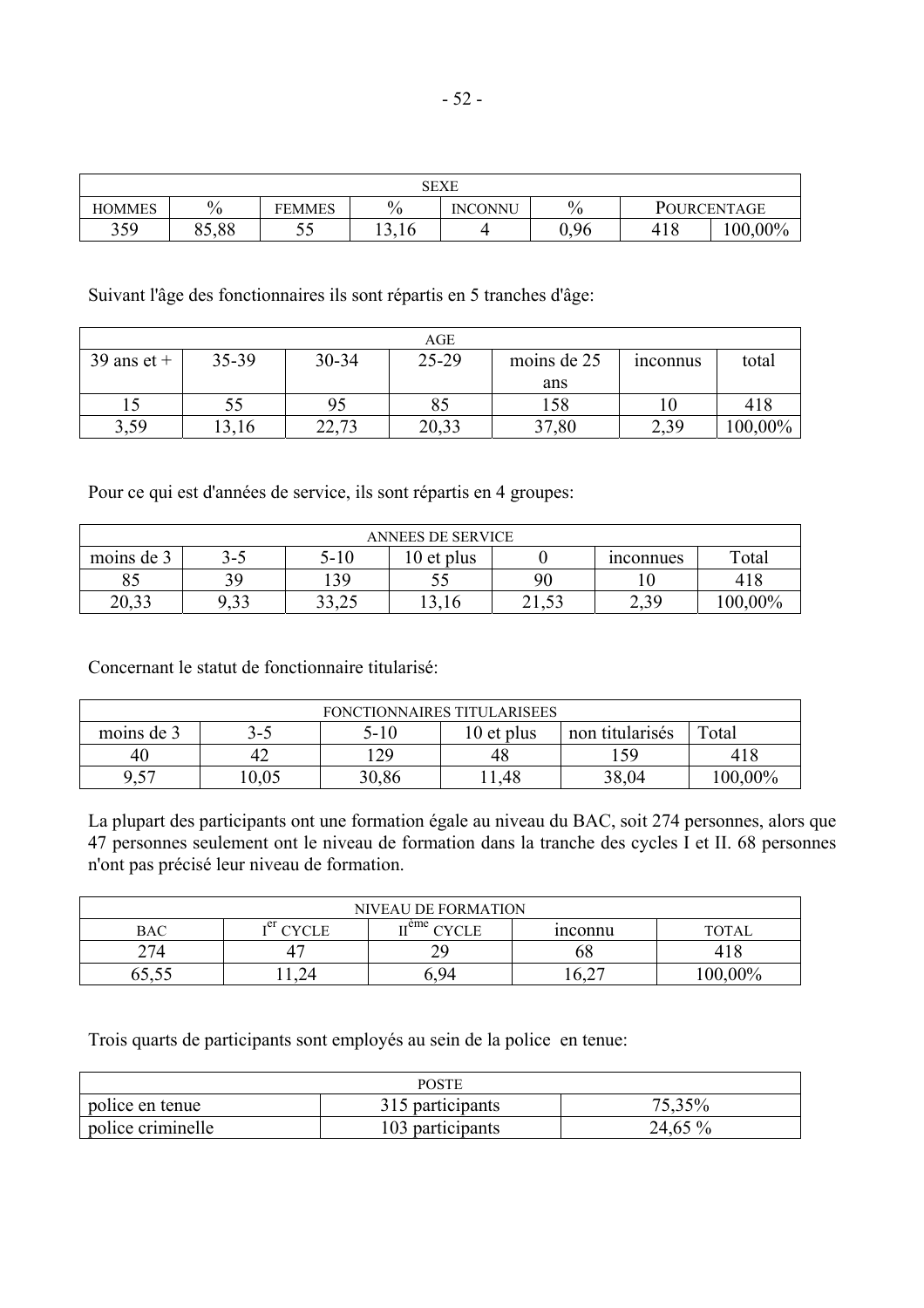#### $1.1$ Des généralités concernant la réglementation visant les moyens coercitifs

Les personnes questionnées devaient donner les réponses à huit questions ayant pour but vérifier le niveau de leur connaissance de la réglementation qui était en vigueur à cette époque-là et qui est appliquée par eux dans leur travail quotidien. Ils disposaient de quatre mentions possibles: entièrement pertinent, presque entièrement pertinent, partiellement pertinent et non pertinent.

A la question "Citer les lois réglementant l'utilisation des moyens coercitifs par la police à la République de Croatie", la plupart des fonctionnaires ont donné la réponse La loi portant sur l'organisation de la police nationale, ensuite, en ordre décroissant, La loi sur la procédure pénale, le Règlement d'application provisoire de la loi sur l'Organisation de la police nationale, et la moindre pertinence a été attribuée au Code pénal. Il faut bien noter qu'il s'agit des lois qui étaient en vigueur en 1999 et en 2000

| <b>SOURCE LEGALE</b> |                          |        |               |                 |  |  |
|----------------------|--------------------------|--------|---------------|-----------------|--|--|
| <b>CODE PENAL</b>    | <b>CODE PPENALE</b>      | LOI MI | REGLEMENT D'A | <b>POSSIBLE</b> |  |  |
| 206                  | 258                      | 333    | 220           | 418             |  |  |
| 49.28                | $\overline{\phantom{a}}$ | 79,66  | 52,63         | $0.00\%$        |  |  |

Plus que 90,19 % de personnes questionnées ne connaissent pas l'existence de la stipulation du Code pénal qui exclue l'illégalité au cas où ces moyens coercitifs auraient été employés conformément à des réglementations spéciales.

| REPONSE ARTICLE 32 DU CODE PENAL |                                     |                            |               |         |         |  |
|----------------------------------|-------------------------------------|----------------------------|---------------|---------|---------|--|
| entièrement<br>pertinent         | presque<br>entièrement<br>pertinent | partiellement<br>pertinent | non pertinent | inconnu | total   |  |
|                                  |                                     |                            | 377           | 28      | 418     |  |
| 2.39                             |                                     | 0.00                       | 90,19         | 6.70    | 100,00% |  |

Les participants ont dû définir la personne qui a été pris en flagrant délit suivant la stipulation de l'article 94, alinéa 2 de la Loi sur la procédure pénale de la République de Croatie. 44,22 % de fonctionnaires ont donné une définition impertinente.

| <b>REPONSE</b>           |                                     |                            |               |                |         |  |
|--------------------------|-------------------------------------|----------------------------|---------------|----------------|---------|--|
| entièrement<br>pertinent | presque<br>entièrement<br>pertinent | partiellement<br>pertinent | non pertinent | <i>n</i> connu | total   |  |
| 33                       | 59                                  | 118                        | 189           | ۱9             | 418     |  |
| 7,89                     | 14,11                               | 28,23                      | 45,22         | 4,55           | 100,00% |  |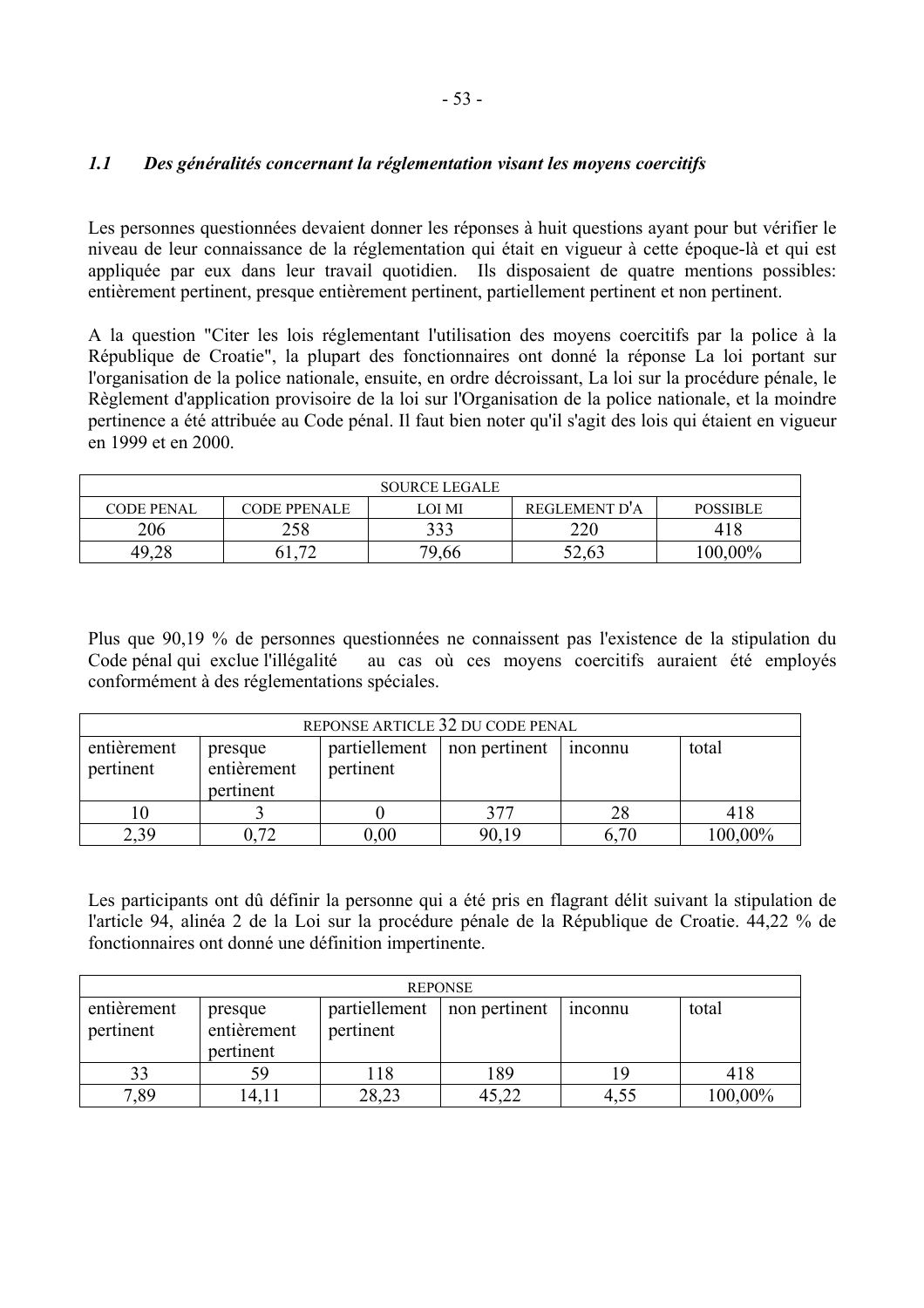A la question de savoir quand un fonctionnaire de police doit utiliser un moyen de contrainte susceptible de provoquer la mort ou nuire grièvement à la santé de la personne arrêtée, 56,22 % de fonctionnaire a donné une réponse erronée.

| REPONSE ARTICLE 96 AL. 3 DU CODE DE LA PROCEDURE PENALE |             |               |               |         |         |  |
|---------------------------------------------------------|-------------|---------------|---------------|---------|---------|--|
| entièrement                                             | presque     | partiellement | non pertinent | 1nconnu | total   |  |
| pertinent                                               | entièrement | pertinent     |               |         |         |  |
|                                                         | pertinent   |               |               |         |         |  |
| 22                                                      | 46          | 109           | 235           |         | 418     |  |
| 5,26                                                    | 1,00        | 26,08         | 56,22         | l.44    | 100,00% |  |

Il a fallu préciser les conditions d'utilisation de la force physique et de du bâton conformément les articles 153 et 158 du Règlement d'application provisoire de la loi sur l'Organisation de la police nationale, ce qui a été fait correctement de 19,68 % de participants.

| REPONSE ARTICLES 153 ET 158 DU REGLEMENT D'APPLICATION |                                     |                            |               |         |         |  |
|--------------------------------------------------------|-------------------------------------|----------------------------|---------------|---------|---------|--|
| entièrement<br>pertinent                               | presque<br>entièrement<br>pertinent | partiellement<br>pertinent | non pertinent | inconnu | total   |  |
|                                                        |                                     | 89                         | 230           |         | 418     |  |
| 7.42                                                   | 2,44                                | 21,29                      | 55,02         | 3,83    | 100,00% |  |

Les cas d'utilisation d'une arme à feu conformément à la Loi sur l'organisation de la police nationale ont été énumérés par 36.15 % de fonctionnaires.

| REPONSE ARTICLE 42 DE LA LOI SUR L'ORGANISATION DE LA POLICE NATIONALE |             |               |               |         |         |
|------------------------------------------------------------------------|-------------|---------------|---------------|---------|---------|
| entièrement                                                            | presque     | partiellement | non pertinent | inconnu | total   |
| pertinent                                                              | entièrement | pertinent     |               |         |         |
|                                                                        | pertinent   |               |               |         |         |
| 101                                                                    | 50          | 86            | 169           |         | 418     |
| 24,16                                                                  | 1.96        | 20,57         | 40,43         | 2,87    | 100,00% |

Les conditions pour passer une menotte à une personne, conformément aux articles 153 et 301 du Règlement provisoire ont été citées par 21,77 % de fonctionnaires.

| REPONSE ARTICLES 152 ET 301 DU REGLEMENT D'APPLICATION |                                     |                            |               |                |         |  |
|--------------------------------------------------------|-------------------------------------|----------------------------|---------------|----------------|---------|--|
| entièrement<br>pertinent                               | presque<br>entièrement<br>pertinent | partiellement<br>pertinent | non pertinent | <i>n</i> connu | total   |  |
| 21                                                     |                                     | 127                        | 187           |                | 418     |  |
| 5,02                                                   | 16,75                               | 30,38                      | 44,74         |                | 100,00% |  |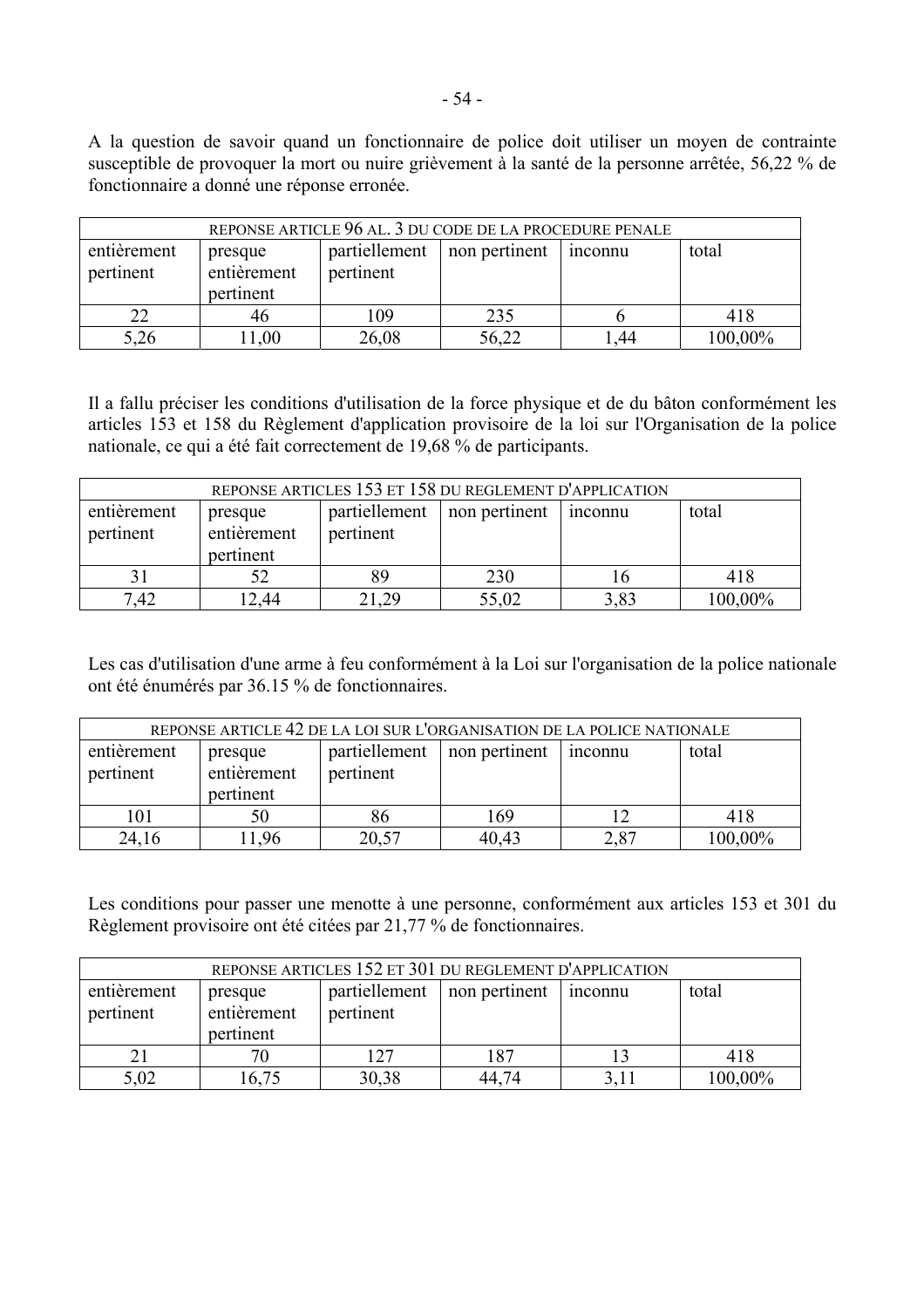Les participants ont dû expliquer les termes comme torture ou traitement inhumain, humiliant ou dégradant tels qu'ils sont définis dans la Convention contre la torture et autres peines ou traitements cruels, inhumains ou dégradants de 1984, de manière que les définitions ne sortent pas du cadre donné par la Convention.

|                          | REPONSE CONVENTION                  |                            |               |               |         |  |  |
|--------------------------|-------------------------------------|----------------------------|---------------|---------------|---------|--|--|
| entièrement<br>pertinent | presque<br>entièrement<br>pertinent | partiellement<br>pertinent | non pertinent | <i>nconnu</i> | total   |  |  |
|                          | 43                                  |                            | 272           | 40            | 418     |  |  |
| .44                      | 10,29                               | 3,67                       | 65,07         | 9,57          | 100,00% |  |  |

#### $1.2$ Les points de vue personnels

Les participants ont été demandés de donner leurs propres opinions concernant certaines questions liées à la réglementation en matière de moyens coercitifs en Croatie.

| L'utilisation de moyens coercitifs est réglementée en Croatie |                |       |           |         |  |  |
|---------------------------------------------------------------|----------------|-------|-----------|---------|--|--|
| Pas                                                           | Suffisamment,  | Bien  | Pas connu | Total   |  |  |
| suffisamment et                                               | mais des       |       |           |         |  |  |
| pas trop clair                                                | améliorations  |       |           |         |  |  |
|                                                               | sont possibles |       |           |         |  |  |
| 112                                                           | 231            | 58    |           | 418     |  |  |
| 26,79                                                         | 55,26          | 13,86 | 4,07      | 100,00% |  |  |

| Je juge mes connaissances sur les moyens coercitifs étant |                                       |       |             |                |          |         |  |
|-----------------------------------------------------------|---------------------------------------|-------|-------------|----------------|----------|---------|--|
| suffisantes                                               | insuffisantes possible de ces connais |       |             | <i>n</i> connu | deux     | total   |  |
|                                                           |                                       | faire | ne sont pas |                | réponses |         |  |
|                                                           |                                       | mieux | nécessaires |                |          |         |  |
| 146                                                       | 44                                    | 206   |             | 14             |          | 418     |  |
| 34,93                                                     | 10,53                                 | 49,28 | .67         | 3,35           | 0.24     | 100,00% |  |

On a voulu constater si quelqu'un entre les participants avait utilisé des moyens coercitifs et quelle était la note de supérieurs ou du tribunal eu regard la légalité de l'intervention.

| utilisation de moyens coercitifs |                                                        |      |  |         |  |  |  |
|----------------------------------|--------------------------------------------------------|------|--|---------|--|--|--|
| non                              | oui, justifiée<br>oui, injustifiée<br>total<br>inconnu |      |  |         |  |  |  |
| 260                              | .47                                                    |      |  | 418     |  |  |  |
|                                  |                                                        | 0.48 |  | 100,00% |  |  |  |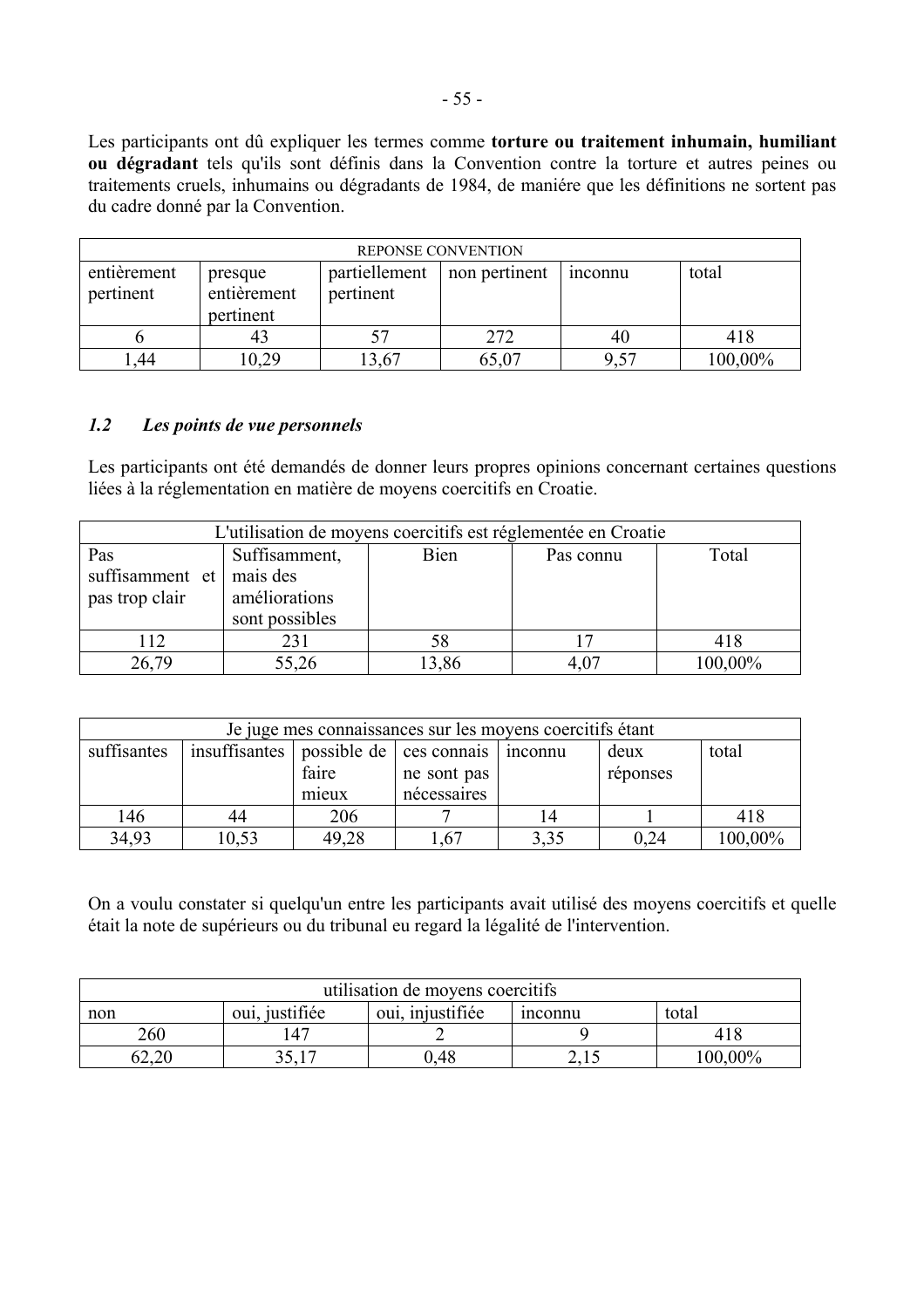L'hypothèse de la recherche était que le niveau de connaissance de la réglementation concernant les moyens coercitifs par les fonctionnaires de la République de Croatie était insuffisant. Les participants devaient émettre leur avis pour ce qui est de résoudre ce problème.

| avis                                                    | nombre | $\frac{0}{0}$ |
|---------------------------------------------------------|--------|---------------|
| il faudrait publie des instructions concernant les      |        |               |
| moyens coercitifs, qui réuniraient toutes les règles    |        |               |
| qui se trouvent dans de différentes sources et qui      | 209    | 50,00         |
| manquent d'explications systématiques                   |        |               |
| il faudrait soumettre les fonctionnaires à des tests et |        |               |
| organiser la formation pour ceux qui n'ont pas les      | 89     | 21,29         |
| connaissances nécessaires                               |        |               |
| c'est à chacun fonctionnaire de veiller au niveau de    |        |               |
| connaissances acquises, car chacun est responsable      | 24     | 5,74          |
| pour ses actes                                          |        |               |
| deux réponses                                           | 39     | 9,33          |
| sans réponse                                            | 57     | 13,64         |
| total                                                   | 418    | 100,00        |

L'analyse de l'enquête - le recours à des moyens coercitifs

Le questionnaire a été rempli par les fonctionnaires de police qui ont fait usage de moyens coercitifs contre des citoyens. 706 fonctionnaires ont été questionnés, et les chiffres de la direction de police de Zagreb sont donnés séparément. Il faut noter que les chiffres de la direction de police de Zagreb portent sur le premier semestre du premier semestre de 1999. Les chiffres des autres directions de police portent sur la totalité de l'année 1999. Les chiffres pour la direction de police splitsko-dalmatinska ne sont pas pris en considération vu que les questionnaires portant sur cette direction n'étaient pas parvenus avant la date du 01. janvier 2001. Les pourcentages portant sur les autres directions en dehors de celle de Zagreb sont représentés par les chiffres (exactes) qui étaient corrigés pour les dates manquantes.

|              | Nombre de fonctionnaires |                               |     |                                 |  |  |  |  |  |
|--------------|--------------------------|-------------------------------|-----|---------------------------------|--|--|--|--|--|
| âge          |                          | direction de police de Zagreb |     | les autres directions de police |  |  |  |  |  |
| plus que 40  |                          | 3,23%                         | 28  | 4,60%                           |  |  |  |  |  |
| 35-39        | 16                       | 17,20%                        | 91  | 14,80%                          |  |  |  |  |  |
| $30 - 34$    | 41                       | 44,09%                        | 234 | 38,20%                          |  |  |  |  |  |
| $25-29$      | 27                       | 29,03%                        | 171 | 27,90%                          |  |  |  |  |  |
| moins que 25 |                          | 5,38%                         | 64  | 10,40%                          |  |  |  |  |  |
| inconnu      |                          | 1,08%                         | 25  | 4,10%                           |  |  |  |  |  |
|              | 93                       |                               | 613 | 100,00%                         |  |  |  |  |  |
| MI - total   | 706                      |                               |     |                                 |  |  |  |  |  |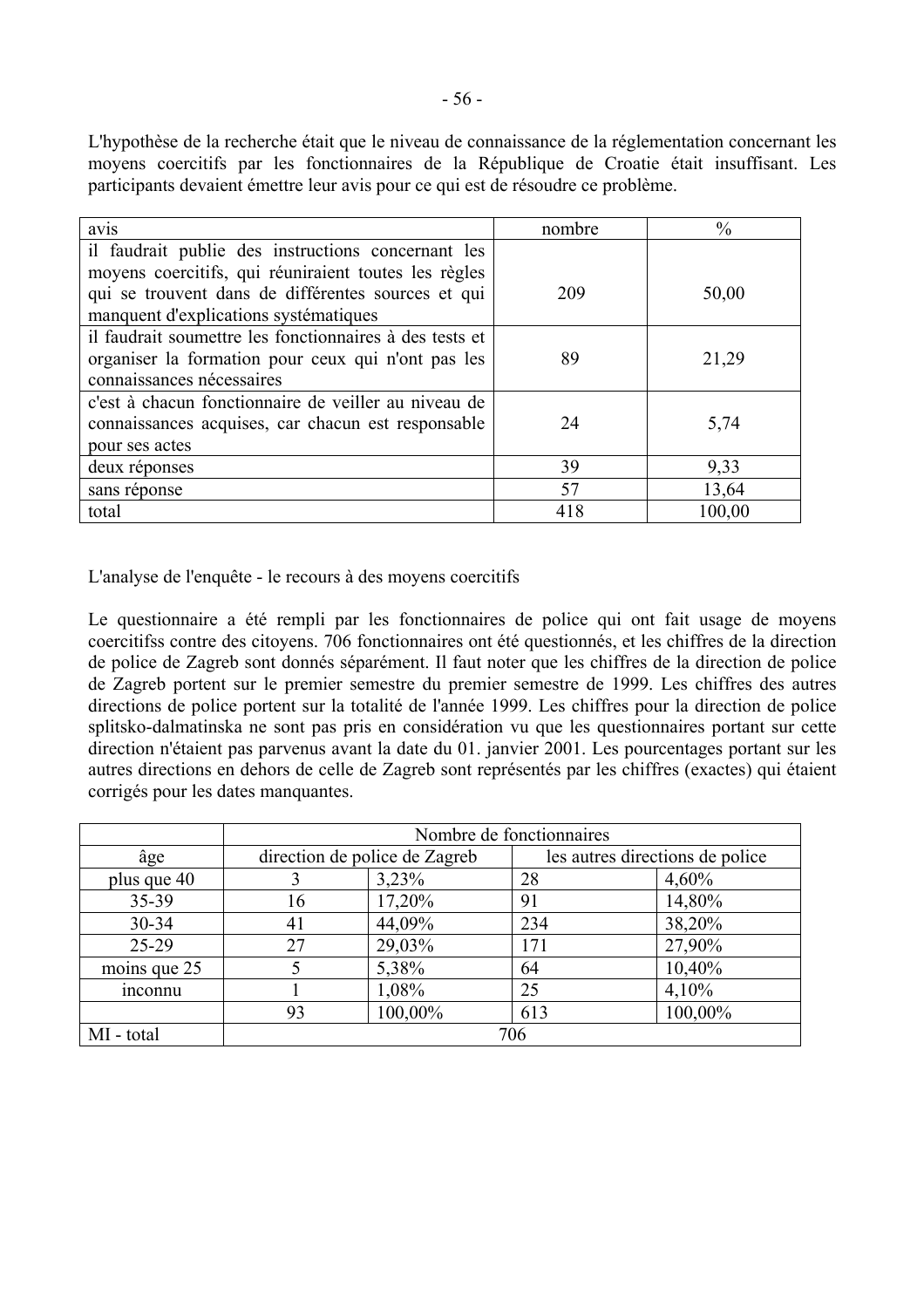|                   | Nombre de fonctionnaires |                               |                                 |        |  |  |  |  |  |  |
|-------------------|--------------------------|-------------------------------|---------------------------------|--------|--|--|--|--|--|--|
| années de service |                          | direction de police de Zagreb | les autres directions de police |        |  |  |  |  |  |  |
| moins que 3       |                          | 3,23%                         | 28                              | 4,60%  |  |  |  |  |  |  |
| $3-5$             |                          | 8,60%                         | 69                              | 11,30% |  |  |  |  |  |  |
| $5-10$            |                          | 82,80%                        | 287                             | 46,80% |  |  |  |  |  |  |
| plus que 10       |                          | 5,38%                         | 194                             | 31,60% |  |  |  |  |  |  |
| <i>n</i> connus   |                          |                               | 35                              | 5,70%  |  |  |  |  |  |  |

Il faut bien noter que seulement quatre personnes de l'ensemble des personnes questionnées sont des femmes.

En ce qui concerne la durée de service, la plupart de fonctionnaires appartiennent à la tranche de plus de 5 ans de service. 91,78 de personnes questionnées étaient des fonctionnaires de police.

| la qualification des fonctionnaires - direction de police de Zagreb |                          |  |  |  |  |  |  |  |  |
|---------------------------------------------------------------------|--------------------------|--|--|--|--|--|--|--|--|
| BAC                                                                 | Ecole supérieure<br>7E A |  |  |  |  |  |  |  |  |
|                                                                     |                          |  |  |  |  |  |  |  |  |
| 70/<br>-96 F                                                        | $3,23\%$                 |  |  |  |  |  |  |  |  |

| la qualification des fonctionnaires - les autres directions de police |                                     |    |  |  |  |  |  |  |  |
|-----------------------------------------------------------------------|-------------------------------------|----|--|--|--|--|--|--|--|
| <b>BAC</b>                                                            | 7E A<br>Ecole supérieure<br>mconnue |    |  |  |  |  |  |  |  |
| 544                                                                   |                                     |    |  |  |  |  |  |  |  |
| 70 <sub>6</sub>                                                       | 10/                                 | 8% |  |  |  |  |  |  |  |

Eu Ègard le niveau de formation, la plupart des personnes Ètaient des personnes ayant le niveau de baccalauréat soit 95,91 pour cent.

| EN POSTE A            |                |        |                       |                |       |  |  |  |  |  |  |
|-----------------------|----------------|--------|-----------------------|----------------|-------|--|--|--|--|--|--|
|                       | nombre         | de     |                       | nombre         | de    |  |  |  |  |  |  |
|                       | fonctionnaires |        |                       | fonctionnaires |       |  |  |  |  |  |  |
| Direction de police   | 86             | 92,45% | Direction de police   |                | 7,55% |  |  |  |  |  |  |
| de Zagreb - police en |                |        | de Zagreb - police    |                |       |  |  |  |  |  |  |
| tenue                 |                |        | criminelle            |                |       |  |  |  |  |  |  |
| Les autres directions | 490            | 79,90% | Les autres directions | 56             | 10,30 |  |  |  |  |  |  |
| - police en tenue     |                |        | - police criminelle   |                |       |  |  |  |  |  |  |
| total                 | 576            | 90,14% | total                 | 63             | 9,85% |  |  |  |  |  |  |

Concernant le secteur de police dans lequel les participants sont employés, on voit que 90,14 % de fonctionnaires appartient à la police en tenue et  $9.85\%$  à la police criminelle. Pour la plupart ( 86,49 ), ils sont des policiers.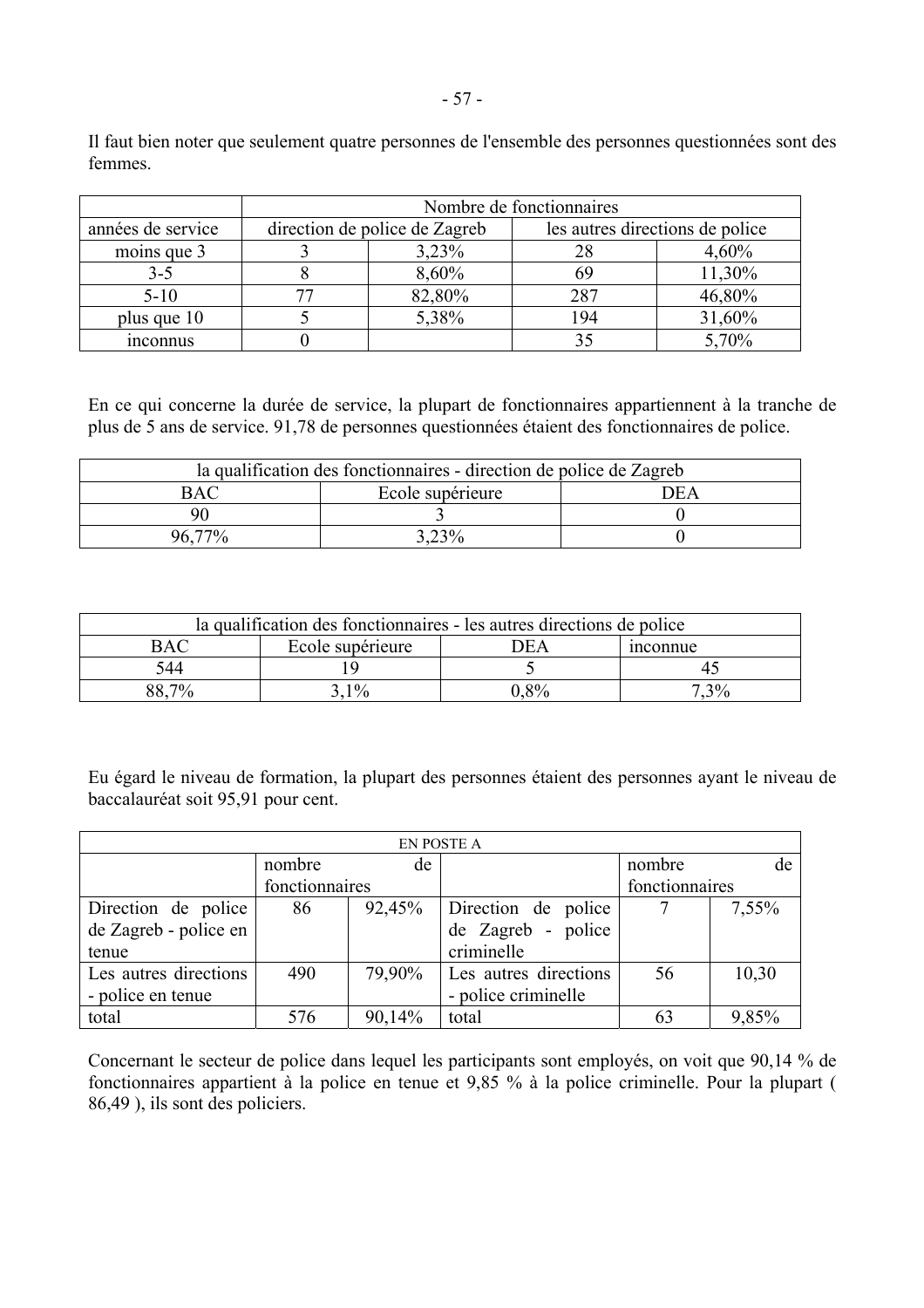| <b>INTERVENTIONS DP ZAGREB</b> |        | <b>INTERVENTIONS AUTRES DIRECTIONS</b> |        |  |  |  |
|--------------------------------|--------|----------------------------------------|--------|--|--|--|
| hommes                         | temmes | hommes                                 | temmes |  |  |  |
| 90                             |        | 583                                    |        |  |  |  |
| 96                             | .23%   | 98,6%                                  | $4\%$  |  |  |  |

# *2.1 Les chiffres sur les personnes faisant objet de moyens coercitifs*

Concernant le sexe de la personne ayant été l'objet d'un moyen de contrainte, on peut constater que des contraintes ont été utilisées contre des femmes dans 1,60 % des cas. Si on considère l'âge de ces personnes, on constate que ces contraintes ont été utilisées contre des personnes âgées de 17 à 70 ans. L'âge moyen est de 33 ans, mais la plupart des personnes est comprise dans la tranche d'âge allant de 23 à 43 ans.

# *2.2 InterprÈtation de l'utilisation de moyens coercitifs*

En ce qui concerne le temps où les moyens coercitifs ont été utilisés, tous les cas relevant de la direction de police de Zagreb sont intervenus pendant les heures de service. Dans les autres directions de police, on a constaté 10 cas d'utilisation de ces moyens en dehors des heures de service, ce qui représente 1,7 % de tous les cas.

| Le lieu où un moyen a été utilisé |     |           |    |                            |    |          |        |          |  |  |  |
|-----------------------------------|-----|-----------|----|----------------------------|----|----------|--------|----------|--|--|--|
|                                   |     | en public |    | à domicile<br>commissariat |    |          | autres |          |  |  |  |
| $DP$ de $Zg$                      | 76  | 81,72%    |    | 6,45%                      | 10 | 10,75%   |        | $1,08\%$ |  |  |  |
| autres                            | 474 | 82.30%    | 45 | 7,80%                      | 36 | 6,30%    | 21     | 3,60%    |  |  |  |
| directions                        |     |           |    |                            |    |          |        |          |  |  |  |
| total                             | 550 | 72,17%    |    | 6.69%                      | 46 | $6.03\%$ | 22     | 2,88     |  |  |  |

Les moyens coercitifs sont utilisés en public dans 72,17 % des cas, et à domicile de la personne concernée dans 6,69 des cas.

En ce qui concerne le port d'uniforme, 86,33 % des fonctionnaires portait l'uniforme au moment de l'intervention, et 13,44 % des fonctionnaires sont intervenu en civil.

A peu près 55 % de fonctionnaires ont utilisé des moyens coercitifs aussi avant l'an 1999, pour lequel on a recueilli les données.

| UTILISATION DE MOYENS COERCITIFS EN SERVICE |                |        |     |        |     |        |    |         |    |            |  |
|---------------------------------------------|----------------|--------|-----|--------|-----|--------|----|---------|----|------------|--|
|                                             |                | $0-2h$ |     | $2-5h$ |     | $5-8h$ |    | $8-10h$ |    | 10 et plus |  |
| fonctionnaires                              |                | 17,20% | 50  | 53,76% | 18  | 19,35% | 4  | 4,30%   | 5  | 5,38%      |  |
| DP Zagreb                                   | 6              |        |     |        |     |        |    |         |    |            |  |
| fonctionnaires                              | 8              | 15,1%  | 269 | 46,3%  | 167 | 28,7%  | 38 | 6,5     | 19 | 3,3%       |  |
| - autres Dir                                | 8              |        |     |        |     |        |    |         |    |            |  |
| total                                       |                | 15,43% | 319 | 47,32% | 185 | 27,44% | 42 | 6,23%   | 24 | 3,56%      |  |
|                                             | 0              |        |     |        |     |        |    |         |    |            |  |
|                                             | $\overline{4}$ |        |     |        |     |        |    |         |    |            |  |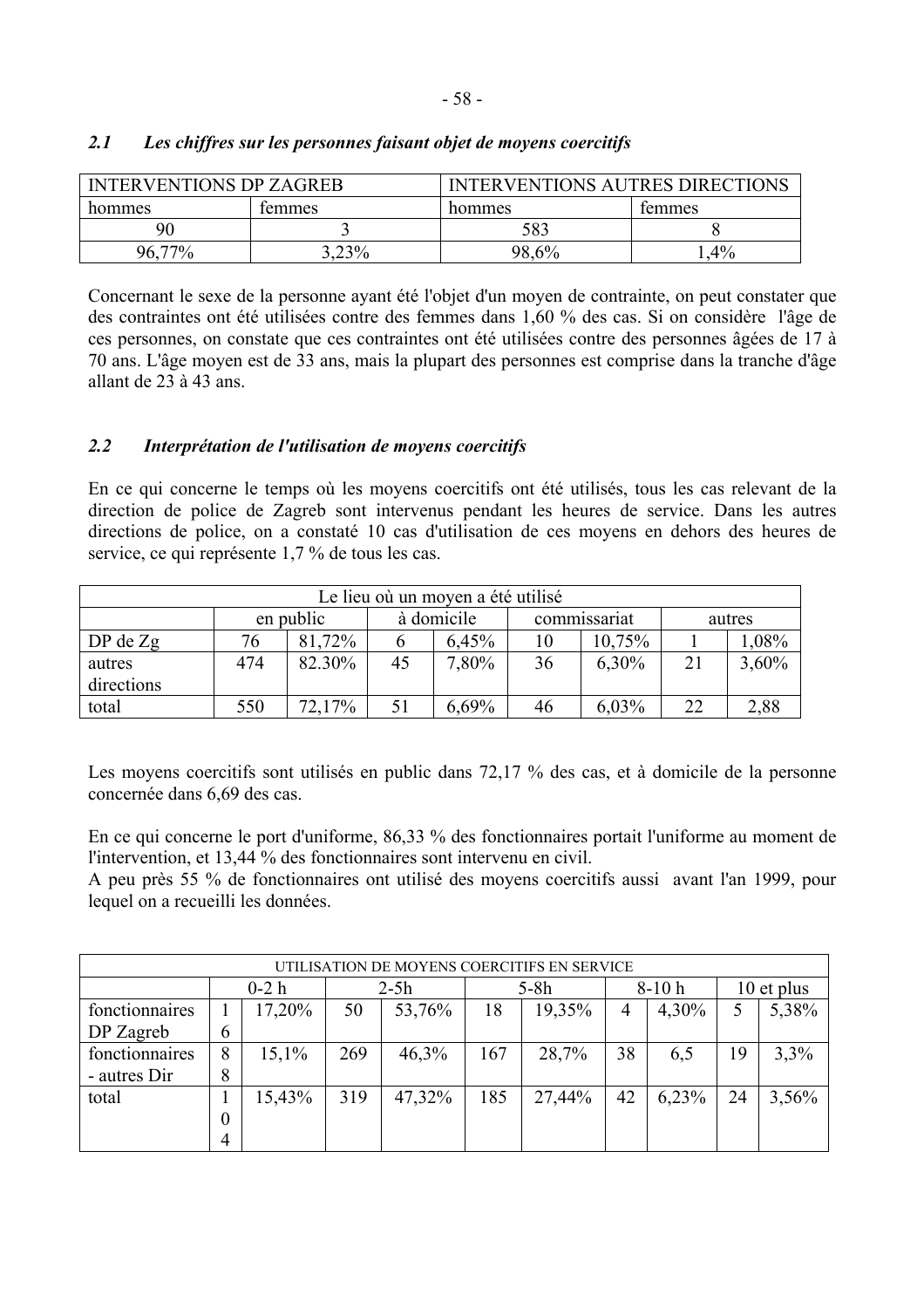| LIEU D'INTERVENTION        |     |        |     |          |                             |       |  |  |  |  |
|----------------------------|-----|--------|-----|----------|-----------------------------|-------|--|--|--|--|
|                            |     | ville  |     | campagne | en dehors d'une<br>localité |       |  |  |  |  |
| interventions DP Zagreb    | 77  | 82,80% |     | 11,83%   |                             | 5,37% |  |  |  |  |
| interventions - autres Dir | 361 | 61,4%  | 180 | 30.6%    | 47                          | 8%    |  |  |  |  |
| total                      | 438 | 64,31% | 191 | 28,04%   |                             | 7.63% |  |  |  |  |

Les moyens coercitifs sont utilisés pour la plupart entre la deuxième et la huitième heure en service, soit 74,77 % des cas.

La plupart des cas où des moyens coercitifs ont été utilisés sont intervenus dans des zones urbaines, soit 64,31 %. Dans plus de 90 % des cas, des moyens ont été utilisés contre une seule personne. Les personnes contre lesquelles des moyens coercitifs ont été utilisé portaient une arme ou un objet susceptible d'être utilisées contre le fonctionnaire intervenant dans 17,8 % des cas. Dans 72,48 % des cas les fonctionnaires ont averti la personne concernée que des moyens coercitifs seront utilisés, et dans 27,06 % des cas on a tiré un tir de sommation. Des mesures de sommation n'ont pas pu être utilisées dans 24,81 des cas.

|            | MOTIF D'UNE UTILISATION D'UN MOYENS COERCITIFS |                  |     |                   |                |               |    |               |                |       |  |  |  |
|------------|------------------------------------------------|------------------|-----|-------------------|----------------|---------------|----|---------------|----------------|-------|--|--|--|
|            |                                                | repousser une    |     | empêcher le       | Autres cas où  |               |    | Autres cas    | Inconnu        |       |  |  |  |
|            |                                                | attaque contre   |     | délinquant en     |                | on a empêché  |    | d'utilisation |                |       |  |  |  |
|            |                                                | soi-même ou      |     | flagrant délit de |                | un délinquant |    | d'un moyen    |                |       |  |  |  |
|            |                                                | contre une autre |     | fuir              |                | de fuir       |    |               |                |       |  |  |  |
|            |                                                | personne         |     |                   |                |               |    |               |                |       |  |  |  |
| DP<br>de   | 33                                             | 35,48%           | 28  | 30,10%            | 7              | 7,53%         | 21 | 22,58%        | $\overline{2}$ | 2,15% |  |  |  |
| Zagreb     |                                                |                  |     |                   |                |               |    |               |                |       |  |  |  |
| Autres     | 312                                            | 50,9%            | 90  | 14,7%             | 4              | 6,5%          | 12 | 19,9%         | 49             | 8%    |  |  |  |
| directions |                                                |                  |     |                   | 0              |               |    |               |                |       |  |  |  |
| Total      | 345                                            | 49%              | 118 | 16,76%            | $\overline{4}$ | 6,67%         | 14 | 20,31%        | 51             | 7,24% |  |  |  |
|            |                                                |                  |     |                   | 7              |               | 3  |               |                |       |  |  |  |

| 16,76% TYPES DE MOYENS COERCITIFSS UTILISES |     |                |    |               |     |          |            |       |  |  |
|---------------------------------------------|-----|----------------|----|---------------|-----|----------|------------|-------|--|--|
|                                             |     | Force physique |    | <b>B</b> âton |     | Menottes | Arme à feu |       |  |  |
|                                             |     |                |    | caoutchouc    |     |          |            |       |  |  |
| DP de Zagreb                                | 74  | 54,41%         |    | 5,81%         | 47  | 34,56%   |            | $0\%$ |  |  |
| Autres                                      | 235 | 38,3%          | 19 | $3,33\%$      | 305 | 53,51%   | 8          | 1,40% |  |  |
| directions                                  |     |                |    |               |     |          |            |       |  |  |
| Total                                       | 309 | 43,76%         | 27 | 3,82%         | 352 | 49,85%   | 8          | 1,13% |  |  |